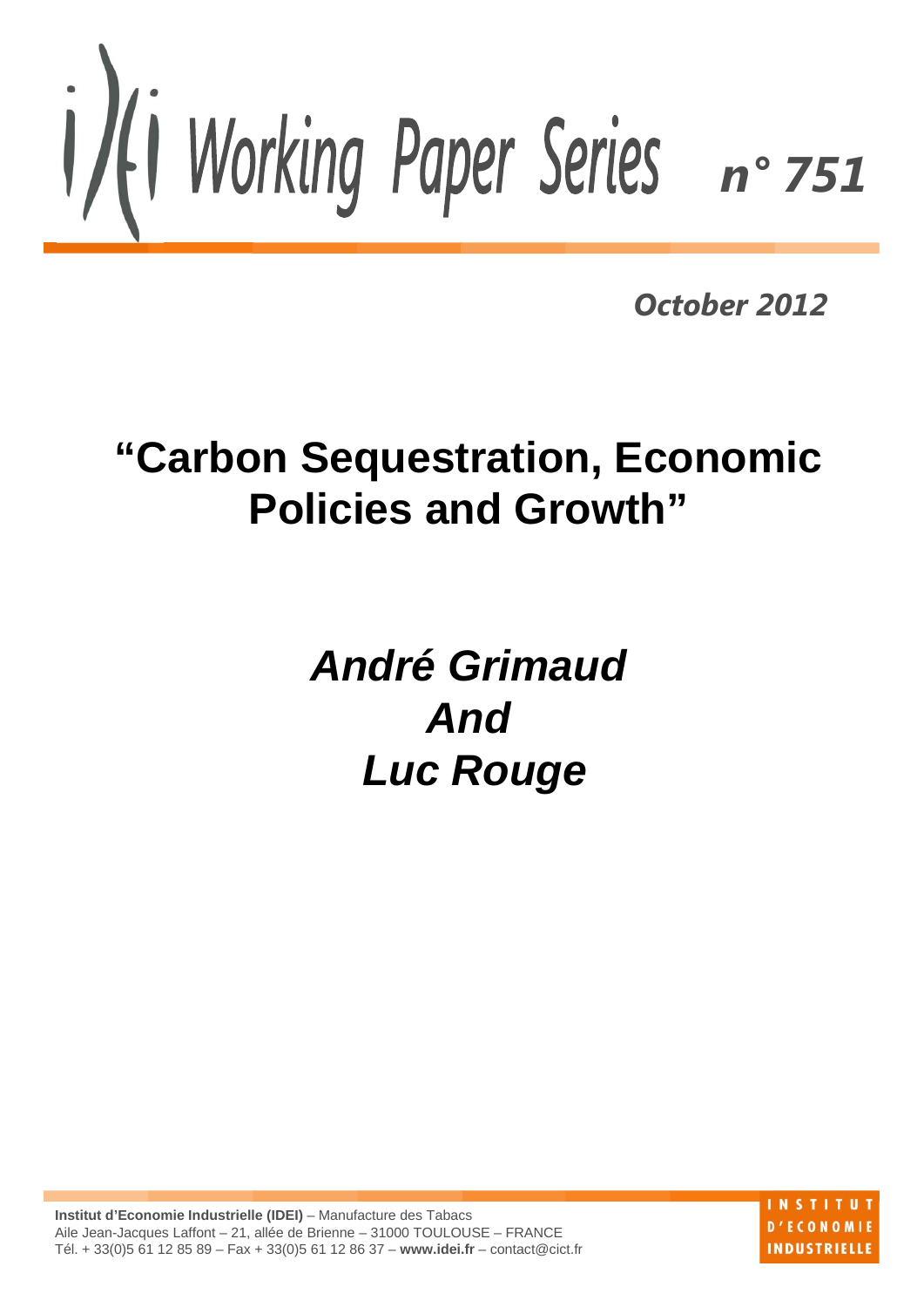## Carbon Sequestration, Economic Policies and Growth

André Grimaud<sup>\*</sup>and Luc Rouge<sup>†</sup>

28th October 2012

#### Abstract

The possibility of capturing and sequestering some fraction of the  $CO<sub>2</sub>$  emissions arising from fossil fuel combustion, often labeled as carbon capture and storage (CCS), is drawing an increasing amount of attention in the business and academic communities. We present here a model of endogenous growth in which the use of a non-renewable resource in production yields flows of pollution whose accumulated stock negatively affects welfare. A CCS technology allows, via some effort, for the partial reduction of  $CO<sub>2</sub>$  emissions in the atmosphere.

We characterize the social optimum and how the availability of the CCS technology affects it, and we study the decentralized economy's trajectories. We then analyze economic policies. We first characterize the first-best policy. We derive the expression of the Pigovian carbon tax, and we give a full interpretation of its level, which is unique. We then study the impacts of three different second-best policies: a carbon tax, a subsidy to sequestered carbon, and a subsidy to labor in CCS. The first two tools foster CCS activity; so does the third, but only if it is coupled with one of the other two. While the tax postpones resource extraction, the two subsidies accelerate it – possibly yielding a rise in short-term  $CO<sub>2</sub>$  emissions. The effects on growth are more complex. If the weight of the CCS sector in the economy is high, the tax will generally be detrimental to output growth, while the subsidies can foster it in the long-term. Finally, the carbon tax has a negative impact on the output level in the short-term, contrary to the subsidies.

Keywords: carbon capture and storage (CCS), endogenous growth, polluting nonrenewable resources, carbon tax, subsidy to CCS.

## JEL classification: O3, Q3

UniversitÈ de Toulouse, Toulouse School of Economics (IDEI and LERNA), Manufacture des Tabacs, 21 AllÈe de Brienne, 31000 Toulouse, France, and Toulouse Business School. E-mail: grimaud@cict.fr

<sup>&</sup>lt;sup>†</sup>Corresponding author: Université de Toulouse, Toulouse Business School, 20 Bd Lascrosses, 31068 Toulouse Cedex 7, France. E-mail: l.rouge@esc-toulouse.fr Tel:  $+33$  5 61 29 48 20 Fax:  $+33$  5 61 29 49 94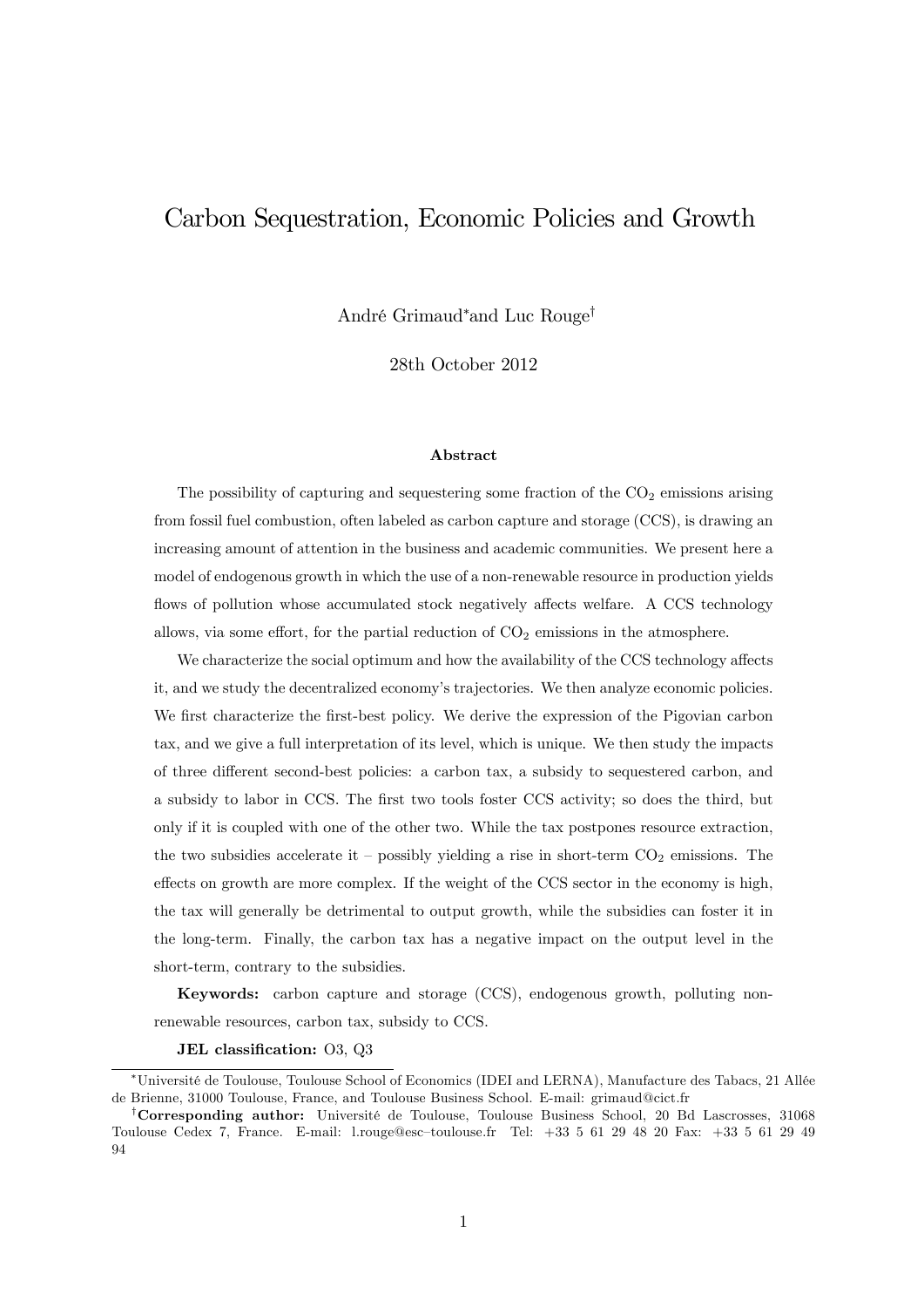## 1 Introduction

The exploitation of fossil resources raises two concerns. The first one is scarcity, because fossil resources are exhaustible by nature. The second one is related to the greenhouse gases (GHG) emissions associated with their combustion. Numerous models deal with this double issue; some of them in the context of partial equilibrium (e.g. Sinclair, 1992; Withagen, 1994; Ulph and Ulph, 1994; Hoel and Kverndokk, 1996; Farzin and Tahvonen, 1996; or Tahvonen, 1997) and others within general equilibrium growth frameworks (Stollery, 1998; Schou, 2000, 2002; Groth and Schou, 2007; or Grimaud and Rouge, 2008). A common feature of those papers lies in the fact that reducing carbon emissions necessarily means extracting less resource. Indeed, a systematic link between resource extraction and polluting emissions, in the form of a simple functional relation (e.g. linear), is generally made. In terms of economic policy, it is therefore equivalent to tax either the pollution stream or the resource use itself. Nevertheless, it is now well known that abatement technologies that allow the reduction of emissions for a given amount of extracted resource exist. In particular, the possibility of capturing and sequestering some fraction of the carbon embedded in fossil fuels, whether this capture occurs pre- or post-combustion, has recently caught a lot of attention. This has been reinforced by its recent demonstrated viability (for an overview, see IPCC special report, 2005). This process, often referred to as carbon capture and storage or carbon capture and sequestration (CCS), consists in separating carbon from hydrogen in the pre-combustion process or in separating carbon dioxide from other flux gases in the post-combustion process in an energy production plant. Once captured, the  $CO<sub>2</sub>$  is injected into a reservoir<sup>1</sup> for long-term storage. So, the availability of CCS technologies means that the simple relation between resource extraction and carbon emissions is partially broken.

Here we consider the availability of such an abatement technology in the context of a theoretical general equilibrium model with endogenous growth and a polluting exhaustible resource. We study how the socially optimal trajectories of the economy are modified by the availability of the CCS option, and how the first-best outcome can be restored in the decentralized economy. We also study the impact of three different second-best policies: a carbon tax, a subsidy to sequestered carbon and a subsidy to labor in the CCS activity. Endogenous growth allows us in particular to analyze the effects of the availability of the CCS technology and the economic policy tools on growth, along the transition path and at the steady-state.

 $1$ The sequestration reservoirs include depleted oil and gas fields, depleted coal mines, or deep saline aquifers. Those various deposits differ in their respective capacities, their costs of access or their effectiveness in storing the carbon permanently.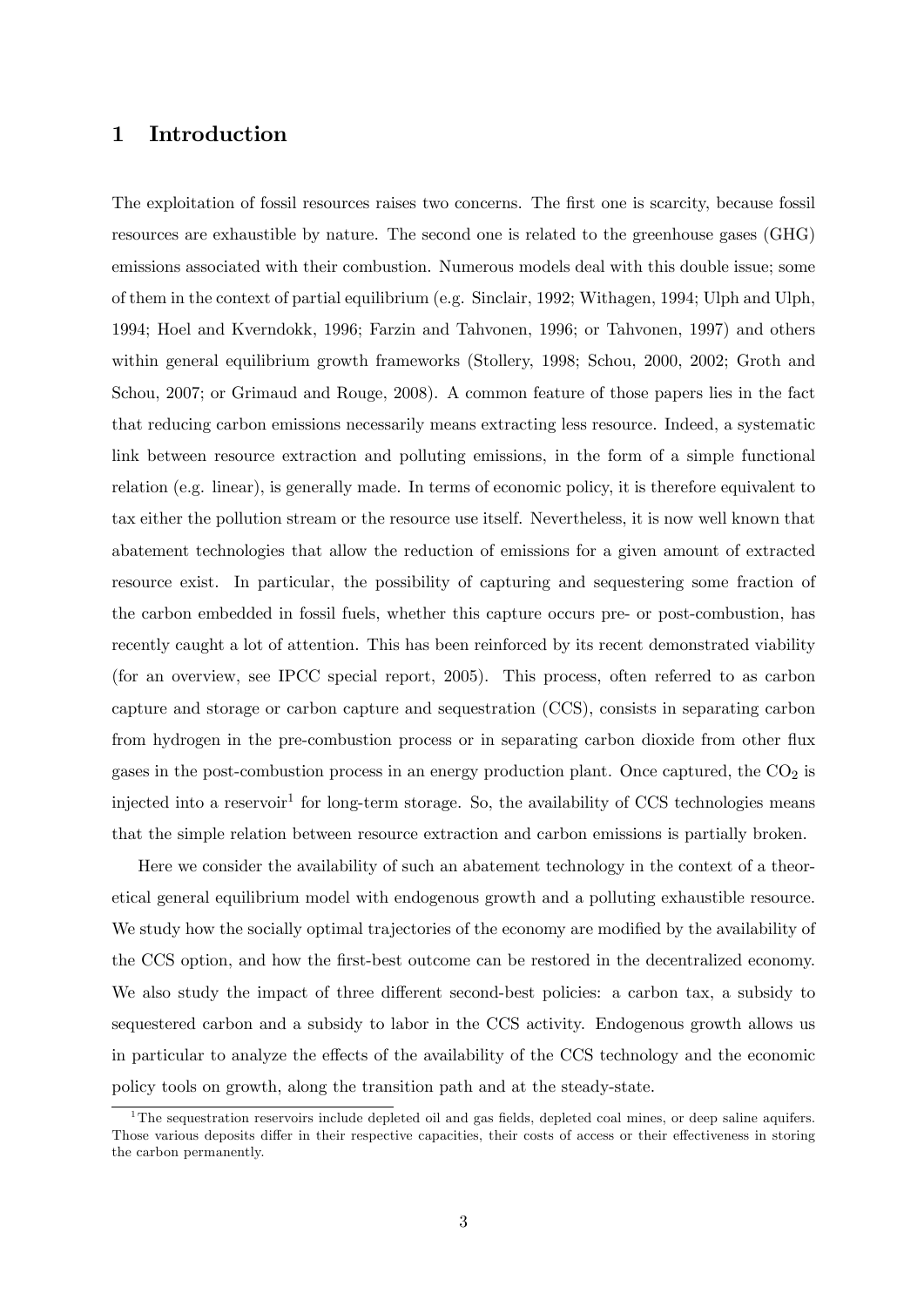Numerous uncertainties still surround the sizable deployment of carbon capture technologies, especially with regard to the ecological consequences of massive carbon injection. The social acceptance of this abatement technique is also uncertain - for a survey on these issues, see for instance Jepma and Hauck (2011). Nevertheless, this technological option has become promising for the fossil energy extractive industry. For instance, Grimaud et al. (2011) show in an empirical model that, insofar as the right climate policy is implemented - that is, a carbon tax in their model -, the percentage of carbon sequestered can exceed 50%.

We develop a Romer-type endogenous growth model in which the production of final good requires the input of an extracted resource, whose stock is available in limited quantities. This resource use generates polluting emissions, which we take to be  $CO<sub>2</sub>$  emissions, whose flow in turn adds to the pre-existing stock of the pollutant - which features partial natural decay. Finally, this stock enters the utility function as an argument and thus allows gauging how pollution accumulation negatively a§ects welfare. We then consider that a CCS technology is available. Via some effort, it allows for the partial reduction of the level of  $CO<sub>2</sub>$  release. We thus distinguish between the total potential  $CO<sub>2</sub>$  emission associated to one unit of fossil resource (henceforth referred to as total carbon content per unit of resource) and the effective emissions, i.e. the fraction that remains after  $CO<sub>2</sub>$  removal. Note that we do not account for geological CO<sup>2</sup> leakage - on this issue, see for instance van der Zwaan and Gerlagh (2009). The implication in terms of climate change policy is then straightforward: the first best outcome can only be restored by taxing pollution, i.e., emissions remaining after sequestration, and not by taxing the resource itself<sup>2</sup>. However, for various reasons, it is likely that the tax cannot be set at its Pigovian level in the real world. Hence, we study second-best policies: a second-best tax on effective carbon emissions, a subsidy to sequestered carbon, and a direct subsidy to labor used in CCS activity. In this second-best world, such complementary policies can be Pareto-improving. This analysis constitues the main contribution of our paper. We show that it is important to understand how these policies affect the time profile of the total price paid by resource users. This time profile determines the resource extraction path, and hence, indirectly, the path of CCS activity, carbon emissions, R&D and output.

We first depict the socially optimal trajectories of the economy, and we study how such trajectories are affected by the availability of the CCS technology. Then we fully characterize the trajectories of the decentralized economy, and we derive the expression of the Pigovian levels

<sup>&</sup>lt;sup>2</sup>Here we assume that the regulator is able to fully measure the greenhouse gases emissions. This may not be systematically the case: while emission data is fairly reliable in industrialized countries, collecting accurate data on industrial activities from developing regions and deducting the emissions may prove more difficult.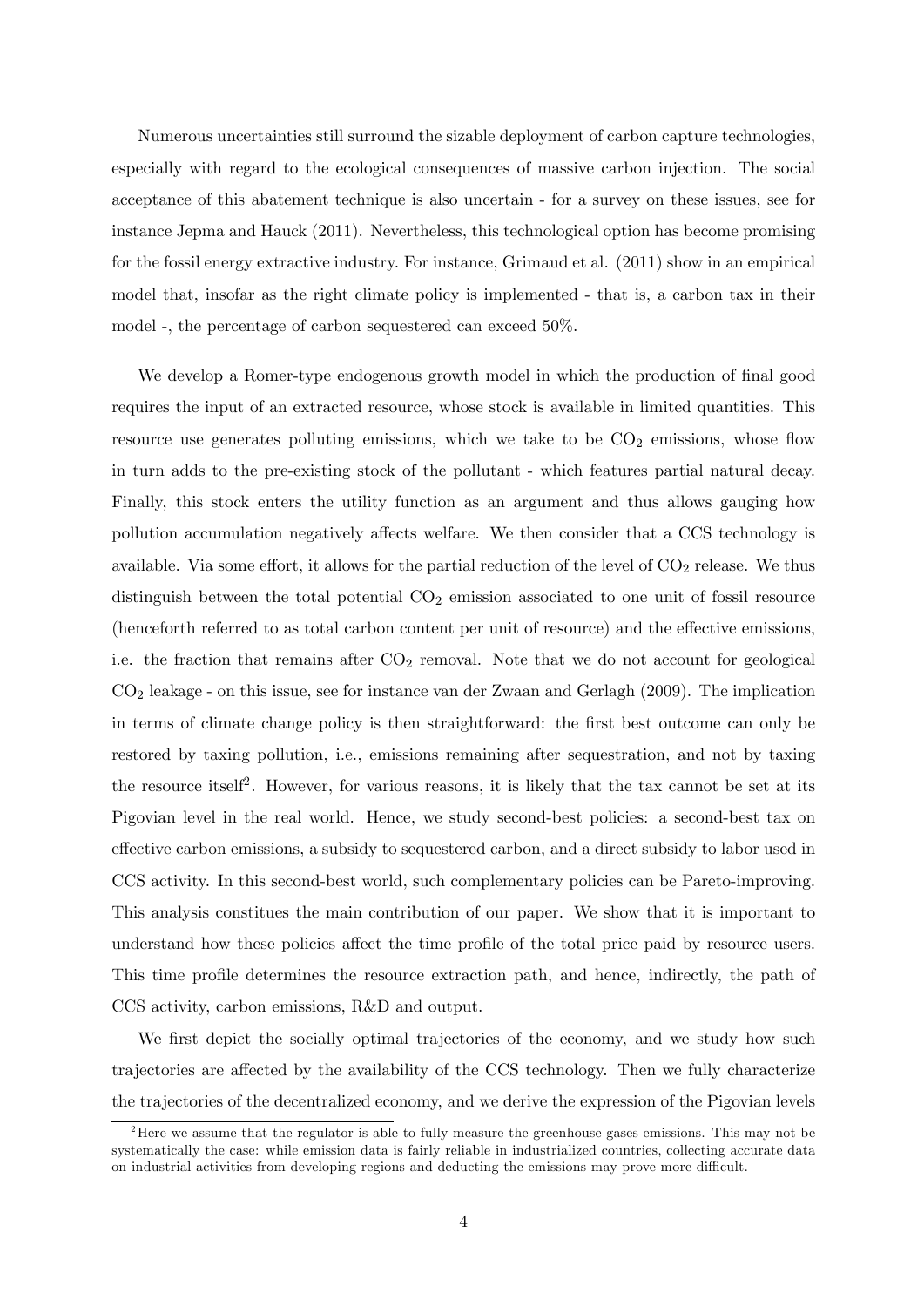and growth rates of the economic policy tools, and we give a full interpretation of them. In the general case, at the social optimum as well as in the decentralized equilibrium, the economy is always in transition; we nevertheless obtain closed-form solutions. This allows us to study the impacts of the three different types of second-best economic policies.

A strand of literature tackles the question of CCS within calibrated empirical models - see for instance Edenhofer et al. (2005); Gerlagh and van der Zwaan (2006); van der Zwaan and Gerlagh (2009); Golombek et al. (2011); Grimaud et al. (2011); or Kalkuhl et al. (2012). The focus of our paper is on the theoretical side of the issue. Several authors have studied the links between carbon abatement, optimal climate policy and technical change in theoretical models. In particular, Goulder and Mathai (2000) show that the presence of induced technical change generally lowers the time profile of optimal carbon taxes. Moreover, efforts in  $R\&D$  shift part of the abatement from the present to the future. In a similar framework, Gerlagh et al. (2008) study the link between innovation and abatement policies under certain assumptions, in particular, the fact that patents can have a finite lifetime. In these studies, the authors use partial equilibrium frameworks in which baseline  $CO<sub>2</sub>$  emissions are exogenous, and final (or effective) carbon emissions are endogenous as there is an abatement activity with dedicated technical progress. Hoel and Jensen (2010) show, in a two period model, that if the climate policy is imperfect - that is, if it can only be implemented in the second period -, cost reductions are more desirable in the CCS than in the renewable sector in particular because they postpone resource extraction.

Many recent contributions take into account the availability of a CCS technology. Most of them are placed in the context of partial equilibrium frameworks: see for instance Lafforgue et al. (2008), Narita (2009), Amigues et al. (2011) or Rickels (2011). These papers mainly focus on socially optimal issues, and in particular they study the optimal time profile of carbon sequestration. Lontzek and Rickels (2008) and Ayong le Kama et al. (2009) study the same questions, but they also consider a decentralized economy. However, they do not study the impact of economic policies on the decentralized equilibrium. Most of these papers consider a carbon ceiling; in this case, Lafforgue et al. show that CCS is implemented only when the ceiling is reached. When the CCS cost function is convex however, as in Rickels, it is optimal to sequester carbon before the ceiling. Similarly, the CCS activity has to start from the short run when there is no ceiling but a damage function, as in Ayong le Kama et al. Finally, technical progress is not explicitly considered in these studies.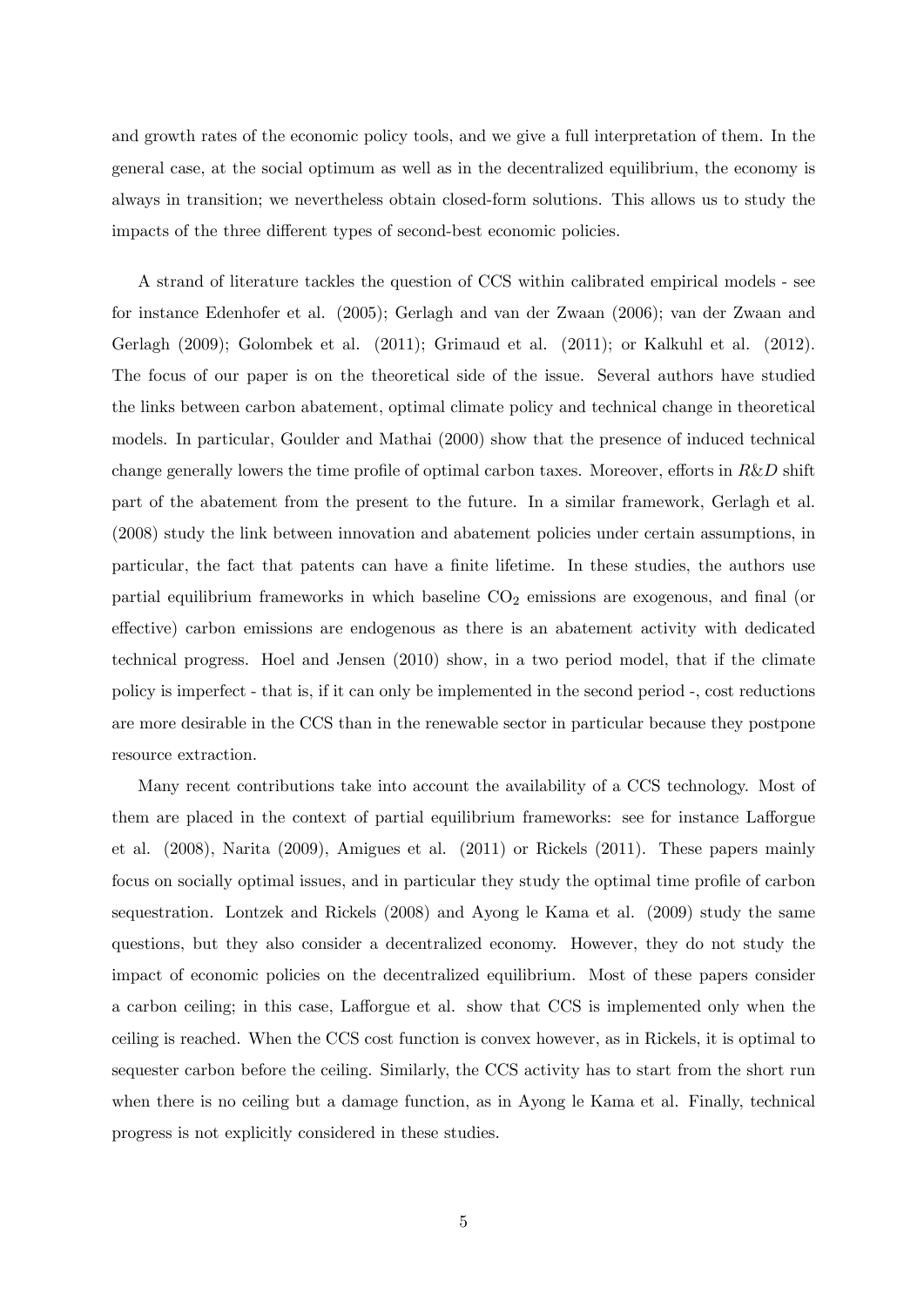Our main results can be summarized as follows<sup>3</sup>. At the social optimum, the greatest effort in abatement should happen today<sup>4</sup> - this contrasts with the result of Lafforgue et al.  $(2008)$ presented in the previous paragraph. We also show that the availability of the CCS technology modifies the socially optimal trajectories of the economy. It speeds up the optimal pace of resource extraction, as it relaxes the environmental constraint. While it diminishes polluting emissions in the long run, it fosters them in the short run when the rise in resource extraction, and thus of potential emissions, is less than proportionally compensated by the CCS activity. Lastly, the availability of such a technology is detrimental to the socially optimal growth of output as a result of the acceleration in resource extraction combined with a negative effect on R&D effort.

Due to the availability of CCS technology, the Pigovian carbon tax is unique, which contrasts with the standard result obtained in a context without abatement, as in Dasgupta and Heal (1979), Sinclair (1992), Groth and Schou (2007) or Grimaud and Rouge (2008) for instance. In these models, there are an infinity of optimal taxes which have the same dynamics, but differ in their levels. Here, the tax level matters and especially allows for setting the optimal abatement effort level. The optimal carbon tax is equal to both the sum of discounted social costs of one unit of carbon and the cost of sequestering this unit. We study its properties, and we show that it is an increasing function of time.

The second-best carbon tax fosters CCS activity and postpones resource extraction, as well as polluting emissions. Here, as polluting emissions stem from the use of non-renewable resources, if no carbon abatement technology was available, a more stringent environmental policy would generally enhance economic growth, since it leads to postponing resource extraction (see for instance Groth and Schou, 2007, or Grimaud and Rouge, 2008). When CCS technology becomes available, we show that this result is not always true: the impact of this climate policy on output growth is more complex. It depends on the relative strengths of its effects on extraction and R&D. Basically, if the weight of the CCS sector in the economy is high, the tax is likely to be detrimental to growth. However, the level of output in the short term is unambiguously reduced because of the effect on resource extraction.

The subsidy to sequestered carbon is a perfect substitute to the carbon tax with regard to its

 $3$ We often resort to the distinction between short and long-term. In a Hotelling world, where the whole stock of resource is asymptotically exhausted, any increase (resp. decrease) in resource extraction at date t generates changes for all subsequent dates. The short-term refers to the period during which resource extraction is also increased (resp. decreased), that is, the current period and its neighborhood (i.e. the first generations), whereas the long-term refers to the period during which resource use is consequently decreased (resp. increased), that is, the distant future.

<sup>4</sup>We show that this result can be slightly altered if one expects a high rate of technical progress in the CCS technology.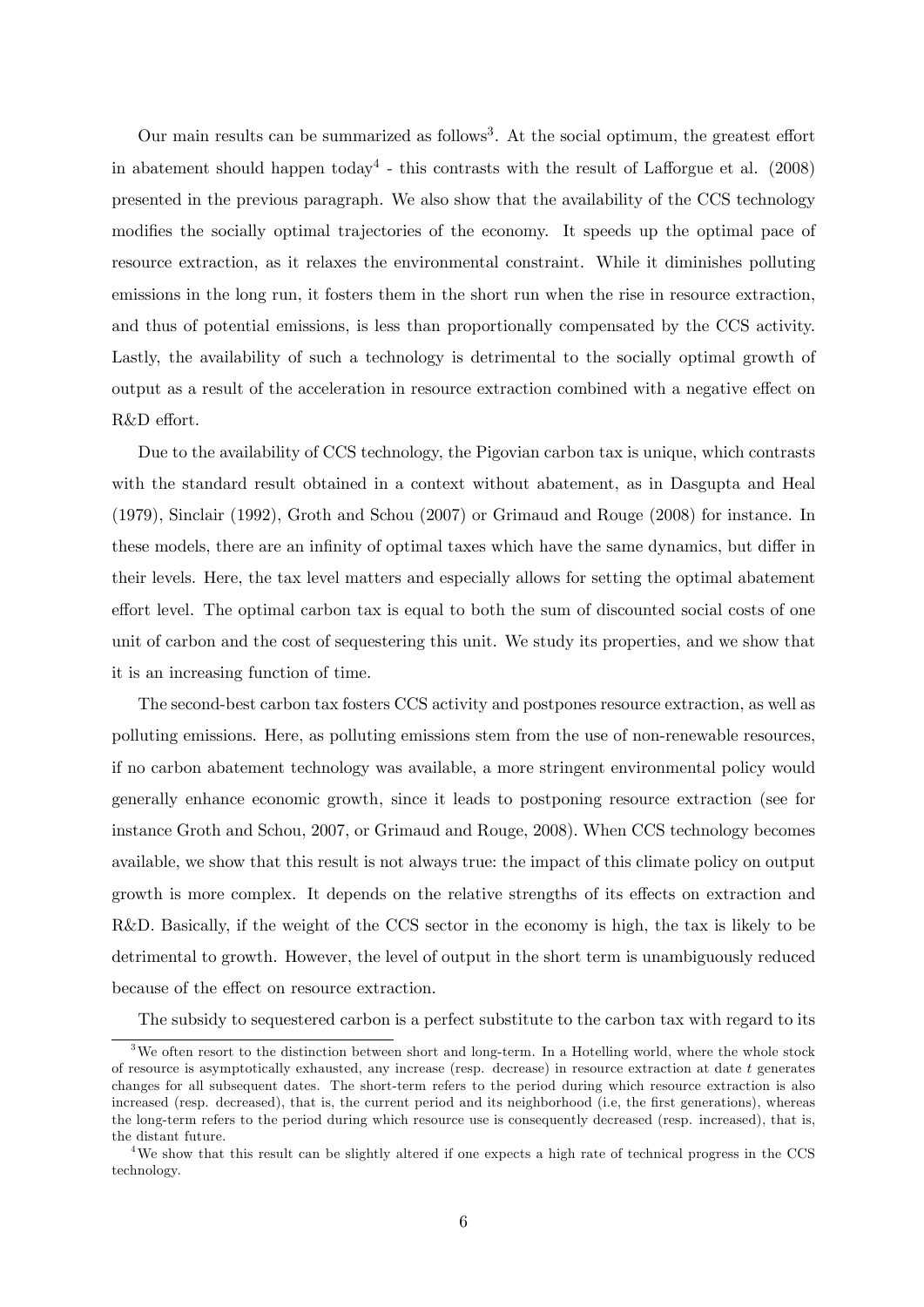impact on CCS activity. However, the effects of the two policy instruments on resource use are opposite: with the subsidy, extraction is faster. Therefore, a kind of (weak) green paradox can occur here in the sense that this environmental or green policy can foster short-term emissions (on the issue of green paradox in other contexts, see e.g. Sinn, 2008, Gerlagh, 2011, or van der Ploeg and Withagen, 2012). This happens when the higher resource use overcomes the abatement impact of the CCS activity. The effects of both policies on output can also be opposite. In the short run, the subsidy is unambiguously bad for growth. In the longer term, the overall impact depends, as before, on the relative strengths of the effects on resource extraction and R&D. If the weight of the CCS sector in the economy is high, it can foster growth in the long term, contrary to the carbon tax. Moreover, we show that, unlike the tax, the subsidy prompts greater output level in the early periods. This last point should be considered when taking into account public acceptance issues. Indeed, this subsidy could be seen as a good complementary tool to a second-best carbon tax since it alleviates the burden of the climate policy in the short term.

Another result is that the subsidy to labor in CCS alone does not trigger any CCS activity. This tool has an effect only when it is used jointly with a carbon tax or a subsidy to sequestered carbon. In this case, it also stimulates CCS activity. However, its impact on the dynamics of resource extraction, carbon emissions and the level and growth of output are similar to those of the subsidy to sequestered carbon, and thus they can be opposite to the effects of the carbon tax.

The remainder of the paper is organized as follows. We present the model and we portray the social optimum in section 2. We characterize the equilibrium in the decentralized economy in section 3, and we study the Örst-best economic policy and the impact of the second-best policies in section 4. Finally, we conclude in section 5.

## 2 Model and welfare

## 2.1 The model

At each date  $t \in [0, +\infty)$ , the final output is produced using the range of available intermediate goods, labor and a flow of resource. The production function is

$$
Y_t = \left(\int_0^{A_t} x_{it}^\alpha di\right) L_{Yt}^\beta R_t^\gamma, \ \alpha + \beta + \gamma = 1,\tag{1}
$$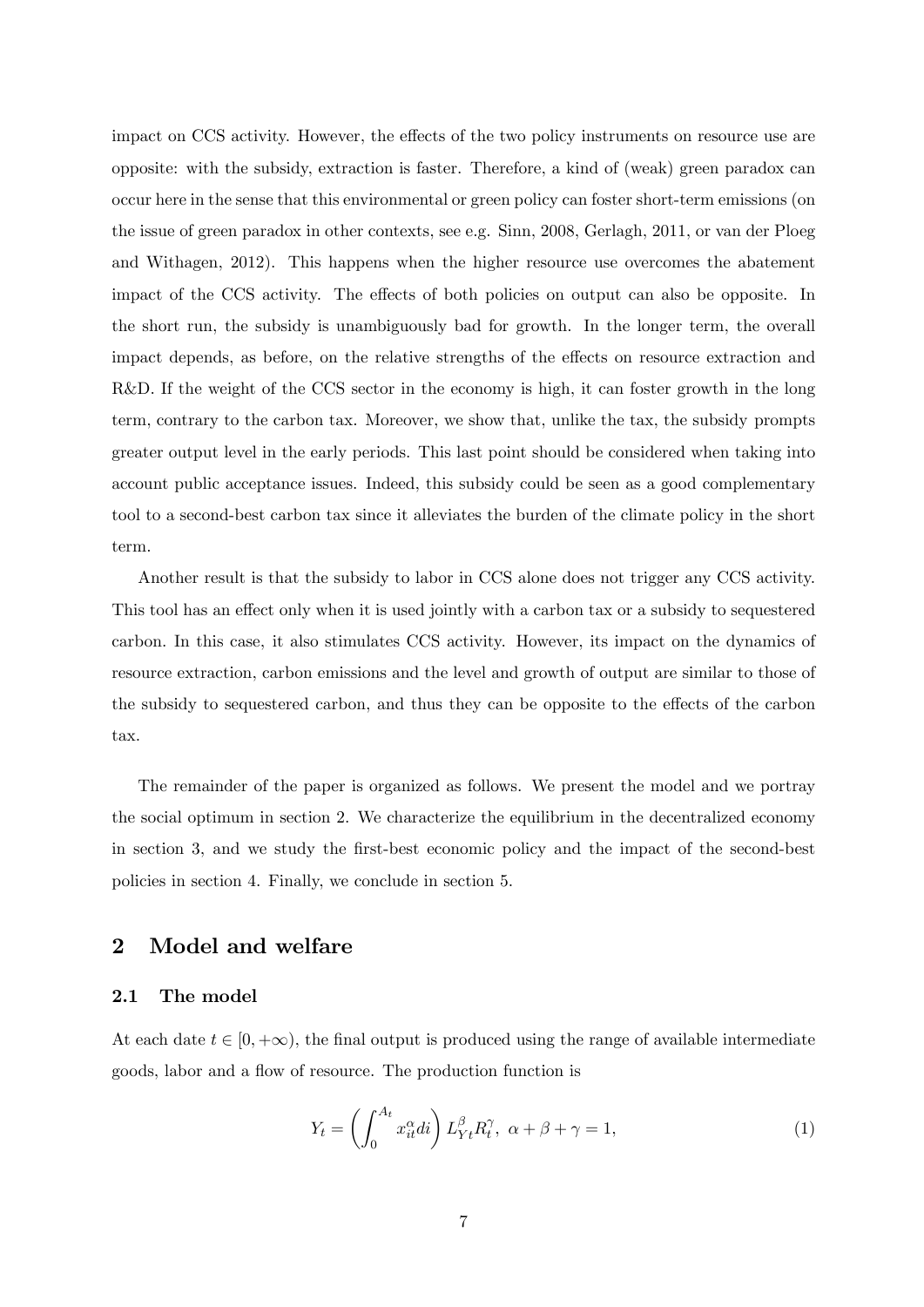where  $x_{it}$  is the amount of intermediate good i,  $L_{Yt}$  the quantity of labor employed in the production sector, and  $R_t$  is the flow of non-renewable resource.  $A_t$  is a technological index which measures the range of available innovations. The production of innovations writes

$$
\dot{A}_t = \delta L_{At} A_t, \, \delta > 0,\tag{2}
$$

where  $L_{At}$  is the amount of labor devoted to research, and  $\delta$  is a constant characterizing the efficiency of  $R\&D$  activity.

To each available innovation is associated an intermediate good produced from the final output:

$$
x_{it} = y_{it}, \ i \in [0, A_t]. \tag{3}
$$

The non-renewable resource is extracted from an initial finite stock  $S_0$ . At each date t, a flow  $-\dot{S}_t$  is extracted. This implies the following standard law of motion:

$$
\dot{S}_t = -R_t. \tag{4}
$$

There are no extraction costs, as it is the case in most endogenous growth models with polluting non-renewable resources (see for instance Schou, 2000, 2002 or Groth and Schou, 2007)<sup>5</sup>.

Pollution is generated by the use of the non-renewable natural resource within the production process. In case of no abatement, the pollution áow would be a linear function of resource use:  $hR_t$ , where  $h > 0$ . In this way,  $hR_t$  can be seen as the carbon content of resource extraction or, equivalently, as maximum potential pollution at time  $t$ . Nevertheless, firms can abate part of this carbon so that the actual emitted flow of pollution is

$$
P_t = hR_t - Q_t,\t\t(5)
$$

where  $Q_t$  is the amount of carbon that is removed from the potential emission flow. The ratio  $P_t/hR_t$  thus represents the effective emissions per unit of carbon content at date t, that is, the quantity of carbon actually emitted in the atmosphere relative to the carbon that would be emitted with the same extraction level but without the CCS option.  $Q_t/hR_t$  is the rate of sequestration, that is, the amount of sequestered carbon relative to the total carbon content of

 $5\,\text{Our main results are obtained in the case of no extraction costs. This allows to avoid heavy computational$ complexity. For general optimal solutions in the presence of extraction costs à la André and Smulders (2004) in a model with no abatement, see for instance Grimaud and Rouge (2008). Using data on the prices of fossil fuels over the last century, Gaudet (2007) shows that, despite high volatility, these prices remained approximatively constant, or at most weakly increased.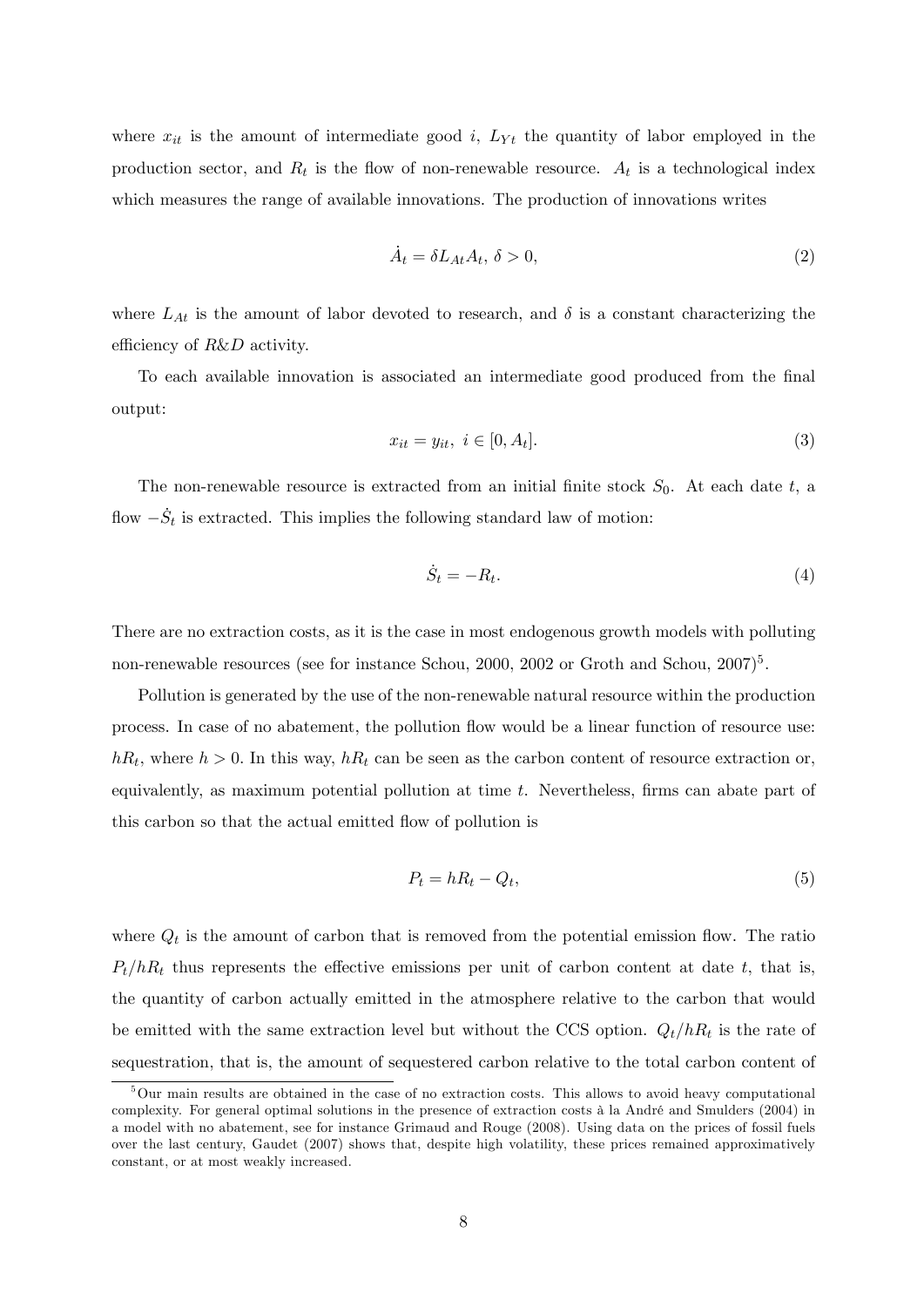the flow  $R_t$  of extracted resource.

We assume that  $Q_t$  is produced from two inputs, the pollution content  $hR_t$  and dedicated labor  $L_{Qt}$ , according to the following Cobb-Douglas abatement technology<sup>67</sup>:

$$
Q_t = (hR_t)^{\eta} L_{Qt}^{1-\eta}, \ 0 < \eta < 1, \ \text{if } L_{Qt} < hR_t \tag{6}
$$

and

$$
Q_t = hR_t
$$
, if  $L_{Qt} \ge hR_t$ ,

that is, the pollution flow is fully abated as soon as  $L_{Qt} = hR_t^8$ . The ratio  $L_{Qt}/hR_t$  represents the CCS effort, i.e. the amount of labor devoted to this activity, per unit of carbon content.

The Cobb-Douglas form allows simple analytical developments. For any given  $hR_t$ , the total cost of labor,  $L_{Qt} = Q_t^{1/(1-\eta)}(hR_t)^{-\eta/(1-\eta)}$ , is an increasing and convex function of  $Q_t$ . The marginal and average labor costs, respectively  $\partial L_{Qt}/\partial Q_t = [1/(1-\eta)] Q_t^{\eta/(1-\eta)}(hR_t)^{-\eta/(1-\eta)}$ and  $L_{Qt}/Q_t = Q_t^{\eta/(1-\eta)}(hR_t)^{-\eta/(1-\eta)}$ , are also increasing functions of  $Q_t$ . Given any quantity of potentially emitted carbon  $hR_t$ , it is the effort in terms of labor only that enables pollution abatement. Introducing capital in the technology (6) would certainly improve the model by making it more realistic - the same applies for production functions  $(1)$  or  $(2)$ . However, this would add a fourth state variable, which would prevent us from obtaining closed-form solutions in the transition toward the steady-state.

Similar technologies can be found in Stokey (1998), Copeland and Taylor (2004) or Aghion and Howitt (1998). In the latter, output is an increasing function of a technological index, and the pollution flow is an increasing function of the output level and of this index. However, there are two main differences here. First, pollution is a by-product of the resource use, and not of output; second, pollution can be abated by using more labor - and not through a different technological index. Finally, note that, for the sake of simplicity, we do not consider storage  $constraints<sup>9</sup>$ .

<sup>&</sup>lt;sup>6</sup>More generally, one could have considered the technology  $Q_t = (hR_t)^\eta (\xi L_{Qt})^{1-\eta}, 0 < \eta < 1$ , if  $L_{Qt} < hR_t/\xi$ and  $Q_t = hR_t$ , if  $L_{Qt} \geq hR_t/\xi$ , with  $\xi > 0$ . Here, we normalize  $\xi$  at one.

<sup>&</sup>lt;sup>7</sup>Note that, contrary to Goulder and Mathai (2000) or Gerlagh et al. (2008) for instance, we do not consider technical progress in abatement. Of course, such assumption would be more realistic. For instance, one can consider the function  $Q_t = (hR_t)^{\eta} (A_{Qt} L_{Qt})^{1-\eta}$ , where  $A_{Qt}$  grows over time at exogenous rate. However, in this endogenous growth framework, it would make our computations much more complex; in particular, it prevents us from getting a closed-form solution for  $R_t$ . We nevertheless show how such formulation can generalize certain results of our paper later in the text.

<sup>&</sup>lt;sup>8</sup>In the following sections, we make an assumption on parameters so that this corner solution never occurs.

<sup>&</sup>lt;sup>9</sup>At the local scale, such constraints can be important, especially when transportation costs are non negligible (on this issue, see for instance Lafforgue et al., 2008, in a partial equilibrium framework). Here, we implicitly assume that carbon sinks are large enough to store any stock of  $CO<sub>2</sub>$ .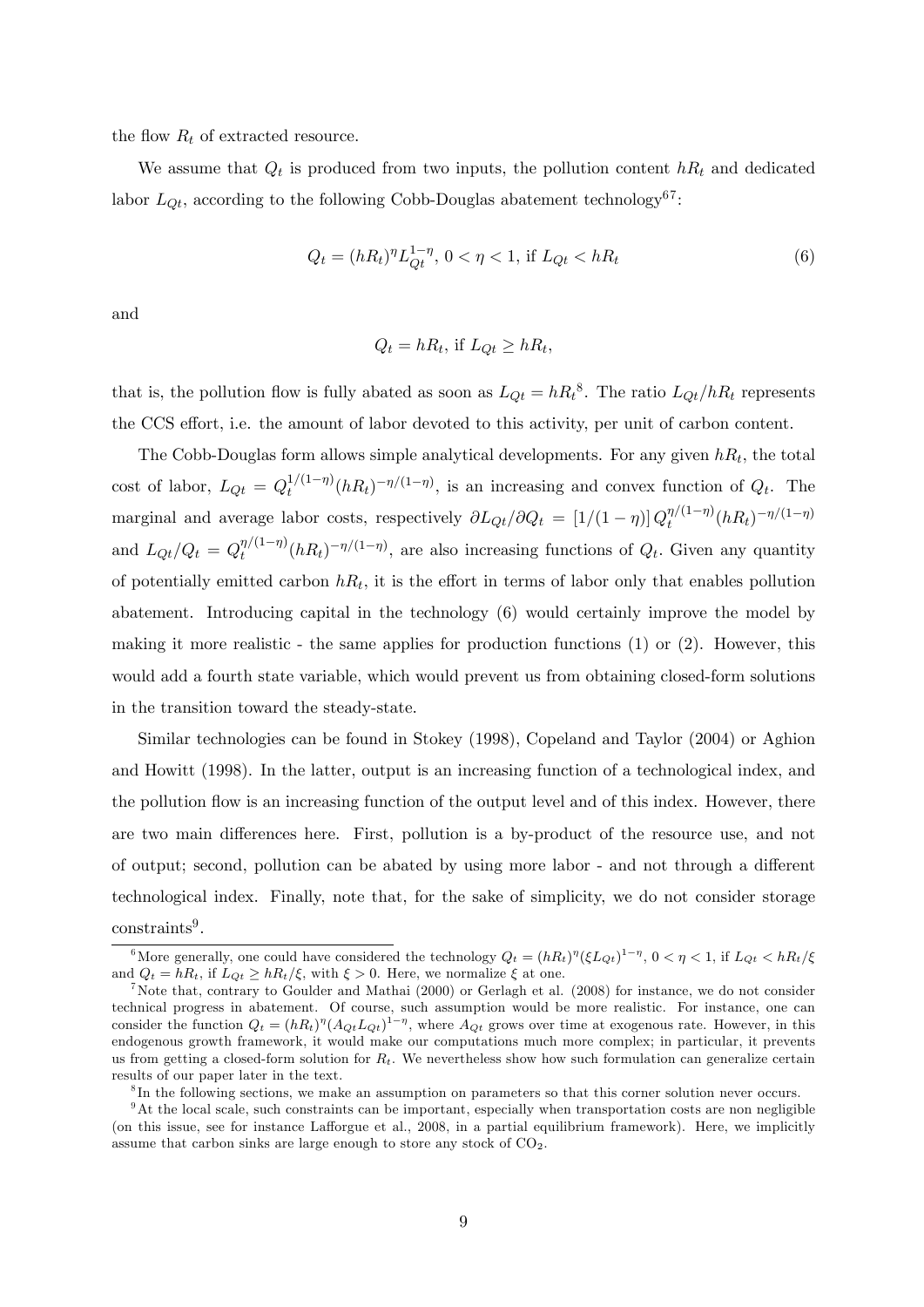The flow of pollution  $P_t$  adds to the existing stock  $Z_t$ . We assume  $Z_t = Z_0 + \int_0^t P_s e^{\theta(s-t)} ds$ , with  $Z_0 > 0$ , and  $\theta$  is the (supposed constant) positive rate of natural decay. This gives the following law of motion $10$ 

$$
\dot{Z}_t = P_t + \theta(Z_0 - Z_t). \tag{7}
$$

Production flow  $Y_t$  is used for consumption  $(C_t)$  and for the production of intermediate goods:

$$
Y_t = C_t + \int_0^{A_t} y_{it} dt.
$$
\n
$$
(8)
$$

Population is assumed constant, normalized at one, and each individual is endowed with one unit of labor. Thus we have:

$$
1 = L_{Yt} + L_{At} + L_{Qt}.\tag{9}
$$

So, the key trade-offs in this model are characterized through the allocation of labor between the three activities that are production, research and sequestration.

The household's instantaneous utility function depends on both consumption,  $C_t$ , and the stock of  $CO<sub>2</sub>, Z<sub>t</sub>$ . The intertemporal utility function is:

$$
U = \int_0^{+\infty} \left[ \ln C_t - \omega Z_t \right] e^{-\rho t} dt, \ \rho > 0 \text{ and } \omega \ge 0. \tag{10}
$$

The separability of the utility function allows to simplify the computations. This means that, though the impact of a change in the pollution stock on the marginal utility of consumption could be considered positive or negative, we take it as nil. Concerning environmental preferences, as Goulder and Mathai (2000) say, the damage function can be regarded as convex or concave. Here, we simply consider a linear relationship.

## 2.2 Welfare analysis

## 2.2.1 Social optimum

We present the socially optimal trajectories of the economy. The social planner maximizes  $U = \int_0^{+\infty} (\ln C - \omega Z) e^{-\rho t} dt$  subject to (1)-(4) and (7)-(9). The planned economy is always in transition; however, we obtain closed-form solutions. All computations and results are given in Appendix 1, where we fully depict the socially optimal transition time-paths of all variables. In this section, we focus only on the most relevant trade-offs. Hereafter, we denote by  $g_{Xt} = \dot{X}_t/$ 

 $10$ Such formulation is standard in the literature. As Goulder and Mathai (2000) or Gerlagh et al. (2008) point out, the dynamics of the stock of carbon are more complex in reality. We could consider a non constant rate of decay, for instance. However, such formulation would make the model much less tractable.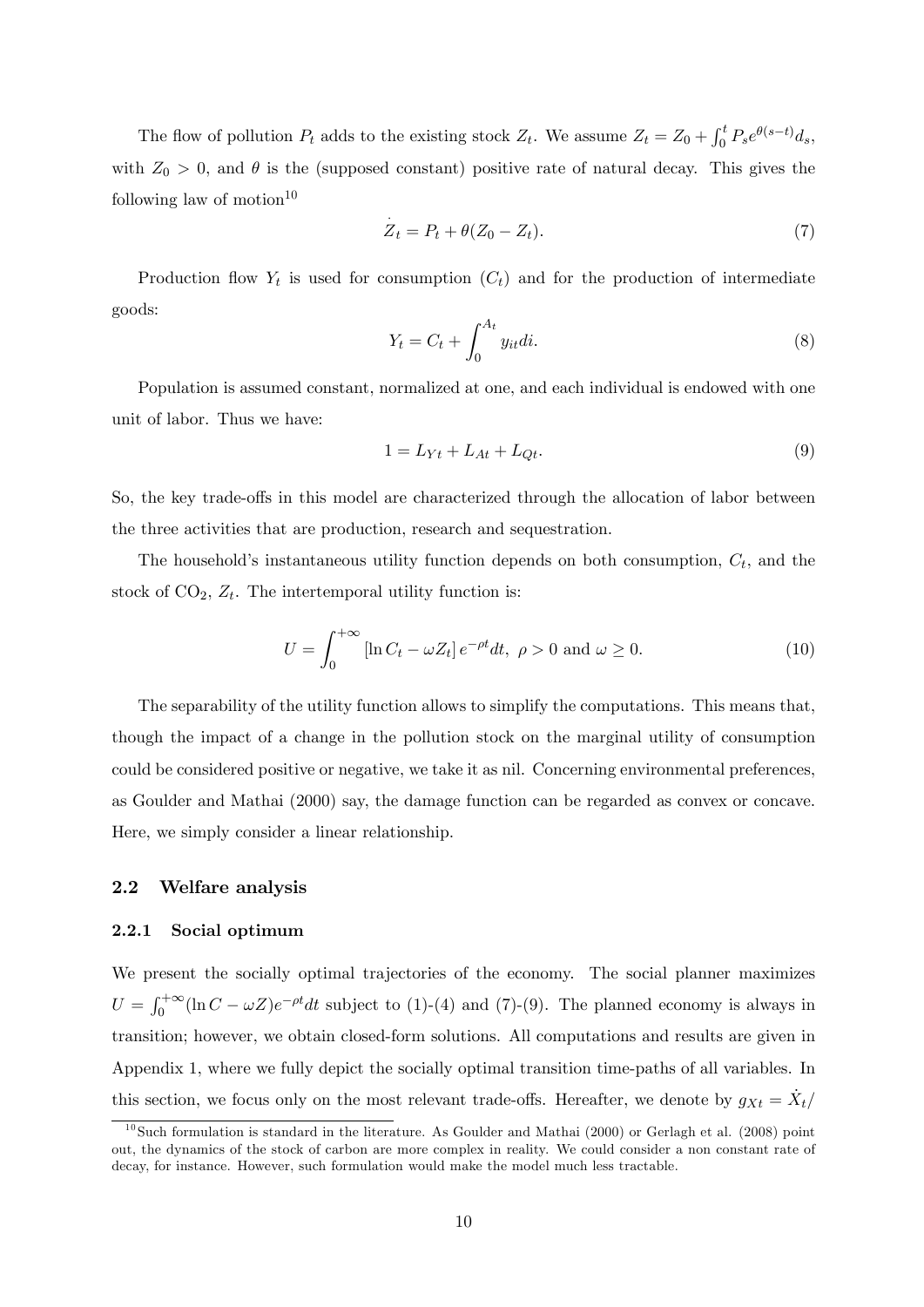$X_t$  the growth rate of any variable  $X_t$ , and by  $X_t^o$  its socially optimal level.

We obtain

$$
L_{Qt}^{o} = \left[\frac{\rho\omega(1-\eta)}{\delta(\rho+\theta)}\right]^{1/\eta}hR_{t}^{o}.
$$
\n(11)

Thus the ratio  $L_{Qt}^o/hR_t^o$  is constant, which implies  $Q_t^o/hR_t^o$  and  $P_t^o/hR_t^o$  constant. We now explain where this result comes from - we will see that, in particular, it depends on the functional forms we have chosen for CCS, carbon accumulation in the atmosphere and utility. Recall first that, in this model, the main trade-offs are characterized through the allocation of labor between its three competing uses: production  $(L_Y)$ , research  $(L_A)$  and CCS  $(L_Q)$ . The social planner allocates labor between these sectors so that a marginal increase of this input in any sector yields the same variation of intertemporal utility. On the one hand,  $\Delta L_{Qt}^o = 1$  yields an increase in  $Q_t$  and thus a decrease in pollution  $P_t$ :  $\Delta P_t = -\Delta Q_t = -(1 - \eta)(hR_t/L_{Qt})^{\eta}$ , from (5) and (6).  $\Delta P_t$  is a linear function of  $(hR_t/L_{Qt})^{\eta}$ ; it stems from the fact that the CCS technology (6) is Cobb-Douglas, homogeneous of degree 1, which implies that the partial derivatives are homogeneous of degree 0 and thus only depend on the inputs ratio. By assumption, we have  $Z_t =$  $Z_0 + \int_0^t P_s e^{\theta(s-t)} ds$ , thus  $\Delta Z_v = \Delta P_t e^{\theta(t-v)} = -(1-\eta)(hR_t/L_{Qt})^{\eta} e^{\theta(t-v)}$  for all  $v \ge t$ . Finally, using (10), we have  $\Delta_1 U_t = -\int_t^{+\infty} \omega \Delta Z_v e^{-\rho(v-t)} dv = [\omega(1-\eta)(\rho+\theta)] / (hR_t/L_{Qt})^{\eta}$ . The fact that  $\Delta_1 U_t$  is a linear function of  $(hR_t/L_{Qt})^{\eta}$  stems from the fact that the rate of CO<sub>2</sub> decay is constant and utility is separable and linear in  $Z_t$ . On the other hand, we show in Appendix 1 (section i) that  $\Delta L_{At}^o = 1$  yields  $\Delta_2 U_t = \delta/\rho$ . By equalizing  $\Delta_1 U_t$  and  $\Delta_2 U_t$ , one gets equation (11).

We also have

$$
R_t^o = \frac{\gamma}{\chi_0 e^{\rho t} + B},\tag{12}
$$

in which  $\chi_0 = B/(e^{\frac{B\rho S_0}{\gamma}}-1)$  and  $B = \frac{(1-\alpha)\omega h}{\rho+\theta}$  $\sqrt{ }$  $1 - \eta \left( \frac{\rho \omega (1 - \eta)}{\delta (\rho + \theta)} \right)$  $\left.\sum_{n=1}^{\left(1-\eta\right)/\eta}\right]$ . Moreover, we get

$$
g_{Rt}^o = g_{L_{Qt}}^o = g_{Q_t}^o = g_{P_t}^o = \frac{-\rho}{1 + (e^{\frac{B\rho S_0}{\gamma}} - 1)e^{-\rho t}}.
$$
\n(13)

As shown in Appendix 1 (section iv), since  $B > 0$ ,  $g_{Rt}^o < 0$  for all t.  $L_{Qt}^o/hR_t^o$  being constant, this means that  $L_{Qt}^o$  decreases over time. In other words, the important effort in CCS should occur today: the social planner places the strongest sequestration efforts in the short run and progressively diminishes them over time.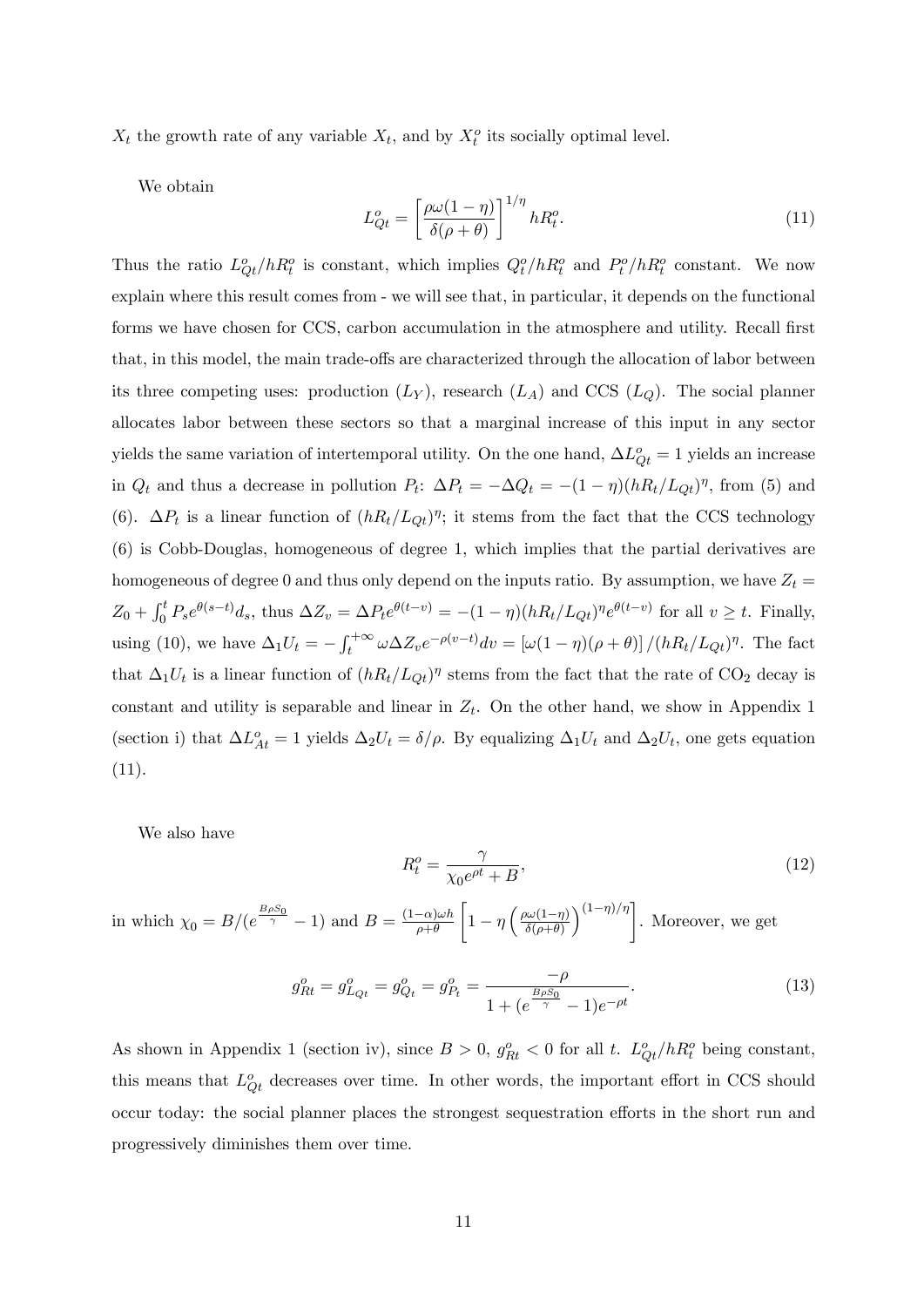Finally, the socially growth rate of the economy is

$$
g_{Yt}^o = g_{At}^o + (\gamma/(1-\alpha))g_{Rt}^o.
$$
\n(14)

Remark: Suppose now that there is technical progress in the CCS function. For instance, assume  $Q_t = (hR_t)^{\eta} (A_{Qt} L_{Qt})^{1-\eta}$ , where  $A_{Qt}$  grows over time at exogenous rate. In this case, equation (11) becomes  $L_{Qt}^o/hR_t^o = [\rho\omega(1-\eta)/\delta(\rho+\theta)]^{1/\eta} A_{Qt}^{(1-\eta)/\eta}$ , and one gets  $Q_t^o/hR_t^o =$  $[\rho\omega(1-\eta)/\delta(\rho+\theta)]^{(1-\eta)/\eta}A_{Qt}^{(1-\eta)^2/\eta}$ . Then, if technical progress in CCS is high,  $L_{Qt}^o$  and  $Q_t^o$ increase over time: our result can be reversed. In other words, the socially optimal effort in CCS can increase over time over some intervals of time. As mentioned above, our basic model does not feature technical progress in CCS because it would make our computations much more complex and would prevent us from getting a closed-form solution for  $R_t$ .

Finally, the economy asymptotically tends to a steady-state which corresponds to the state the economy would immediately jump to if environmental preferences were nil  $(\omega = 0)$ .

## 2.2.2 Impact of CCS on the socially optimal trajectories

In order to study the impact of carbon abatement on the socially optimal paths, we consider the social optimum in the case where the CCS technology is not available. We denote by  $X_t^{\rho\varnothing}$ the optimal level of any variable  $X_t$  in this case -  $X_t^o$  still standing for the optimal value in the CCS case. We provide the optimal levels and growth rates in the no-CCS case in Appendix 2.

We now compare the optimal growth rates of resource extraction in the two cases. We obtain the following inequality:

$$
g^o_{Rt} < g^o_{Rt}.
$$

The literature has shown that the laissez-faire resource extraction is too fast (see for instance Withagen, 1994), and thus that  $g_R$  is too low. Here, this inequality shows that if a CCS technology is available, the optimal extraction is faster than in the absence of such technology, and thus less restrictive. In other words, CCS allows to partially relax the environmental constraint; the sacrifice made in the early periods is reduced.

The impact of CCS on the optimal pollution paths is less obvious. We first consider the near term. Two opposite effects drive the pollution path. First,  $h R_t^{\rho\sigma} < h R_t^{\rho}$ , that is, potential emissions are fostered. Indeed, since resource extraction is increased, carbon emissions tend to rise as well. At the same time, CCS activity tends to reduce pollution. Thus, according to the relative strengths of these two effects, the introduction of a CCS technology can entail either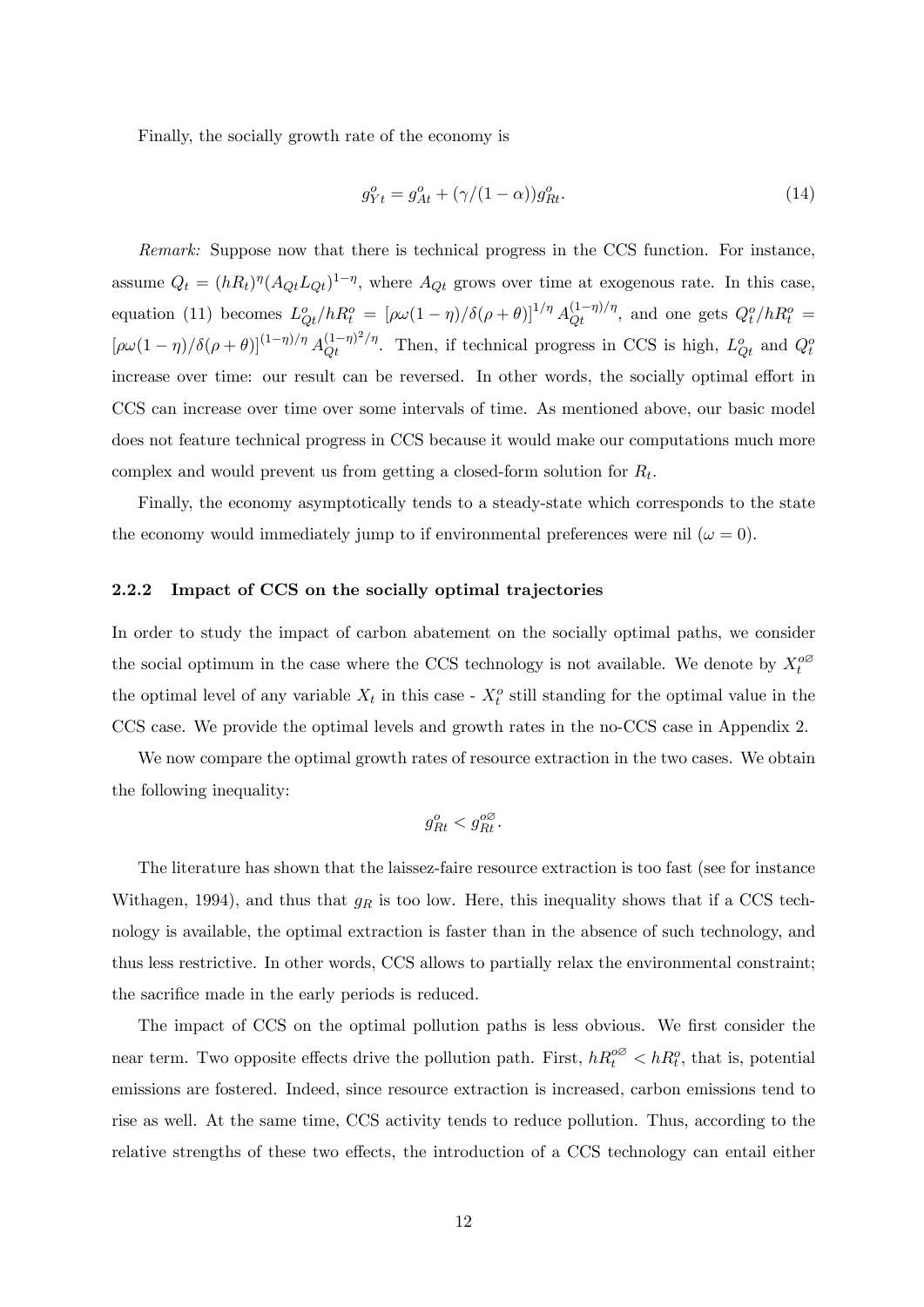a rise or a fall in the socially optimal polluting emissions in the short run. In the case where the positive effect on extraction dominates the impact of the CCS activity, carbon emissions are stimulated<sup>11</sup>. In the long term, CCS unambiguously induces lower emissions. Indeed, we have shown that extraction decreases; thus, whatever the amount of sequestered carbon, pollution decreases.

We now turn to the effect of CCS on optimal growth. First,  $L_{Qt}^{\infty}$  and  $Q_t^{\infty}$  are obviously nil. Moreover,  $L_Y^o = L_Y^{o\varnothing} = \beta \rho/\delta(1-\alpha)$  (see equation (40) in Appendix 1, and Appendix 2). This implies  $L_{At}^o < L_{At}^{\infty}$ : the amount of labor devoted to  $R\&D$  is lower in the "CCS case" as CCS is a third competing use for labor. So there is a first effect on research which is detrimental to growth - such mechanism also occurs in growth models with renewable resources, as in Smulders and Gradus (1996) for instance. Here, it is reinforced by an additional mechanism which we have presented above: resource extraction is faster  $(g_{Rt}^o < g_{Rt}^{\infty})$ . Thus, we have the following inequality:  $g_{Yt}^o = \delta L_{At}^o + (\gamma/(1-\alpha))g_{Rt}^o < g_{Yt}^o = \delta L_{At}^{o\varnothing} + (\gamma/(1-\alpha))g_{Rt}^{o\varnothing}$ . In other words, CCS is detrimental to economic growth, because of the lower effort in  $R\&D$  and the acceleration of resource extraction.

Finally, CCS fosters consumption levels in the early stages. Indeed, we have seen that the amount of labor in production remains unchanged by the introduction of the CCS technology, and that resource extraction is increased in the near term. If we consider a sufficiently short period of time during which the reduced growth of knowledge does not offset these two effects, then the production level is fostered. Hence, the optimal short-run consumption levels are greater in an economy with CCS.

## 3 Decentralized Economy

We now study the equilibrium trajectories of the decentralized economy, which will enable us to study the impacts of climate policies in the following section. Since we study a Romer model, there are two first basic distortions: the standard public good character of knowledge and the monopolistic structure of the intermediate sector. Moreover, a third distortion arises from polluting emissions whose accumulated stock harms welfare. In order to correct these distortions, we introduce three economic policy tools: a unit subsidy to the use of intermediate goods, a research subsidy, and a tax on polluting emissions. Note that the climate policy does not consist of a tax on the polluting resource, as in Groth and Schou (2007) or Grimaud and Rouge (2008).

 $11$ This result can be related to Goulder and Mathai (2000), in which a more efficient abatement technology leads to higher pollution levels in the short-run. However, baseline emissions are exogenous in their model, and pollution rises because abatement falls.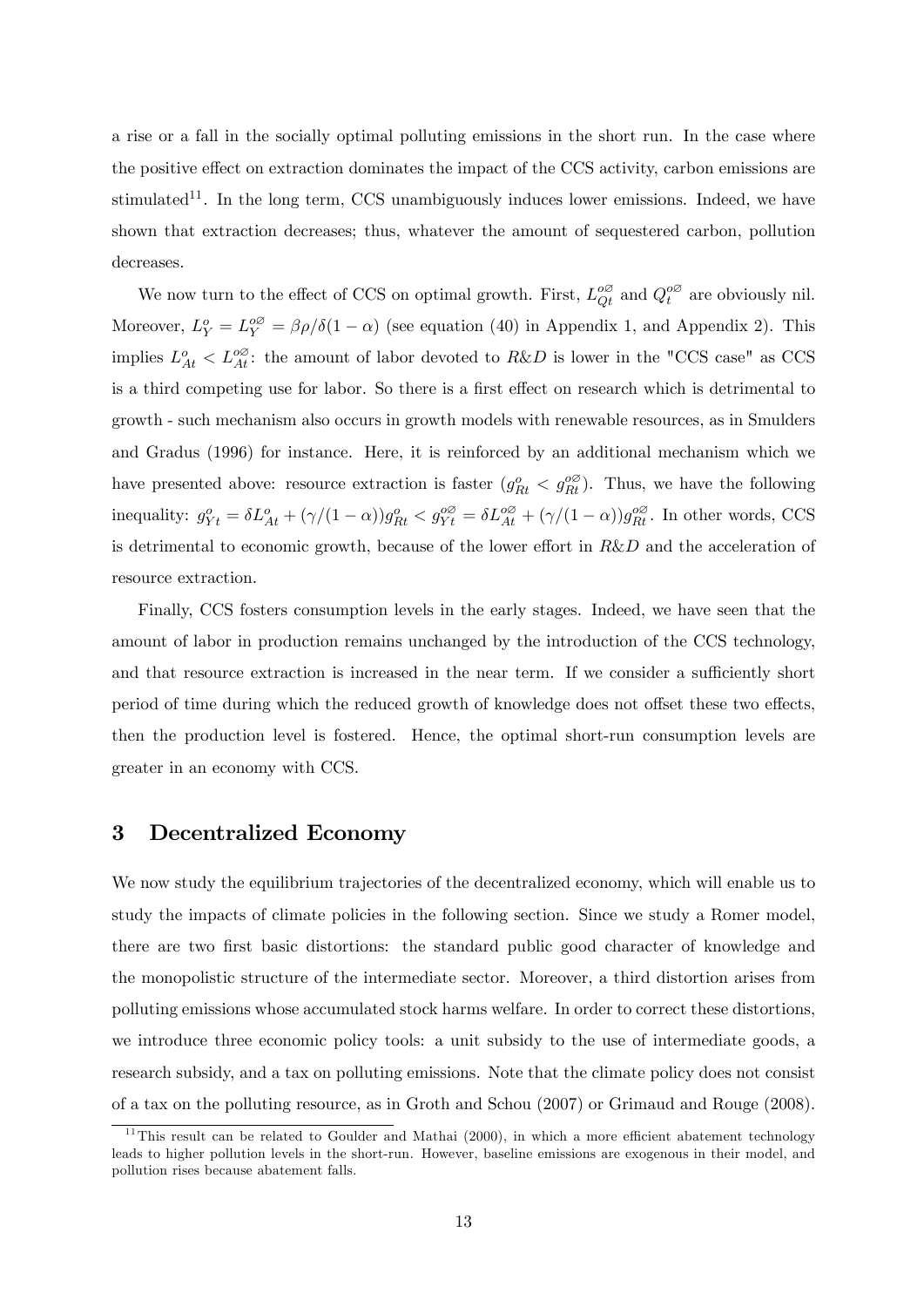Indeed, the basic externality is polluting emissions and, as an abatement technology is available, a tax on these emissions and a tax on the polluting resource are no longer equivalent. The latter tax would only modify the extraction path, and would have no impact on CCS activity. Conversely, as we will show below, the tax on carbon emissions has two main effects: it leads to postponing extraction (as in models without abatement) and it yields incentives to produce optimal efforts in carbon abatement at each date  $t$ .

For many reasons, e.g. lack of international political consensus, the Pigovian level of the carbon tax is not always implementable. Hence we consider two additional economic policy tools aimed at -partially- compensating, in a second-best world, the fact that the carbon tax cannot be set at its first-best level. The first is a subsidy to sequestered carbon  $^{12}$ . The second is a subsidy to labor devoted to CCS, which can be considered as observable as sequestered carbon.

## 3.1 Agents' behavior

The price of the final good is normalized at one, and  $w_t$ ,  $p_{it}$ ,  $p_{Rt}$ , and  $r_t$  are, respectively, the wage, the price of intermediate good  $i$ , the price of the non-renewable resource, and the interest rate on a perfect financial market.

## 3.1.1 Household

The representative household maximizes (10) subject to her budget constraint  $\dot{b}_t = r_t b_t + w_t +$  $\pi_t - C_t + T_t$ , where  $b_t$  is her total wealth,  $\pi_t$  represents total profits - including the resource rent  $p_{Rt}R_t$  - in the economy and  $T_t$  is a lump-sum subsidy (or tax). One gets the following standard Ramsey-Keynes condition:

$$
\frac{\dot{C}_t}{C_t} = r_t - \rho. \tag{15}
$$

## 3.1.2 Non-renewable resource sector

On the competitive natural resource market, the maximization of the profit function

 $\int_t^{+\infty} p_{Rs} R_s e^{-\int_t^s r_u du} ds$ , subject to  $\dot{S}_s = -R_s$ ,  $S_s \ge 0$ ,  $R_s \ge 0$ ,  $s \ge t$ , yields the standard equilibrium "Hotelling rule":

$$
\frac{\dot{p}_{Rt}}{p_{Rt}} = r_t. \tag{16}
$$

As usual, the transversality condition is  $\lim_{t\to+\infty} S_t = 0$ .

 $12$  We thank an anonymous referee for suggesting this tool.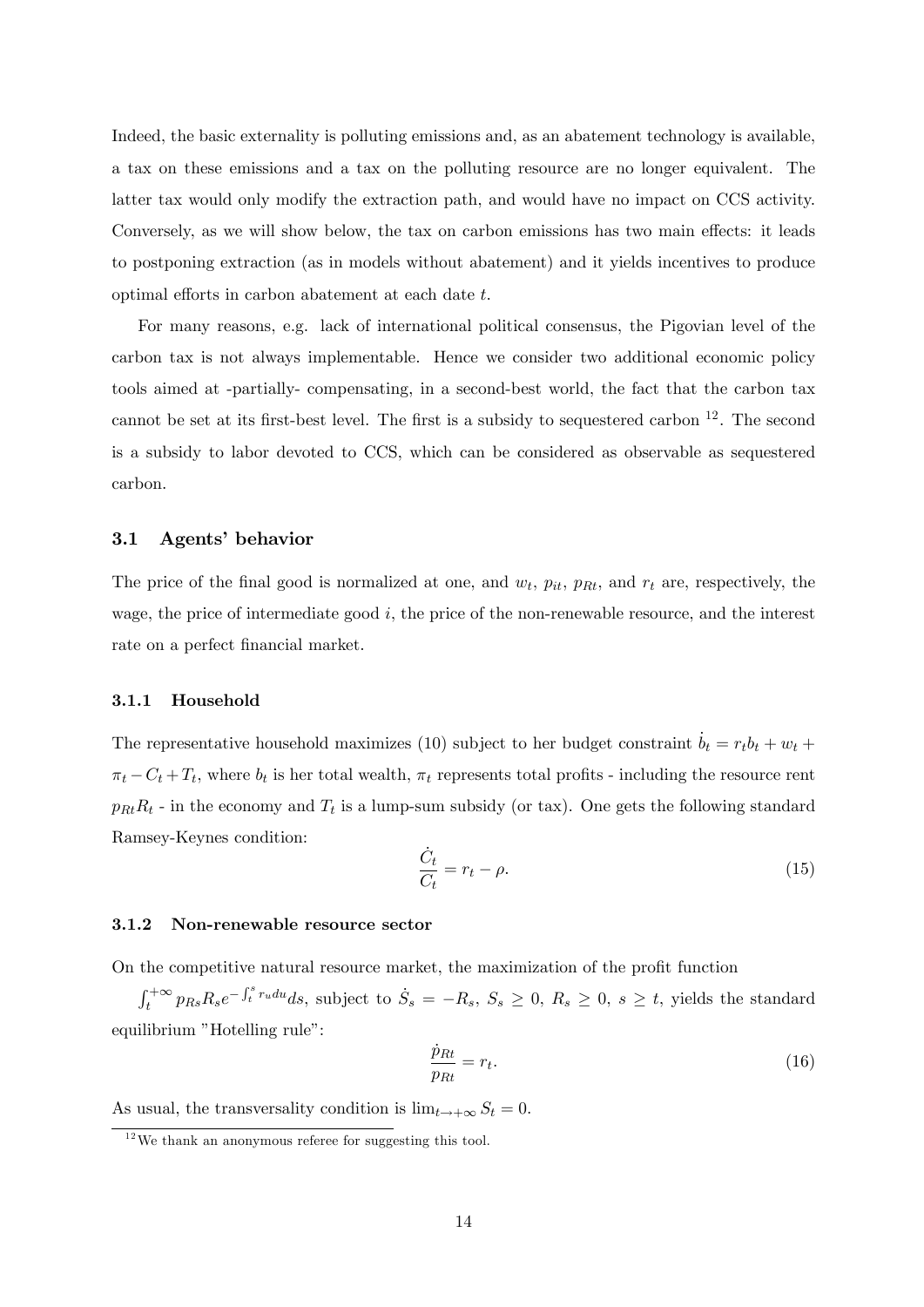## 3.1.3 Final sector

The final sector maximizes the following profit function:

$$
\pi_{Yt} = \left( \int_0^{A_t} x_{it}^{\alpha} di \right) L_{Yt}^{\beta} R_t^{\gamma} - \int_0^{A_t} p_{it} (1 - s) x_{it} di - w_t L_{Yt} - w_t (1 - \varphi) L_{Qt} - p_{Rt} R_t
$$
 (17)  

$$
-\tau_t h (R_t - h^{\eta - 1} R_t^{\eta} L_{Qt}^{1 - \eta}) + \lambda_t (h R_t)^{\eta} L_{Qt}^{1 - \eta}.
$$

s and  $\varphi$  are constant rates of subsidy to the use of intermediate goods and labor in the CCS activity, respectively.  $\tau_t$  is a unit tax on polluting emissions  $P_t$  (i.e.,  $hR_t - (hR_t)^\eta L_{Qt}^{1-\eta}$ ) and  $\lambda_t$ is a subsidy to sequestered carbon  $Q_t$ . The first-order conditions of this program are:

$$
\frac{\partial \pi_{Yt}}{\partial x_{it}} = \alpha x_{it}^{\alpha - 1} L_{Yt}^{\beta} R_t^{\gamma} - p_{it}(1 - s) = 0, \text{ for all } i
$$
\n(18)

$$
\frac{\partial \pi_{Yt}}{\partial L_{Yt}} = \beta Y_t / L_{Yt} - w_t = 0, \qquad (19)
$$

$$
\frac{\partial \pi_{Yt}}{\partial R_t} = \gamma Y_t / R_t - p_{Rt} - \tau_t h (1 - \eta h^{\eta - 1} R_t^{\eta - 1} L_{Qt}^{1 - \eta}) + \lambda_t \eta h^{\eta} R_t^{\eta - 1} L_{Qt}^{1 - \eta} = 0, \tag{20}
$$

and 
$$
\frac{\partial \pi_{Yt}}{\partial L_{Qt}} = -(1 - \varphi)w_t + (\tau_t + \lambda_t)(1 - \eta)h^{\eta}R_t^{\eta}L_{Qt}^{-\eta} = 0.
$$
 (21)

This last condition highlights the fact that the carbon tax  $\tau$  and the subsidy to sequestered carbon  $\lambda$  have similar effects on the effort put into the CCS activity. We develop this point later in section 4.2.

In this study, it is useful to identify the "total" price paid by the final sector for the resource. We denote it by  $\tilde{p}_R$ . Looking at the profit function (17), one can see that it is composed of three elements: the price paid to resource owners  $(p_{Rt})$ , the tax paid on carbon emissions  $(\tau_t h(1 - (L_{Qt}/hR_t)^{1-\eta})$  and the subsidy to sequestered carbon  $(\lambda_t h(L_{Qt}/hR_t)^{1-\eta})$ . Following equations (17), we have

$$
\tilde{p}_{Rt} = p_{Rt} \left[ 1 + \frac{\tau_t h}{p_{Rt}} - \frac{(\tau_t + \lambda_t)h}{p_{Rt}} \left( \frac{L_{Qt}}{h_{Rt}} \right)^{1-\eta} \right] \equiv p_{Rt} M_t.
$$
\n(22)

## 3.1.4 Intermediate and research sectors

Innovations are protected by infinitely lived patents. This gives rise to a monopoly position in the intermediate sector. The profit function of the  $i^{th}$  monopolist is  $\pi_i^m = (p_i - 1)x_i(p_i)$ , where  $x_i(p_i)$  is the demand for intermediate good i by the final sector (see (18)). Hence, the price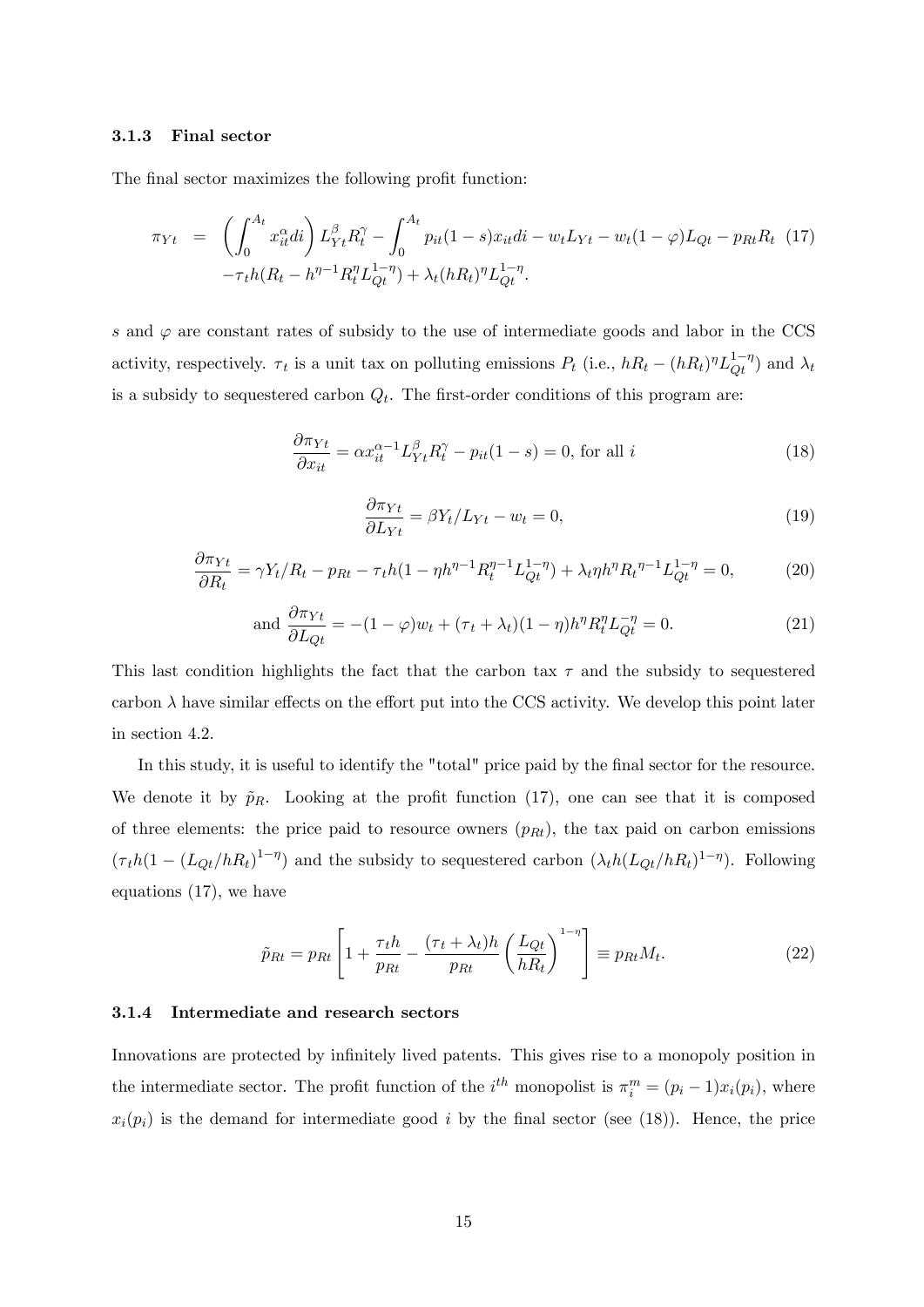chosen by the monopolist is

$$
p_{it} \equiv p = 1/\alpha, \text{ for all } i. \tag{23}
$$

As a result, quantities and profits are symmetric. One gets

$$
x_{it} \equiv x_t = \left(\frac{\alpha^2 L_{Yt}^{\beta} R_t^{\gamma}}{1 - s}\right)^{1/(1 - \alpha)}
$$
\n(24)

and

$$
\pi_{it}^m \equiv \pi_t^m = \frac{1 - \alpha}{\alpha} x_t.
$$
\n(25)

The market value of a patent is  $V_t = \int_t^{+\infty} (\pi_s^m + \sigma_s) e^{-\int_t^s r_u du} ds$ , where  $\sigma_s$  is a subsidy to research aimed at correcting the standard distortion caused by the intertemporal spillovers<sup>13</sup>. Differentiating this equation with respect to time gives

$$
r_t = \frac{\dot{V}_t}{V_t} + \frac{\pi_t^m + \sigma_t}{V_t},\tag{26}
$$

which states that bonds and patents have the same rate of return in equilibrium.

The profit function of the research sector is  $\pi_t^{RD} = V_t \delta A_t L_{At} - w_t L_{At}$ . Free-entry in this sector leads to the standard zero-profit condition:

$$
V_t = \frac{w_t}{\delta A_t}.\tag{27}
$$

## 3.1.5 Government

The government's budget constraint comprises: the carbon tax  $(\tau_t Q_t = \tau_t \left[ hR_t - (hR_t)^{\eta} L_{Qt}^{1-\eta} \right]),$ the subsidy to the use of intermediate goods  $\left(\int_0^{A_t} sp_{it}x_{it}di = A_tsx_t/\alpha\right)$ , the subsidy to research  $(\sigma_t)$ , the subsidy to labor in CCS ( $\varphi w_t L_{Qt}$ ), the subsidy to sequestered carbon ( $\lambda_t Q_t$  =  $\lambda_t(hR_t)^\eta L_{Q_t}^{1-\eta}$  and the lump-sum subsidy (or tax)  $T_t$  (see section 3.1.1). Assuming that it is balanced at each date t, it writes:  $\tau_t \left[ hR_t - (hR_t)^{\eta} L_{Qt}^{1-\eta} \right] - A_t s x_t / \alpha - \sigma_t - \varphi w_t L_{Qt} - \lambda_t (hR_t)^{\eta} L_{Qt}^{1-\eta} T_t = 0$  for all t.

## 3.2 Equilibrium

The preceding first-order conditions enable us to determine the equilibrium in the decentralized economy, that is, the set of quantities, prices and growth rates at each date expressed as functions

<sup>&</sup>lt;sup>13</sup>Note that Barro and Sala-i-Martin (2003), for instance, consider a direct subsidy to labor in research; our assumption alleviates computational complexity in the present context of polluting non-renewable resources and abatement.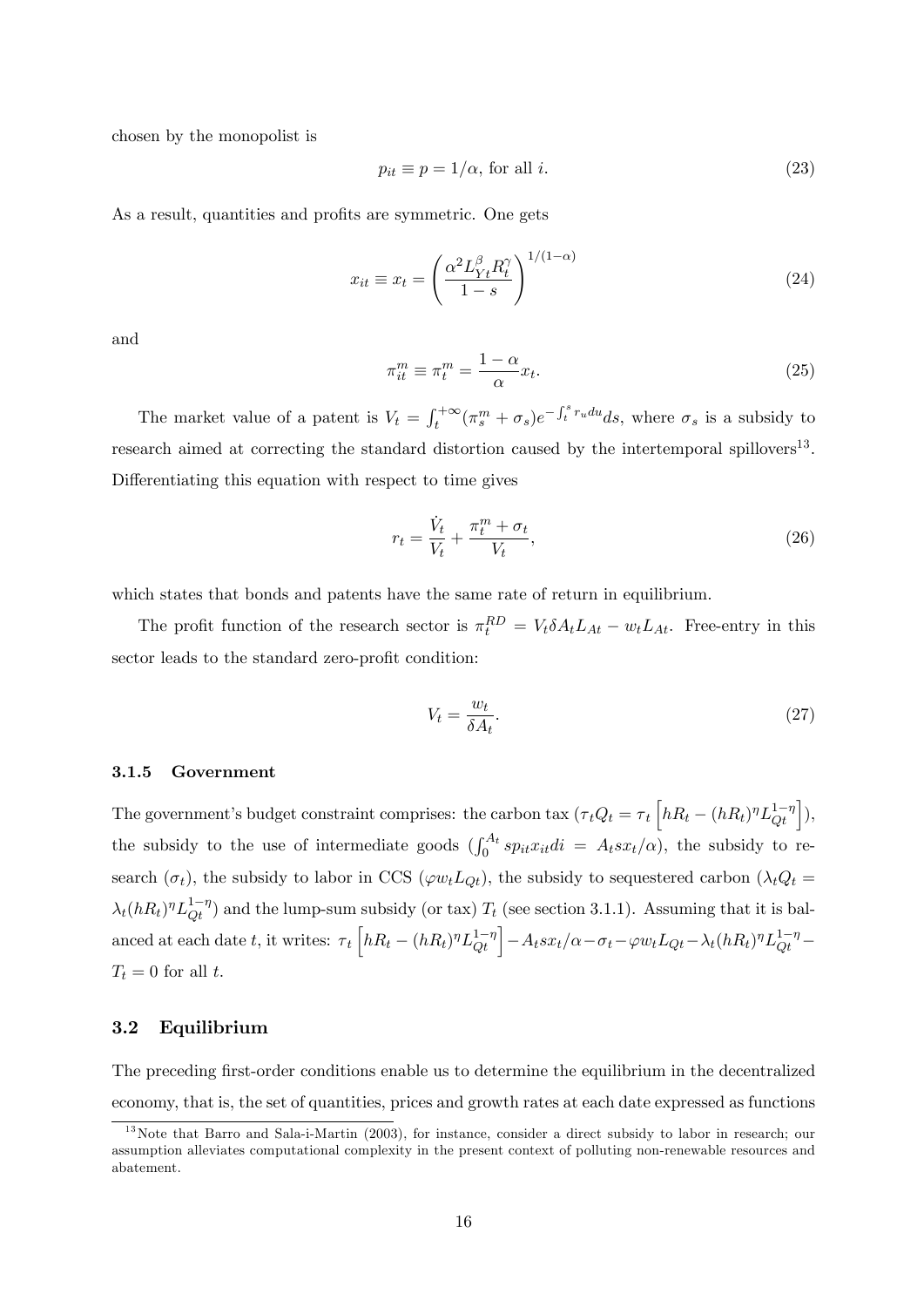of the economic policy tools  $(s, \sigma, \tau, \varphi \text{ and } \lambda)$ . Here also, the economy is always in transition. We fully characterize the decentralized economy in Appendix 3, where we provide all equilibrium levels and growth rates. In this section, we focus on the variables that are relevant to our analysis.

As we mentioned above, the three basic distortions concern research and polluting emissions. Recall that, in the present model, there is no directed technical change<sup>14</sup>, in particular in the abatement technology. We do not study the links between the climate policy and research subsidies - for such analysis in a partial equilibrium framework, see for instance Goulder and Mathai (2000) or Gerlagh et al. (2008). Thus, in order to focus on the climate policy, we assume here that research is optimally funded. In other words, both subsidies, s and  $\sigma$ , are set at their optimal levels, that is  $s = 1 - \alpha$ , and  $\sigma_t = V_t g_{At}$  (proof: see Appendix 3, section i).

## 3.2.1 Equilibrium with no climate policy

We first consider the case in which no climate policy is implemented:  $\tau_t = \lambda_t = 0$  at each date. The economy immediately jumps to its steady-state, where the amount of labor devoted to CCS is nil (see equation (28)):  $L_{Qt} = 0$ , which means that no carbon is abated ( $Q_t = 0$ ). This, in turn, implies that the total potential emission is released in the atmosphere, i.e.  $P_t = hR_t$ . Moreover, since labor used in the production of the final good  $(L_Y)$  is constant, labor devoted to the research sector  $(L_A = 1 - L_Y)$  is also constant<sup>15</sup>. The flow of extraction at date t is  $R_t = \rho S_0 e^{-\rho t}$ . This implies  $g_R = -\rho$  for all t. Finally, the growth rate of output,  $g_Y$ , is equal to  $\delta - \rho$ , as in more general endogenous growth models with non-polluting non-renewable resources. This steadystate is obviously identical to the first-best steady-state when environmental preferences are nil, that is, when  $\omega = 0$  (see section 2.2.1).

## 3.2.2 Equilibrium with climate policies

Now, we consider the equilibrium in presence of the climate policy tools. For obvious reasons, it is impossible to study all types of carbon tax and subsidy profiles. We will then limit our analysis to specific types. We show in the next section (section 4.1) that the first-best carbon tax is a linear function of Y. Moreover, studying the class of economic policy tools growing at the same rate as output allows to fully characterize the equilibrium, and in particular to obtain

<sup>&</sup>lt;sup>14</sup>For an endogenous growth model with a stock of pollution and directed technical change, see for instance Grimaud and Rouge (2008) or Acemoglu et al. (2011).

<sup>&</sup>lt;sup>15</sup>This property stems from an arbitrage condition in the allocation of labor between production and research activities. A similar trade-off occurs at the social optimum; we give a more detailed analysis in Appendix 1 (i).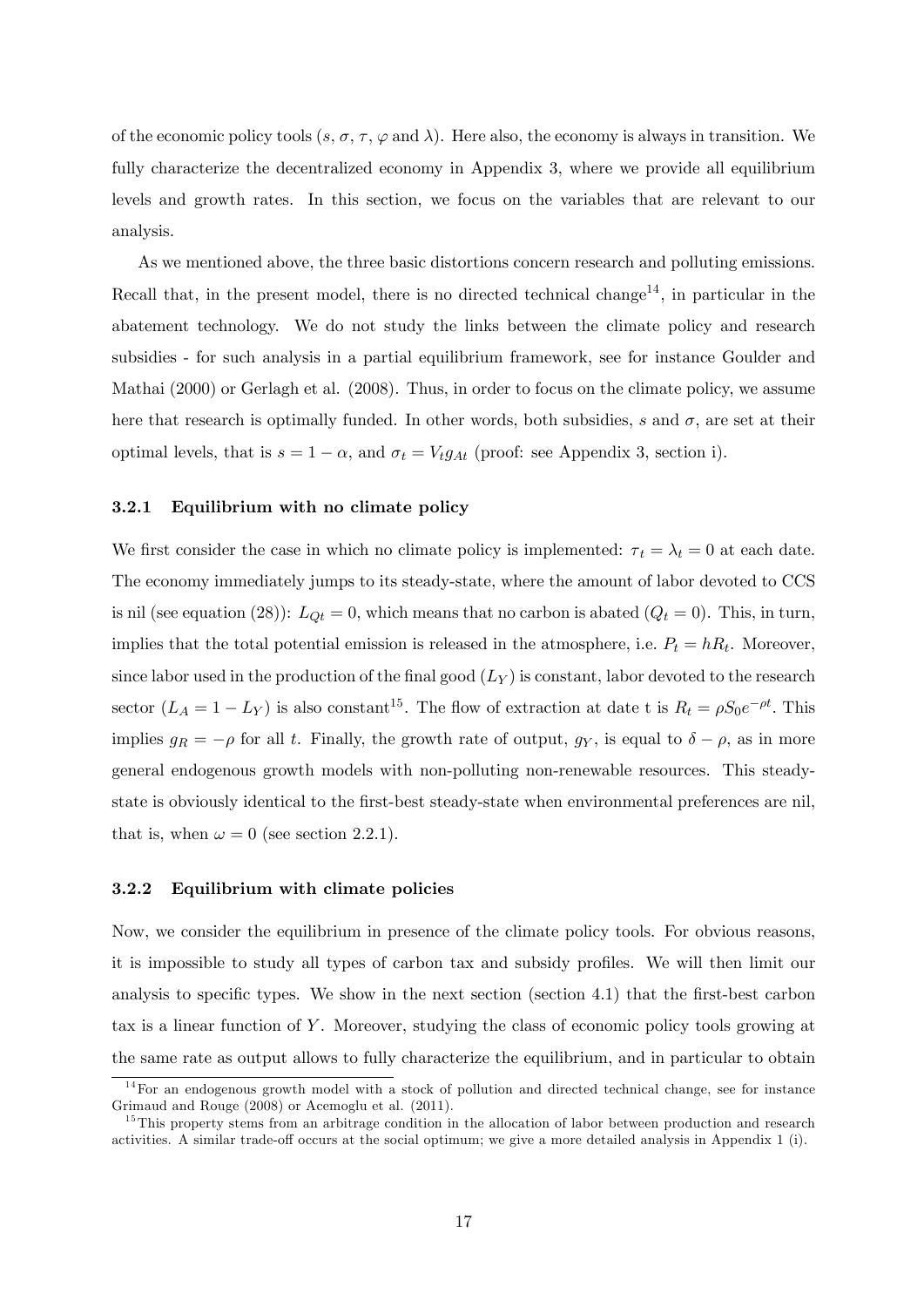a closed-form solution for resource extraction. We thus focus on a climate policy such that  $\tau_t = a_1 Y_t$  and  $\lambda_t = a_2 Y_t$ , where  $a_1$  and  $a_2$  are positive constants.

The main findings are the following. Labor in final good production,  $L<sub>Y</sub>$ , is constant over time, and  $L_{Qt}$ , the effort in CCS, is given by

$$
L_{Qt} = \left[\frac{(\tau_t + \lambda_t)\rho(1-\eta)}{(1-\varphi)\delta(1-\alpha)Y_t}\right]^{1/\eta} h_{t}.
$$
\n(28)

Here, we assume  $0 \leq (\tau_t + \lambda_t)/Y_t \leq (1 - \varphi)\delta(1 - \alpha)/\rho(1 - \eta)$  in order to avoid the corner solution in which the whole carbon content of  $R_t$  is abated at any time. The flow of resource extraction is given by

$$
R_t = \frac{\gamma}{\psi_0 e^{\rho t} + G},\tag{29}
$$

where  $\psi_0 = G/(e^{\frac{G\rho S_0}{\gamma}} - 1)$  and  $G = \frac{h\tau_t}{Y_t}$  $\frac{\partial \tau_t}{\partial Y_t} - \eta h \left( \frac{\rho(1-\eta)}{(1-\varphi)\delta(1-\varphi)} \right)$  $(1-\varphi)\delta(1-\alpha)$  $\int_{0}^{\frac{1-\eta}{\eta}} \left( \frac{\tau_t + \lambda_t}{\eta} \right)$  $Y_t$  $\int_{0}^{\frac{1}{\eta}}$  (see Appendix 3 (iii)). Since  $\tau_t/Y_t$  and  $\lambda_t/Y_t$  are constant, G is constant. The growth rate of resource extraction is

$$
g_{Rt} = \frac{-\rho}{1 + (e^{\frac{G\rho S_0}{\gamma}} - 1)e^{-\rho t}}.
$$
\n(30)

 $g_{Rt}$  is negative and asymptotically converges toward its long-run level  $-\rho$ . Along the transition, one can see that if  $G > 0$ , then  $g_{Rt}$  is higher than its asymptotic value, while if  $G < 0$ , it is lower. The value of G depends on the relative values of  $\tau_t$  and  $\lambda_t$ .

Since the effort in CCS  $(L_{Qt})$ , abated carbon  $(Q_t)$  and pollution  $(P_t)$  are linear functions of  $R_t$ , they also decrease over time<sup>16</sup>. Since  $L_{Qt}$  decreases over time, labor devoted to research,  $L_{At}$ , increases over time and converges to the constant level  $1 - L_Y = 1 - \beta \rho / \delta(1 - \alpha)$  as time goes to infinity. Note that the relations between the CCS effort, sequestration, pollution and extraction depend on the economic policy tools - see later the effects of policies.

The growth rate of output is given by

$$
g_{Yt} = g_{At} + (\gamma/(1-\alpha))g_{Rt}.\tag{31}
$$

Since  $g_{At} = \delta L_{At}$  (see equation (2)),  $g_{At}$  increases over time and tends to  $\delta - \beta \rho/(1 - \alpha)$ . Simultaneously,  $g_{Rt}$  tends to its limit  $-\rho$  (see equation (30)). Thus, in the long run,  $g_{Yt}$  tends to  $\delta - \rho$ , which we can consider positive. This is a fairly standard expression of long-run output

<sup>&</sup>lt;sup>16</sup>If we consider technical progress in the CCS function, for instance  $Q_t = (hR_t)^{\eta} (A_{Qt} L_{Qt})^{1-\eta}$ , where  $A_{Qt}$ grows over time at exogenous rate, then (28) becomes  $L_{Qt}/hR_t = [\tau_t \rho (1 - \eta)/(1 - \varphi)\delta(1 - \alpha)Y_t]^{1/\eta} A_{Qt}^{(1 - \eta)/\eta}$ .  $L_{Qt}/hR_t$  and  $Q_t/hR_t$  are then increasing functions of time, which is more consistent with Grimaud et al. (2011), for instance. In this case, even if  $R_t$  decreases over time,  $Q_t$  can be increasing over some intervals.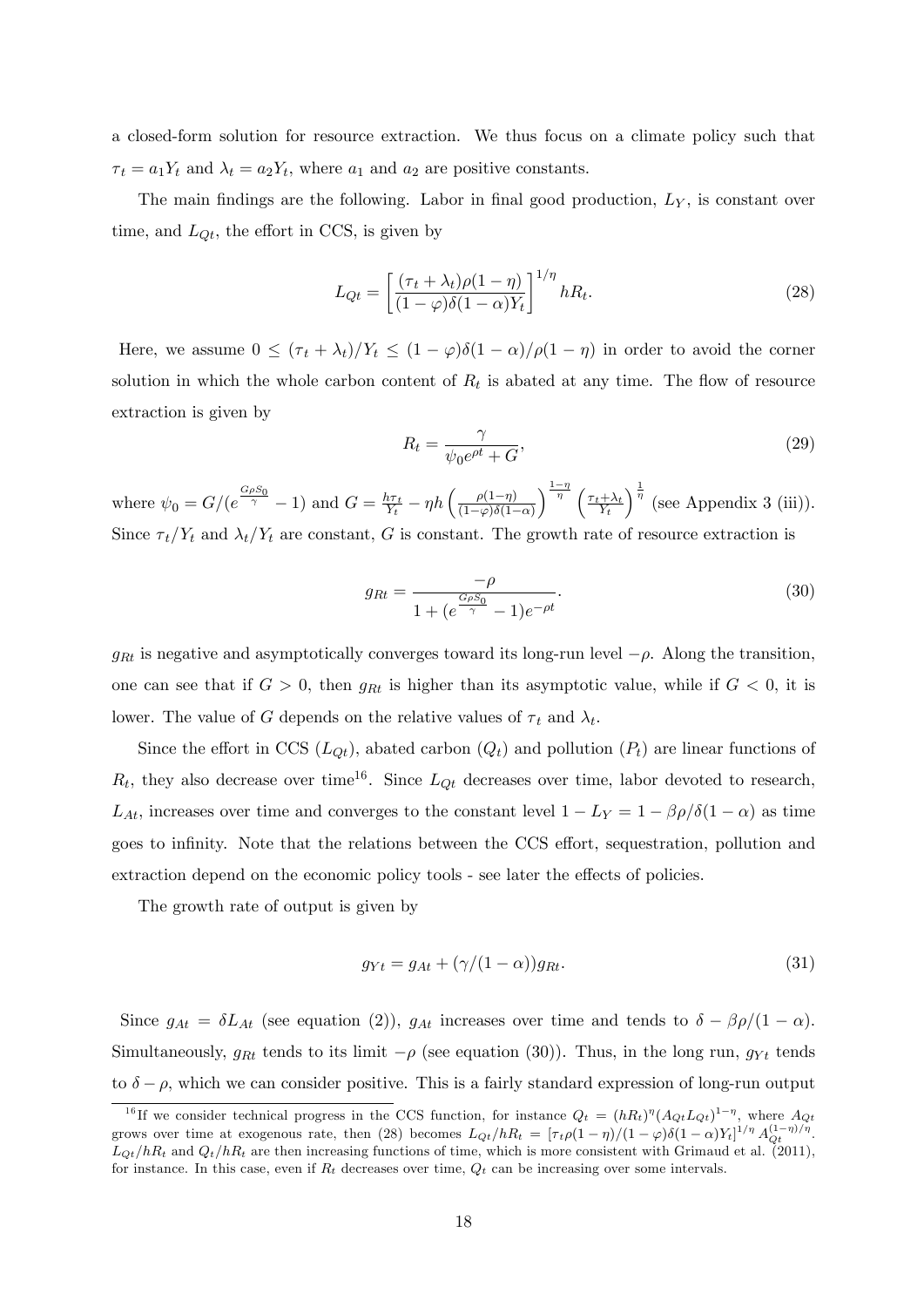growth in a model with non-renewable resources - see for instance Stiglitz (1974) in an exogenous growth model without pollution. Along the transition path, however,  $g_{\mathcal{A}t}$  is lower than its longrun level and  $g_{Rt}$  can be lower or higher according to the relative values of the carbon tax and the subsidy to sequestered carbon - see comments below equation (30). Thus, over some intervals of time, output growth can be positive or negative. We provide further elements on the impact of the economic policy tools on output growth in the next section.

## 4 Economic policies

## 4.1 First best climate policy

We now characterize the first-best policy. Recall that there are three basic market failures in this economy. Since we have set the research subsidies at their optimal levels, only the environmental distortion remains. Hence, in order to implement the first-best, one just needs to set the carbon tax at its Pigovian level. Obviously, there is no need here for the CCS tools, that is, the subsidies to sequestered carbon and to labor in CCS. Thus we set  $\lambda = \varphi = 0$  in this section.

**Proposition 1** At each date t,  $\tau_t^o = \frac{\omega(1-\alpha)}{\rho+\theta} Y_t$  is the level of the carbon tax that implements the socially optimal path. This tax is unique, and it is generally an increasing function of time.

Proof. Comparing the optimal levels of the variables to their levels in the decentralized equilibrium, for instance  $L_{Qt}^o/hR_t^o$  (11) and  $L_{Qt}/hR_t$  (28), yields  $\tau_t^o$ . Then, one can easily check that all the other variables in the decentralized economy are at their socially optimal levels.

First, note that  $\tau_t^o = (-\zeta_t)e^{\rho t}(1-\alpha)Y_t$ , where  $\zeta_t$  is the co-state variable associated to  $Z_t$ , the stock of carbon, in the social planner program (see Appendix 1, equation (41)). This socially optimal tax can be linked to the ones obtained in partial equilibrium frameworks: see for instance Hoel and Kverndokk (1996, equation (17)), Goulder and Mathai (2000, equation  $(13)$  or Gerlagh et al.  $(2008, \text{ equation } (18))$ . However, in our context, this tax exhibits specific properties, which we comment below.

#### Economic interpretation of the first-best carbon tax

One can show that, if we use the non-specified expression of the utility function,  $U(C_t, Z_t)$ , the optimal tax is equal to  $\frac{-1}{U_C}\int_t^{+\infty}U_Ze^{-(\rho+\theta)(s-t)}ds > 0$ , since  $U_Z < 0^{17}$ . Thus the optimal tax is the product of two terms. The first,  $1/U<sub>C</sub>$ , is the amount of consumption good that

<sup>&</sup>lt;sup>17</sup>Indeed, using (10), we have  $1/U_C = C_t = (1 - \alpha)Y_t$ , and  $-\int_t^{+\infty} U_Z e^{-(\rho + \theta)(s-t)} ds = \frac{\omega}{\rho + \theta}$ : we get the result given in Proposition 1.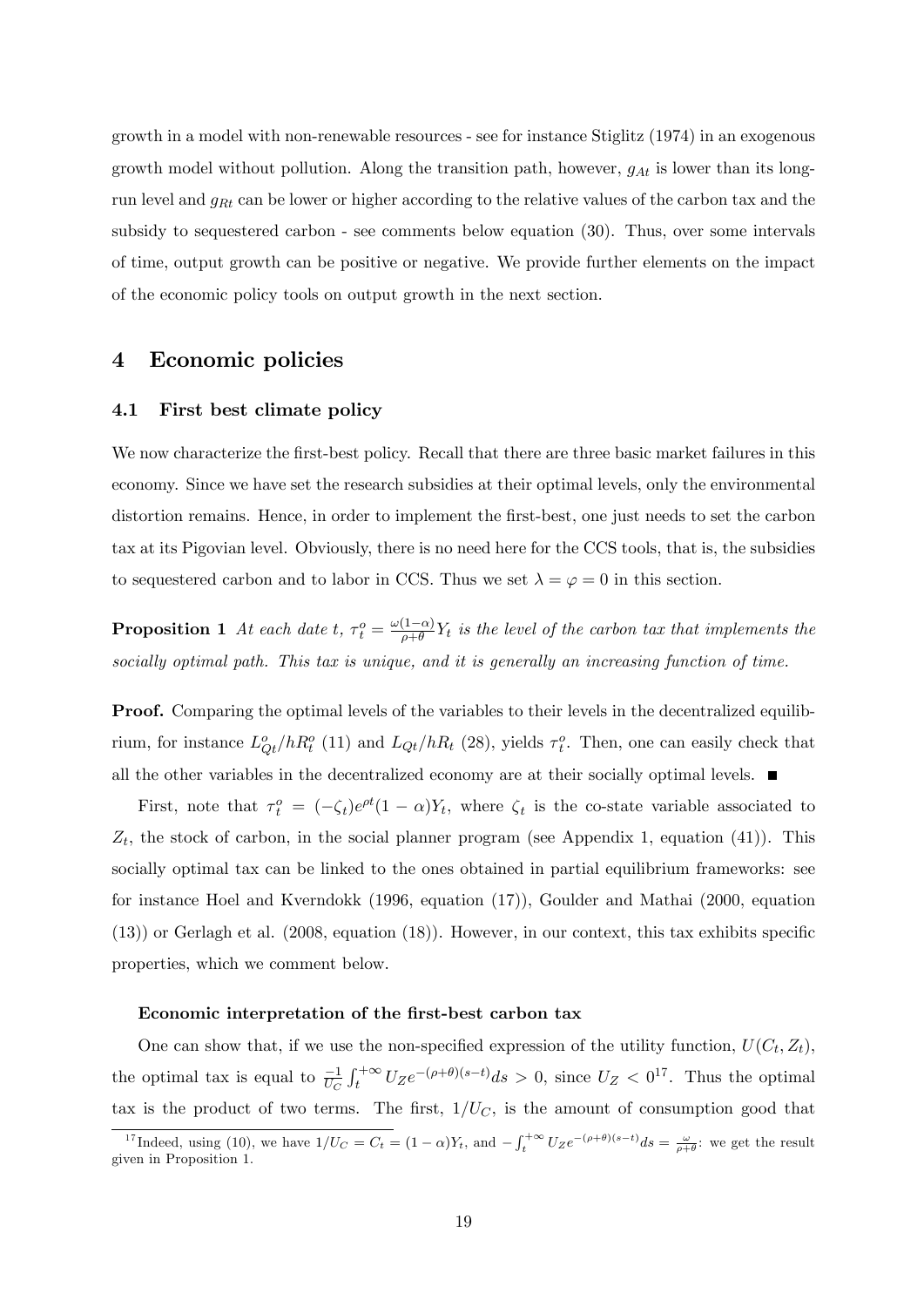compensates a unit change in utility. The second,  $-\int_{t}^{+\infty} U_{Z}e^{-(\rho+\theta)(s-t)}ds$ , is the expression of the optimal tax in terms of utility, that is, the sum of discounted social costs of one unit of carbon emitted at date t, for all (present and future) times. Hence,  $\tau_t^o$  is the sum of discounted social costs of one unit of carbon measured in terms of final good.

Note that the tax level matters here. Indeed, when abatement technology is available, the social planner has to give the right incentive in terms of social costs of pollution to firms, so as to induce the optimal effort in abatement. Thus, the optimal tax has to be equal to  $\partial Y_t$  $\partial Q_t \equiv (\partial Y_t/\partial L_{Yt})/(\partial Q_t/\partial L_{Qt})$ , which is the cost for firms of sequestering one unit of carbon<sup>18</sup> - indeed, increasing CCS leads to a decrease in output through a labor transfer from the final good sector to the CCS one. Since  $\partial Y_t/\partial L_{Yt} = \beta Y_t/L_{Yt}$  and  $\partial Q_t/\partial L_{Qt} = (1-\eta)Q_t/L_{Qt}$ , using the optimal values given in Appendix 1 (section vii), we get  $\tau_t^o$  as expressed in the proposition. This sharply contrasts with the standard result of the literature without abatement which states that the tax level generally does not matter (see Dasgupta and Heal, 1979; Sinclair, 1992; Groth and Schou, 2007; or Grimaud and Rouge, 2008 for instance). In this context, there are an infinity of optimal taxes which have the same dynamics, but differ in their levels. Here, in a model featuring CCS, we have shown that the socially optimal tax is unique.

## Main properties of the first-best carbon tax

We have seen that the optimal tax level is  $\frac{-1}{U_C}\int_t^{+\infty}U_Ze^{-(\rho+\theta)(s-t)}ds$ . The term  $-\int_t^{+\infty}U_Ze^{-(\rho+\theta)(s-t)}ds$ is the optimal tax expressed in terms of utility, and it is equal to  $\omega/(\rho+\theta)$ . For obvious reasons, it is increasing in environmental preferences,  $\omega$ , and decreasing in the psychological discount rate  $\rho$  and the rate of natural CO<sub>2</sub> decay  $\theta$ . Moreover, since we use a separable utility function with a constant marginal disutility of the stock of  $CO<sub>2</sub> \omega$ , and since  $\rho$  and  $\theta$  are constant, the tax is constant under this form.

However, when the optimal tax is measured in terms of final good, its growth rate is equal to the growth rate of output. This also comes from the utility function we have chosen: the utility of consumption is logarithmic, as stated in equation (10).  $1/U_C$  is equal to  $(1-\alpha)Y_t$ . So, the optimal tax grows at the same rate as output - which is generally positive. The economic intuition behind this property is the following. If  $g_{Yt} > 0$ , the marginal utility of consumption decreases over time. Thus, the amount of final good that compensates the household for the emission of one unit of carbon increases over time. Observe that the Pigovian tax is increasing even if utility is a linear function of  $Z_t$ . A convex functional form would probably reinforce this result - see for instance the discussion on this issue in Goulder and Mathai (2000, p.34). This

 $^{18}$ Goulder and Mathai (2000) provide a similar expression in a partial equilibrium context with exogenous baseline emissions, that is, exogenous total carbon content in our framework (see equation (11) in their paper).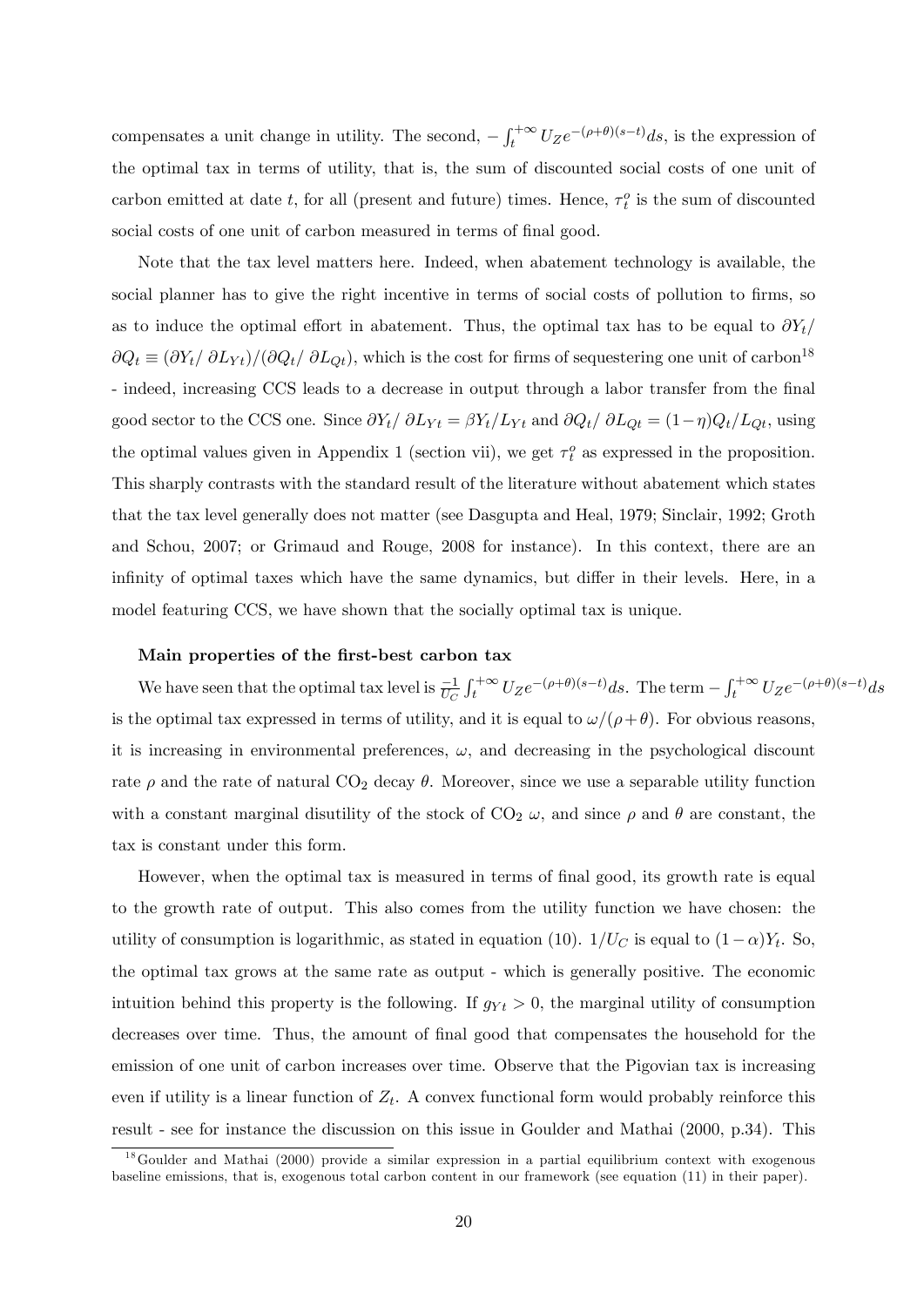confirms what is obtained by Grimaud et al. (2011) in a calibrated model, in the absence of carbon ceiling. Finally, since  $g^o_\tau = g^o_Y$ , the Ramsey-Keynes condition (15) implies  $g^o_\tau = r - \rho < r$ ; in other words, this policy will postpone resource extraction - see Dasgupta et al. (1981) on this issue.

Remark: Ex-post interpretation of the increasing unit carbon tax.

In many growth models with climate change (see for instance Sinclair, 1992, Groth and Schou, 2007, or Grimaud and Rouge, 2008), the socially optimal policy instrument consists of a decreasing ad-valorem tax on resource use - which is equivalent to a tax on carbon emissions if there is no abatement. Here we have shown that the optimal tool is an increasing unit tax on carbon emissions. Both results can be linked. Indeed, the optimal carbon tax, which leads the decentralized economy to postpone resource extraction, can be interpreted ex-post as a decreasing ad valorem tax on the resource. When the optimal tax is implemented, the total (i.e., including the price of the resource and the carbon tax) unit price paid by users for the resource increases less fast than the unit price perceived by owners of the resource -whose growth rate is equal to the interest rate. That is why extraction is postponed. Ex-post, this has the same effect as a decreasing ad valorem tax. Indeed, we have seen that the total price paid by firms for the resource is  $\tilde{p}_{Rt}$  (see 22). Using (28) and  $\tau_t^o = \omega(1-\alpha)Y_t/(\rho+\theta)$  (see proposition 1),  $\tilde{p}_{Rt}$  is equal to  $p_{Rt} \left[ 1 + \left( 1 - \left( \frac{\omega \rho (1-\eta)}{\delta (\rho + \theta)} \right) \right) \right]$  $\left(\frac{(1-\eta)/\eta}{(\rho+\theta)p_{Rt}}\right)$  at the first-best. Thus,  $\tilde{p}_{Rt}$  can be written as  $p_{Rt}(1+\xi_t)$ , where  $\xi_t$  can be interpreted as an ad valorem tax on the resource. Since  $g_{Yt} = r_t - \rho$  and  $g_{p_{Rt}} = r_t$ , the ratio  $Y_t/p_{Rt}$  decreases over time and so does the ad valorem tax.

## 4.2 Impact of second-best economic policies

We suppose here that the Pigovian level of the carbon tax - stated in proposition 1- cannot be achieved by the policy maker, and that it can only be lower than this level at each date  $t$ . As mentioned above, many reasons could explain this situation, such as a lack of international political consensus. In such a case, additional policies could prove useful. We thus study the impact of second-best policies: a carbon tax  $\tau_t$  inferior to  $\tau_t^o$ <sup>19</sup>, the subsidy to sequestered carbon  $\lambda_t$  and the subsidy to labor in CCS  $\varphi$ . When they are not necessary, we drop time subscripts for notational convenience.

 $19$  We include the carbon tax in the second-best tools when it is below its first-best level in order to simplify our presentation.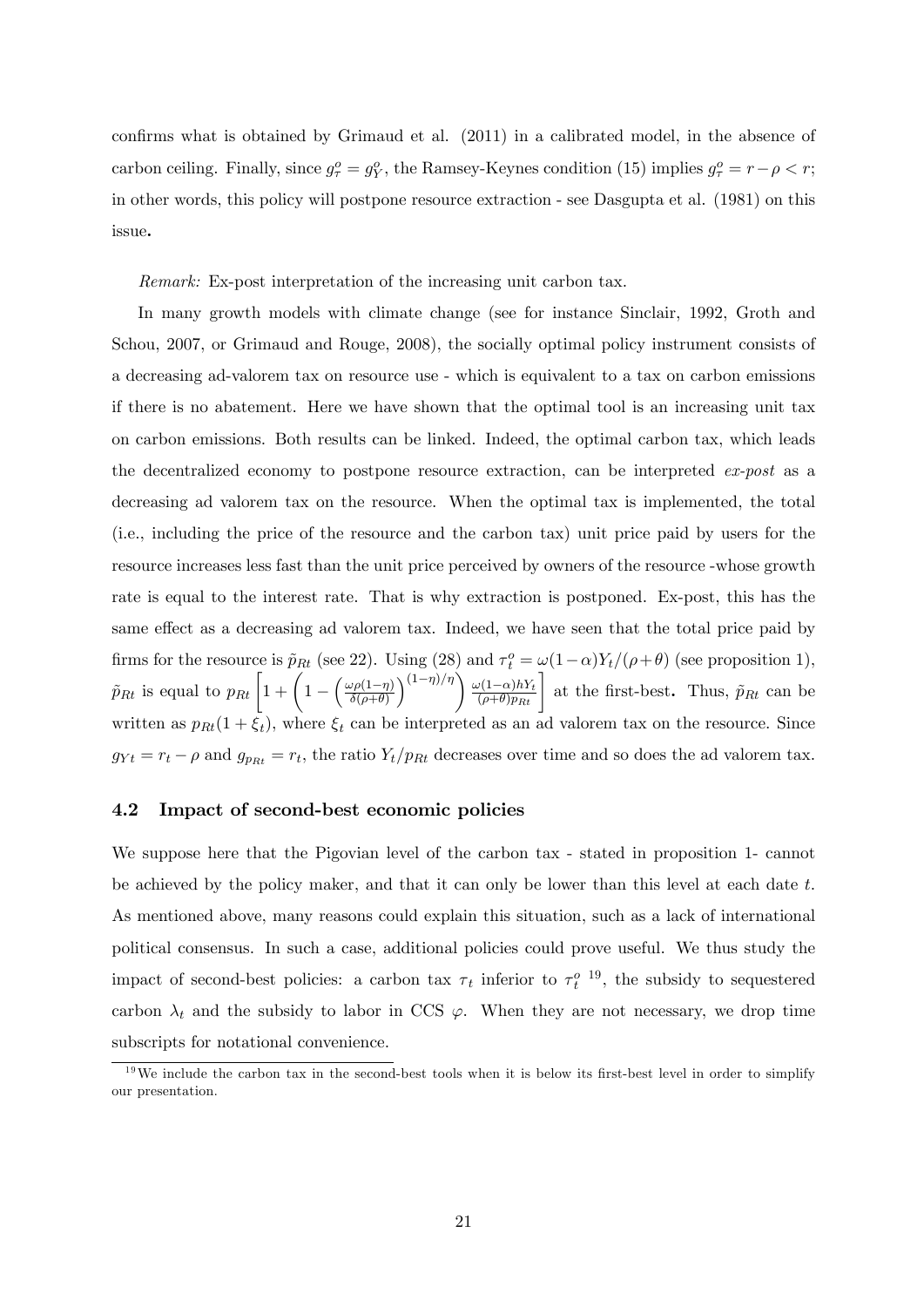#### 4.2.1 Carbon tax

We first consider the impact of the carbon tax  $\tau$ . We have shown in section 4.1 that the first-best level of the carbon tax is strictly positive; we thus study here the impact of setting a positive carbon tax in an economy where there is none, or, equivalently, of increasing the tax level if one is already in place. We implicitly assume that, in either case, the tax level is below its first-best level. This means that the studied policy is always Pareto-improving - even if, as we shall see, it can be detrimental for the environment in the short run. As mentioned above, we focus on policies such that the ratio  $\tau/Y$  is constant. The effects of these policies on the equilibrium trajectories of the economy are described in the following proposition.

## **Proposition 2** An increase in  $\tau/Y$  has the following impact on the economy:

(i) On CCS activity: The effort by unit of carbon content  $(L_Q/hR)$  and the instantaneous rate of carbon sequestration  $(Q/hR)$  increase. Effective pollution by unit of carbon content  $(P/hR)$  decreases.

(ii) On the dynamics of resource extraction, carbon emissions and CCS: Resource extraction, carbon emissions, the effort in CCS as well as CCS activity itself are postponed, i.e.:  $g_R$ ,  $g_P$ ,  $g_{L_Q}$  and  $g_Q$  increase.

(iii) On the level and growth of output: If the weight of the CCS sector in the whole economy is high, the tax is likely to be detrimental to growth. Since extraction is postponed, the output level is unambiguously lowered by this policy in the short run.

## **Proof.** See Appendix 3 (section v).  $\blacksquare$

Result  $(i)$  is due to the fact that the carbon tax makes CCS activity become more profitable. That is why the amount of labor by unit of carbon content (see equation (28)) increases. Therefore, the instantaneous rate of CCS also increases. Simultaneously, effective pollution by unit of carbon content decreases.

The carbon tax also modifies the dynamics of resource extraction - result (ii). One can easily see that  $G \ge 0$  if and only if  $\lambda_t \le \eta^{-\eta} \left[ \rho(1-\eta)/Y_t(1-\varphi)\delta(1-\alpha) \right]^{1-\eta-1} \tau_t^{\eta} - \tau_t$  - see equation (29). In particular, if  $\tau_t > 0$  and  $\lambda_t = 0$ , then  $G > 0$ , that is, with the carbon tax alone, the growth rate of resource extraction is higher than its value in the absence of climate policy,  $-\rho$ . More generally, it is straightforward that  $\partial G/\partial(\tau_t/Y_t)$  is positive (see Appendix 3, section v). Thus,  $\partial g_{Rt}/\partial (\tau_t/Y_t)$  is positive: the carbon tax postpones resource extraction. The key

transmission channel is the resource price. To understand it, consider the total price paid by the final sector for the resource,  $\tilde{p}_{Rt}$  (see (22) and (28)). The growth rate of  $\tilde{p}_R$  is equal to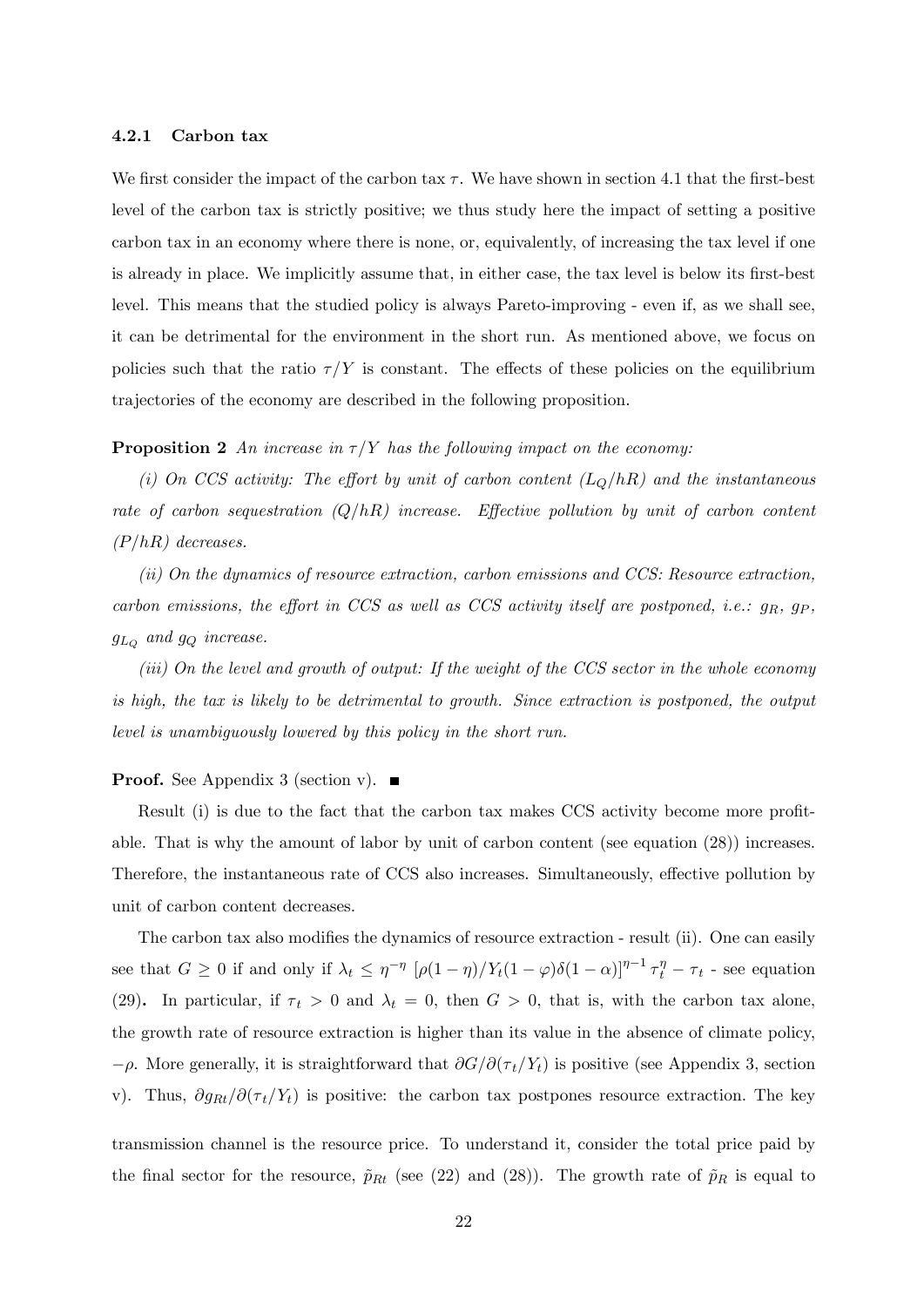$g_{pR} + g_M$ . According to the sign of  $g_M$ , the total price of the resource grows more or less rapidly than  $p_R$ .  $\tau/p_R$  can be rewritten as  $(\tau/Y).(Y/p_R)$ . Since  $\tau/Y$  is constant, and  $g_{Y/p_R} = -\rho$  (see equations (15) and (16)), we have  $g_{\tau/p_R} = g_Y - g_{p_R} = -\rho$ . Similarly,  $g_{\lambda/p_R} = -\rho$ . Hence, we obtain  $g_M = \rho(1 - M)/M$ .

In order to isolate the effects of the carbon tax on the dynamics of the total price of the resource, we assume here that  $\lambda_t = 0$ . In this case,  $M = 1 + \frac{\tau h}{p_R}$  $\sqrt{ }$  $1 - \left( \frac{\tau \rho (1-\eta)}{Y(1-\varphi) \delta(1-\varphi)} \right)$  $Y(1-\varphi)\delta(1-\alpha)$  $\left\{ \frac{(1-\eta)/\eta}{\eta} \right\}$ . If  $\tau/Y > 0$ , using the fact that  $0 \leq \tau_t/Y_t \leq (1 - \varphi)\delta(1 - \alpha)/\rho(1 - \eta)$  - see section 3.2.2 -, it is straightforward that  $M > 1$ ; thus,  $g_M$  is negative. In other words, as soon as  $\tau/Y > 0$ , we have  $\tilde{p}_{Rt} > p_{Rt}$  with  $g_{\tilde{p}_{Rt}} < r_t$ , for all t. So, when the policy maker implements a climate policy, the total price of the resource paid by its user,  $\tilde{p}_R$ , is higher but it grows less fast; in other words, the increase in the total price paid by the resource user between two given dates gets lower. Hence, the instantaneous resource use flows are reallocated over time: less resource is extracted today, and more tomorrow. Resource extraction is thus postponed, that is,  $g_R$  increases.  $Q, L_Q$ and  $P$  being proportional to  $R$ , their dynamics are affected in the same way.

We now comment the effects of this climate policy on the growth and level of output (result iii). The impact on output growth is less straightforward. Equation  $(31)$  shows that two different effects drive this impact: the effect of the tax on knowledge growth  $(g_A)$  and the effect of the tax on the growth rate of resource extraction  $(g_R)$ . In the absence of CCS technology, the effect on research is nil, since the allocation of labor between production and research is unchanged over time (see equation (42) in Appendix 3). In this case, since the climate policy postpones resource extraction, i.e.,  $g_R$  increases, it unambiguously promotes output growth<sup>20</sup>. If a carbon abatement technology is available however, the effect on the research effort can play a key role since there is now a third competing use for labor. Using equations (2) and (9), we can see that this effect is the opposite to  $\partial L_Q/\partial(\tau/Y)$  - since, here also,  $L_Y$  is constant. We have shown that  $L_Q = [\tau \rho (1 - \eta) / \delta (1 - \alpha) Y]^{1/\eta} hR$  (equation (28)). An increase in  $\tau/Y$  has a positive impact on the term between brackets: for a given level of extraction, the tax increases the price of carbon used in the CCS process, which prompts a rise in  $L<sub>Q</sub>$ . However, as we have already seen, it also has a negative impact on  $R$  in the short run and a positive impact in the long run. Hence, the carbon tax has a negative impact on knowledge growth in the long run, but the short-run effect is ambiguous. Since this tax has a positive impact on  $g_R$ , the overall effect on output growth

 $^{20}$ This contradicts the general finding of models in which pollution is a by-product of production or capital, and does not result from the use of non-renewable resources. In most of these models, when no specific assumptions on, say, returns to scale on the abatement technology or the external effects of environmental quality on productivity are made, Gradus and Smulders (1993), or Grimaud (1999), show that there is a trade-off between environmental quality and economic growth. For a survey on this question, see for instance Ricci (2007).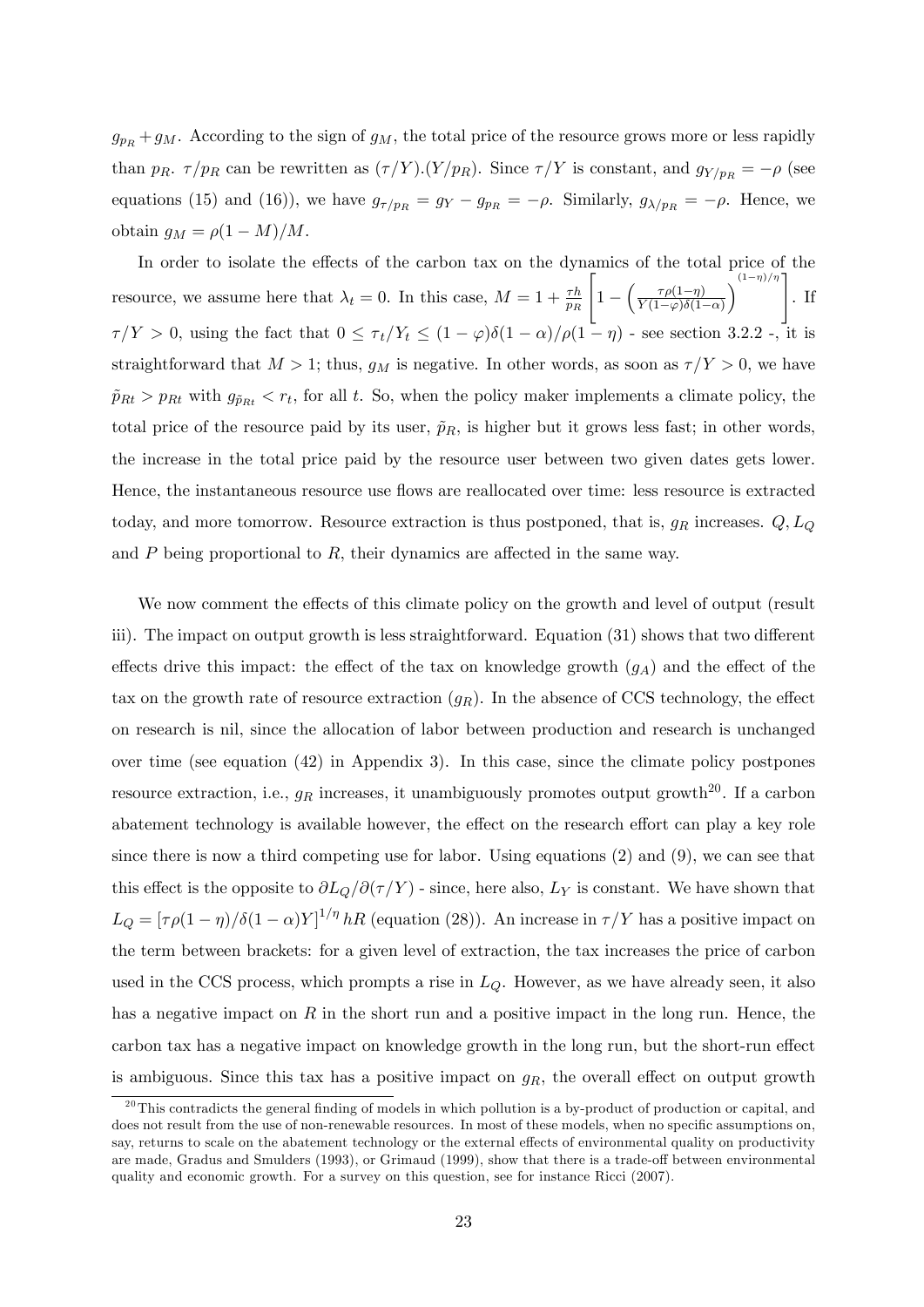is ambiguous. Finally, we can conclude that, when a costly CCS technology is available, the impact of the carbon tax on growth depends on the strength of its - possibly negative - impact on knowledge growth. This means that it depends on the weight of the CCS activity in the whole economy. If this weight is high, that is, if  $L_Q$  is relatively high, the carbon tax is likely to be bad for growth.

As shown above, output level is given by  $Y = \alpha^{\alpha/(1-\alpha)} A L_Y^{\beta/(1-\alpha)} R^{\gamma/(1-\alpha)}$ . In the short run, the postponement of resource extraction drives the economy to less resource use, which negatively impacts output. In sum, the carbon tax is detrimental for output and consumption in the early times.

#### 4.2.2 Subsidy to sequestered carbon

Here we consider the effects of the subsidy to sequestered carbon  $\lambda_t$ . As previously mentioned, we restrict our analysis to subsidies that grow at the same rate as output, that is,  $\lambda_t/Y_t$  is constant. We study the impact of setting a positive subsidy in an economy where there is none, or, equivalently, of increasing the level of the subsidy if it is already implemented. The effects of such policies on the equilibrium trajectories of the economy are described in the following proposition.

## **Proposition 3** An increase in  $\lambda$ /Y has the following impact on the economy:

 $(i)$  On CCS activity: Like the carbon tax, the subsidy stimulates CCS activity. The effects of the subsidy on the effort by unit of carbon content  $(L_Q/hR)$ , the rate of carbon sequestration  $(Q/hR)$ , and effective pollution by unit of carbon content  $(P/hR)$  are identical to the effects of the carbon tax - see result  $(i)$  in proposition 2.

 $(ii)$  On the dynamics of resource extraction, carbon emissions and CCS: The effects on resource extraction, carbon emissions, the effort in  $CCS$  and  $CCS$  activity itself are opposite to the effects of the carbon tax - see result (ii) in proposition 2 -, that is,  $g_R$ ,  $g_P$ ,  $g_{L_Q}$  and  $g_Q$ decrease.

(iii) On the level and growth of output: In the short run, the subsidy is unambiguously bad for growth. In the longer term, if the weight of the CCS sector in the whole economy is high, the subsidy can promote growth. Since resource extraction is faster, the level of output is unambiguously increased by this policy in the short run.

## **Proof.** See Appendix 3 (section vi).  $\blacksquare$

The subsidy to sequestered carbon, as the carbon tax, makes CCS activity more profitable. Its impact on  $L_Q/hR$ ,  $Q/hR$  and  $P/hR$  is summarized in equation (28). Here,  $\lambda_t$  and  $\tau_t$  are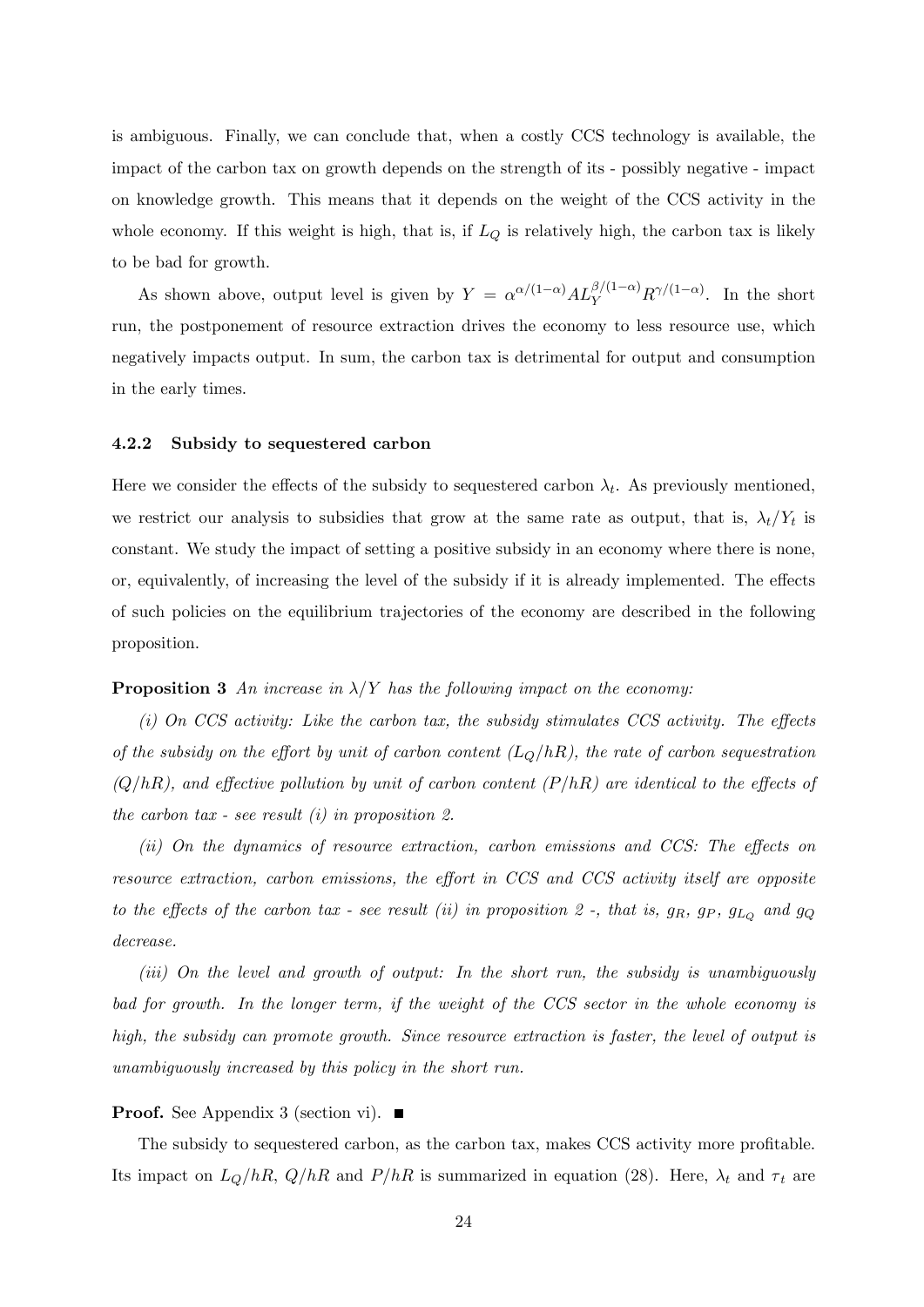perfect substitutes since they appear in a sum. Henceforth, their impacts are clearly identical - results (i) in propositions 2 and 3. Moreover, if  $\tau_t < \tau_t^o$  - and, in particular, if  $\tau_t = 0$  -, the policy makers can always set  $\lambda_t = \tau_t^o - \tau_t$  and restore the socially optimal  $L_Q/hR$ ,  $Q/hR$  and  $P/hR$ . Nonetheless, the levels  $L_Q$ , Q and P will not be socially optimal since, as we show below, this level of subsidy does not entail a socially optimal resource extraction.

The impact of the subsidy on resource extraction is opposite to the impact of the carbon tax. We have seen in section 4.2.1 that  $G < 0$  if and only if  $\lambda_t > \eta^{-\eta} \left[ \rho (1 - \eta) / Y_t(1 - \varphi) \delta (1 - \alpha) \right]^{\eta - 1} \tau_t^{\eta}$  $\tau_t$ . In particular, if  $\lambda_t > 0$  and  $\tau_t = 0$ , then  $G < 0$ , which means that, with the subsidy alone, the extraction growth rate is lower than its value in the absence of climate policy,  $-\rho$ . More generally, it is straightforward that  $\partial G/\partial(\lambda_t/Y_t)$  is negative; for this reason,  $\partial g_{Rt}/\partial(\lambda_t/Y_t)$  is negative. In other words, the subsidy to sequestered carbon accelerates resource extraction. To understand this, we study how the resource price is affected by this policy. Recall that the total price paid for the resource by the final sector is given by  $(22)$  and  $(28)$ . We consider the symmetric case of 4.2.1, that is, in order to study the effects of the subsidy on the dynamics of this price, we assume that the carbon tax is nil:  $\tau_t = 0$ . In this case,  $M = 1 - \frac{\lambda h}{p_R}$ p<sup>R</sup>  $\left(\frac{\lambda \rho(1-\eta)}{\sigma\sqrt{1-\lambda^2}}\right)$  $Y(1-\varphi)\delta(1-\alpha)$  $\setminus$  $(1-\eta)/\eta$ . Here  $M < 1$ , which means that  $g_M > 0$ . In other words, the subsidy lowers the level of the price paid for the resource but it makes it grow faster:  $\tilde{p}_{Rt} < p_{Rt}$  and  $g_{\tilde{p}_{Rt}} > r_t$  for all t. This entails a reallocation of instantaneous resource uses over time so that more resource is extracted today and less tomorrow, that is, resource extraction is accelerated:  $g_R$  decreases - result (ii) in proposition 3.

 $Q, L<sub>Q</sub>$  and P being proportional to R, their dynamics are affected in the same way. This means that a type of green paradox can occur here. Indeed, following Sinn (2008) and subsequent contributions like Gerlagh (2011) and Van der Ploeg and Withagen (2012), a (weak) green paradox occurs when climate policies induce a more rapid extraction of fossil fuels, thus fostering short-term emissions. Here, two opposite effects drive short-term effective emissions: more resource is extracted, and more carbon is sequestered. If the former effect overcomes the latter, then the subsidy to CCS yields higher carbon emissions in the short run.

We now turn to the impact of this policy on output (results iii). Recall that  $g_Y = g_A +$  $(\gamma/(1-\alpha))g_R$  (see equation (31)). As proved above, the subsidy entails a decrease in  $g_R$ . If this effect is strong, and thus dominates any possible positive impact on research, output growth declines. More generally, we have shown in the preceding subsection that  $g_A$  is a decreasing function of  $L_Q$ . The impact of the subsidy on  $L_Q$  is given by equation (28). We can see that the increase in  $\lambda_t/Y_t$  has a positive effect on the term between brackets. Moreover, we have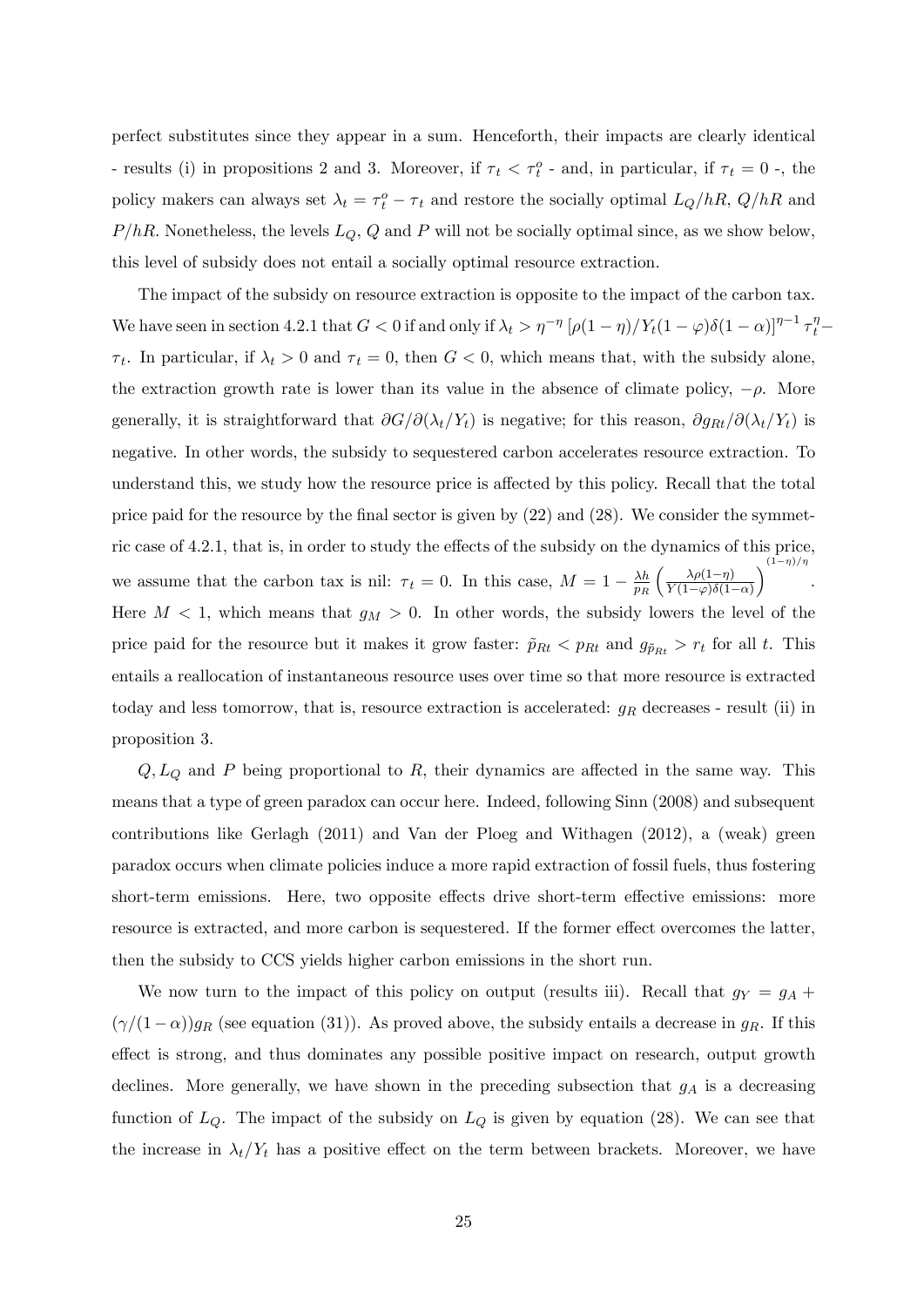stated that the effect on  $R$  is positive in the short run and negative in the long run. Therefore, the impact of the subsidy on knowledge growth is negative in the short run and ambiguous in the long run. Hence, the overall effect of the subsidy to sequestered carbon on output growth is unambiguously negative in the short run. In the long run, the subsidy is detrimental to growth if the weight of the CCS activity in the economy is low (i.e. a relatively low  $L<sub>O</sub>$ ). Conversely, if this weight is relatively high, the subsidy can have a negative or a positive impact on growth. In this last case, the impact of the subsidy is opposite to the impact of the carbon tax.

The effect on output level in the short run is obviously also opposite to the effect of the tax: more resource is used in the early stages, which tends to increase output and consumption in the short run.

More generally, the interest of this policy is twofold. First, for many reasons - in particular, political consensus issues -, the Örst-best level of the carbon tax is not likely to be reached. Then, one can think that a complementary tool, such as this subsidy to sequestered carbon, may help to Pareto improve the trajectories of the economy. Second, we have seen that the impacts of both policies are sometimes opposed, in particular on production and consumption in the short run. Whereas the carbon tax entails a decrease in output, the subsidy fosters it. In other words, the latter tool helps to reduce the burden of the climate policy in the earlier periods. Then, one can think that mixing both policies may favor public acceptance when the regulator has to implement her policy scheme.

Remark: We have seen that the carbon tax and the subsidy to sequestered carbon have opposite effects on the time profile of resource extraction: the tax postpones it while the subsidy accelerates it. When these two policies are simultaneously applied, the effect of the tax on extraction conflicts with that of the subsidy. However, we are able to characterize the overall effect on the growth rate of resource extraction of any couple  $(\tau_t; \lambda_t)$ . Indeed, as stated in the comments below proposition 3, resource extraction is postponed (resp. accelerated) if and only if  $\lambda_t$  is lower (resp. higher) than  $\eta^{-\eta}$   $[\rho(1-\eta)/Y_t(1-\varphi)\delta(1-\alpha)]^{\eta-1} \tau_t^{\eta} - \tau_t$ .

## 4.2.3 Subsidy to labor in CCS

We finally consider the subsidy to labor in CCS,  $\varphi$ . The main effects of this tool are summarized in the following proposition.

**Proposition 4** The subsidy to labor in CCS  $\varphi$  has no impact on the economy if there is no complementary climate policy, that is, if  $\tau_t = 0$  and  $\lambda_t = 0$ .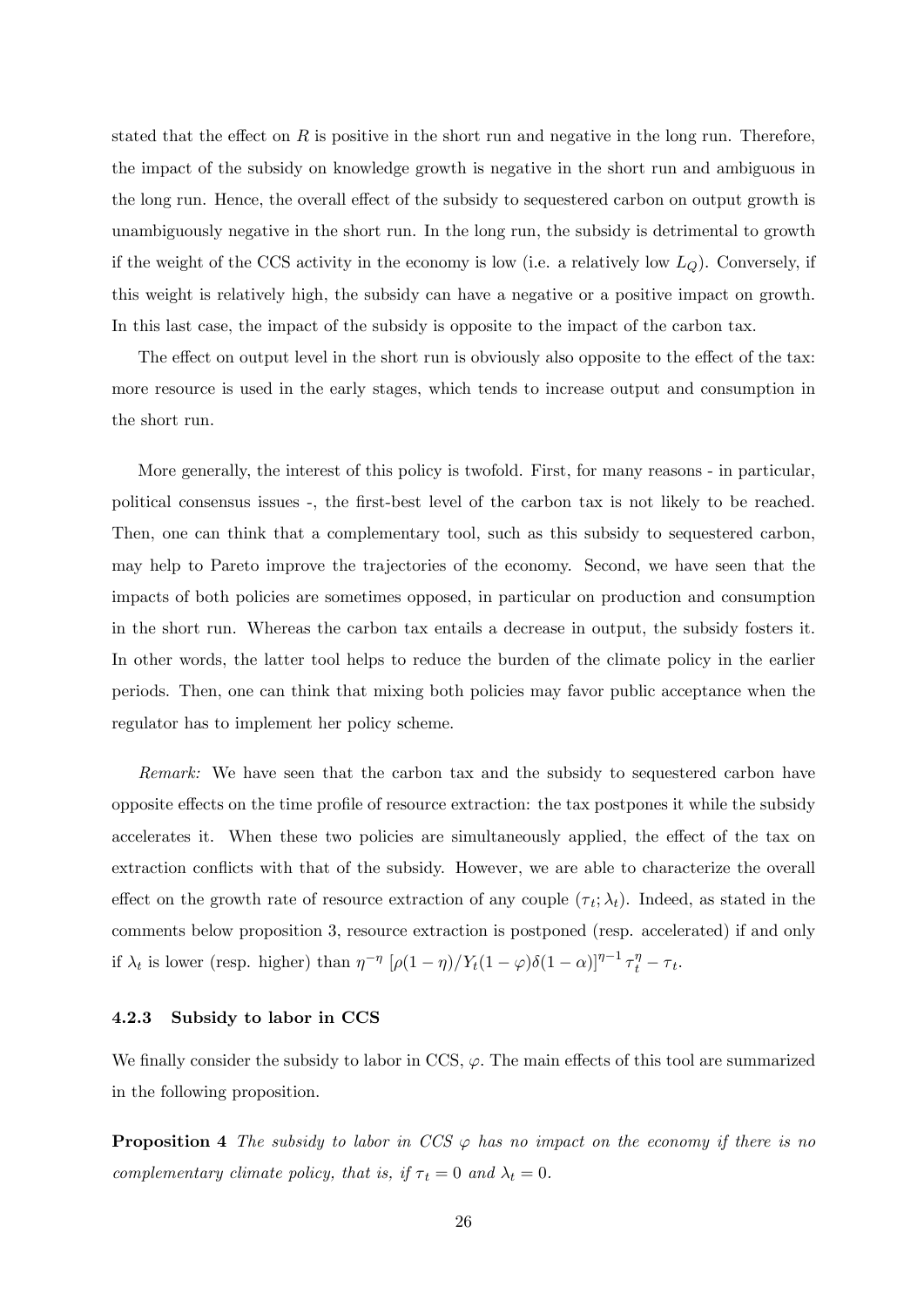If  $\tau > 0$  and/or  $\lambda > 0$ ,  $\varphi$  has the following impact on the economy:

(i) On CCS activity: the effects are similar to the effects of the carbon tax and the subsidy to sequestered carbon - see results (i) in propositions 2 and 3.

(ii) On the dynamics of resource extraction, carbon emissions and CCS, and (iii) on the level and growth of output: the effects are similar to the effects of the subsidy to sequestered carbon see results *(ii)* and *(iii)* in proposition 3.

**Proof.** Differentiating equations  $(28)-(30)$ , and  $(44)$ ,  $(45)$ ,  $(48)$  and  $(49)$  in Appendix 3 with respect to  $\varphi$  yields the results.  $\blacksquare$ 

First, in the absence of the carbon tax  $(\tau_t)$  and the subsidy to sequestered carbon  $(\lambda_t)$ , a subsidy to labor in CCS has no effect on the economy. This can be observed in equations (28) and (30). One can see that, if  $\tau = \lambda = 0$ , then  $L_Q = 0$ , that is, there is no CCS activity, and  $g_R = -\rho$  since  $G = 0$ . Indeed, carbon - sequestered or emitted - is not priced, and thus CCS activity is not profitable.

When  $\tau_t > 0$  and/or  $\lambda_t > 0$ , the subsidy to labor does have an impact. First, the profitability of CCS resulting from the implementation of the carbon tax and/or the subsidy to sequestered carbon is strengthened, thus  $L_{Qt}/hR_t$  and  $Q_t/hR_t$  increase, and, consequently,  $P_t/hR_t$  decreases - result (i) in proposition 4. Second, the subsidy accelerates resource extraction. To understand this, we need to analyze how this tool affects the dynamics of the total price paid by the resource user. By using equation (22), we get  $\partial M/\partial \varphi < 0$  and thus  $\partial g_M/\partial \varphi > 0$ . Thus, the subsidy to labor accelerates the growth of the total price of the resource, and thus accelerates its extraction. If  $\tau_t > 0$  and  $\lambda_t = 0$ , we have seen in section 4.2.1 that  $\tilde{p}_{Rt}$  grows less fast than  $p_{Rt}$ . Hence the subsidy to labor in CCS goes against the effect of the carbon tax on resource extraction. If  $\tau_t = 0$  and  $\lambda_t > 0$ , as stated in section 4.2.2,  $\tilde{p}_{Rt}$  grows faster than  $p_{Rt}$ ; so  $\varphi$  strengthens the effect of the subsidy to sequestered carbon. This obviously means that, as the subsidy to sequestered carbon, the subsidy to labor in CCS can yield a green paradox.

When this policy is implemented together with a carbon tax  $\tau_t$  and/or a subsidy to sequestered carbon  $\lambda_t$ , it affects output levels and growth in the same way as  $\lambda_t$  since their impact on knowledge accumulation and resource extraction are alike. For the same reasons, this policy can be seen as a good complement to a carbon tax since, while strengthening its impact on CCS activity, it can favor its social acceptance by alleviating its burden at the early stages.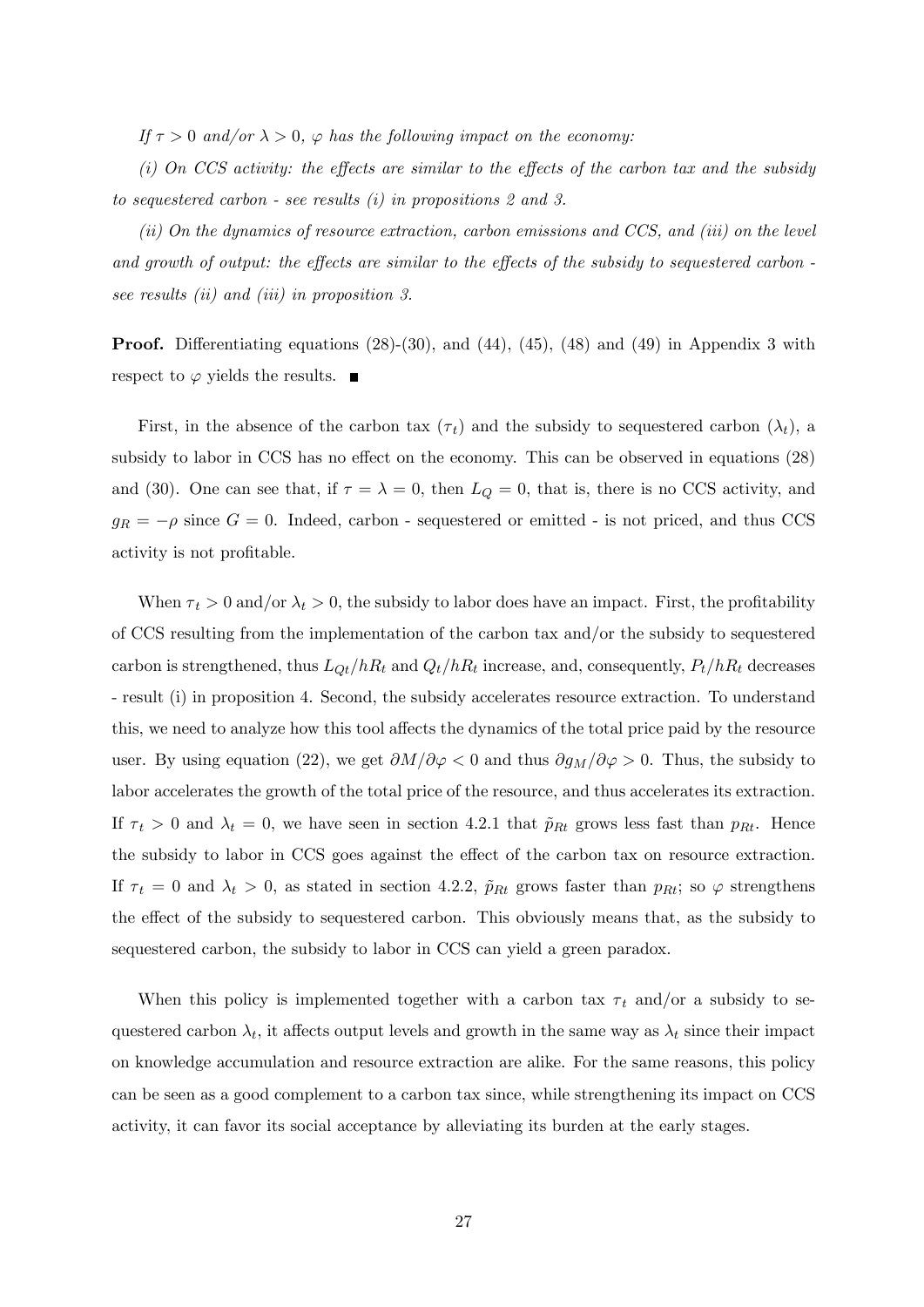## 5 Conclusion

We have developed an endogenous growth model with climate change that features a CCS technology. Such abatement technology allows, for a given use of fossil fuel, endogenizing  $CO<sub>2</sub>$ emissions.

We have fully depicted the socially optimal outcome of this economy and we have shown that the greatest effort in CCS should happen today. Moreover, the availability of a CCS technology can yield a rise in  $CO<sub>2</sub>$  emissions in the short run since it speeds up the pace of resource extraction, which can offset the CCS activity. We have computed the first-best carbon tax, which is unique and generally increasing over time.

We have fully characterized the decentralized economy's trajectories and, when the Pigovian carbon tax cannot be implemented, we have studied three types of second-best economic policies. The first one is a standard unit tax on carbon emissions. The second and the third are subsidies to sequestered carbon and the effort in CCS, respectively, which can both favor the public acceptance of the carbon tax.

All three tools foster CCS activity. However, the second subsidy has an effect only when it is coupled with one of the other two. The carbon tax postpones resource extraction whereas the two subsidies accelerate it, which means that they can yield a green paradox in the form of a rise in short-term GHG emissions. The effects on growth are more complex: when the CCS sector is important, the carbon tax is generally detrimental to output growth, while the two subsidies can foster growth in the long term. Finally, the carbon tax has a negative impact on output level in the short term, contrary to the subsidies.

The decarbonization of the economy and the switch to renewable or non-fossil fuel based energy remains necessary (Gerlagh, 2006). In order to keep the model tractable, the availability of a clean and renewable energy source has not been introduced. This so-called backstop would not drastically alter the qualitative properties of our results. Nevertheless, it would be interesting to study the impact of the CCS option on the adoption timing of these alternative sources of energy. We can infer that the possibility to sequester carbon emissions would delay the introduction of renewable energy.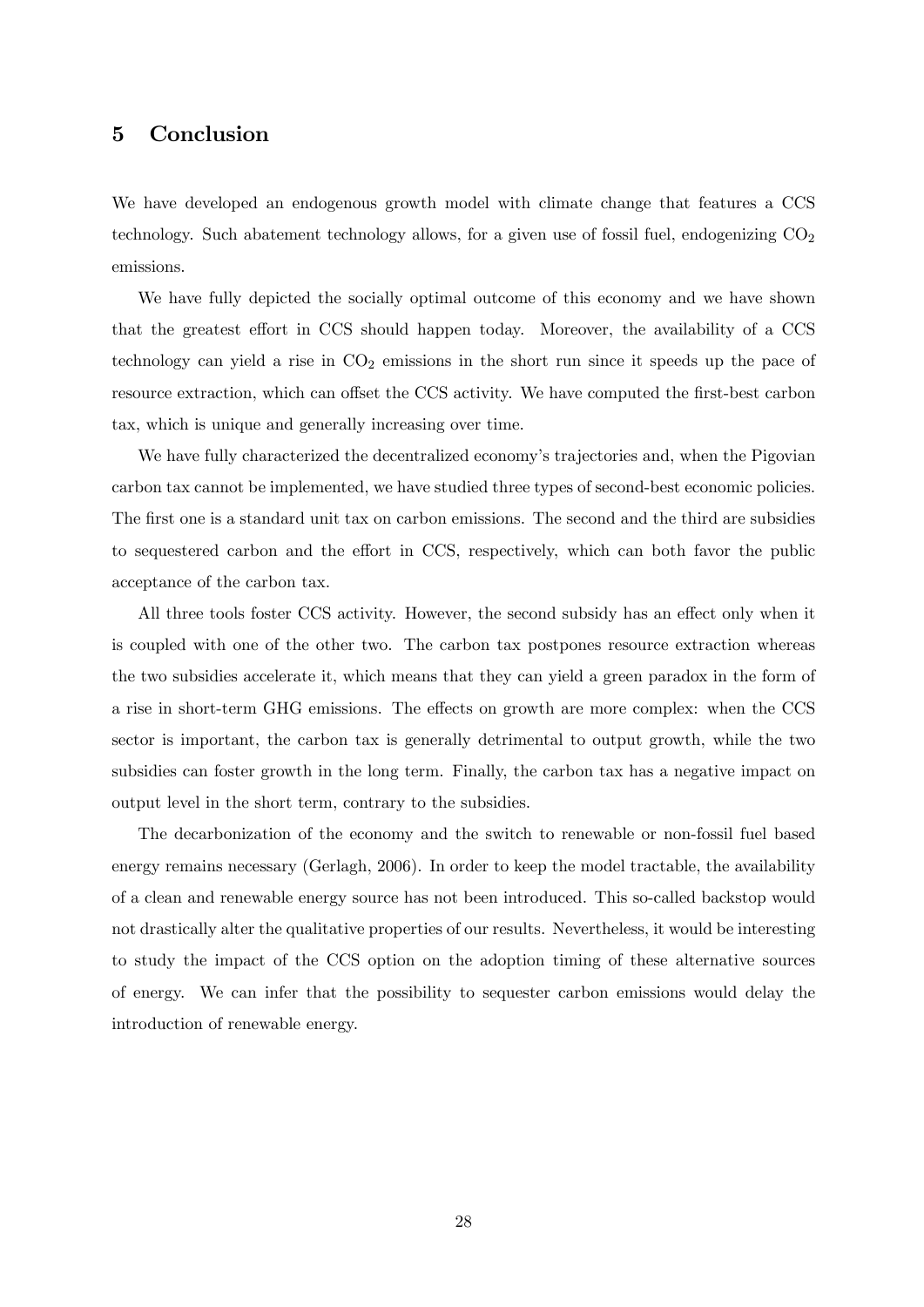## Appendix

## Appendix 1: Welfare

We drop time subscripts for notational convenience. The social planner maximizes  $U = \int_0^{+\infty} (\ln C \omega Z$ ) $e^{-\rho t}dt$  subject to (1)-(4) and (7)-(9). We assume that  $[\rho\omega(1-\eta)/\delta(\rho+\theta)]^{1/\eta} < 1$  (see equation (11)) in order to avoid a corner solution in which carbon emissions are fully abated, i.e.  $L_Q = hR$ . Thus, it is unnecessary to incorporate a Kuhn-Tucker condition for  $L_Q \le hR$ . The Hamiltonian of the program is

$$
H = (\ln C - \omega Z)e^{-\rho t} + \mu \delta A (1 - L_Y - L_Q) - \nu R + \zeta \left[ h(R - h^{\eta - 1} R^{\eta} L_Q^{1 - \eta}) + \theta (Z_0 - Z) \right] + \chi \left[ (\int_0^A x_i^{\alpha} di) L_Y^{\beta} R^{\gamma} - C - \int_0^A x_i di \right],
$$

where  $\mu$ ,  $\nu$ ,  $\zeta$  and  $\chi$  are the co-state variables. The first order conditions  $\partial H/\partial C = 0$  and  $\partial H/\partial x_i = 0$  yield

$$
e^{-\rho t}/C - \chi = 0,\t\t(32)
$$

and 
$$
\alpha x_i^{\alpha - 1} L_Y^{\beta} R^{\gamma} - 1 = 0
$$
, for all *i*. 
$$
(33)
$$

Note that this implies  $x_i = x$ , for all i.  $\partial H/\partial L_Y = 0$ ,  $\partial H/\partial L_Q = 0$  and  $\partial H/\partial R = 0$  yield

$$
-\mu\delta A + \chi\beta Y/L_Y = 0,\t\t(34)
$$

$$
-\mu \delta A - \zeta h^{\eta} (1 - \eta) R^{\eta} L_Q^{-\eta} = 0,
$$
\n(35)

and 
$$
\zeta h(1 - \eta h^{\eta - 1} R^{\eta - 1} L_Q^{1 - \eta}) + \chi \gamma Y / R - \nu = 0.
$$
 (36)

Moreover,  $\partial H/\partial A = -\mu$ ,  $\partial H/\partial S = -\nu$ , and  $\partial H/\partial Z = -\dot{\zeta}$  yield

$$
-\dot{\mu} = \mu \delta L_A + \chi (x^{\alpha} L_Y^{\beta} R^{\gamma} - x), \tag{37}
$$

$$
-\dot{\nu} = 0,\t\t(38)
$$

and 
$$
-\dot{\zeta} = -\omega e^{-\rho t} - \zeta \theta.
$$
 (39)

i) Computation of  $L<sub>Y</sub>$ .

(33) can be rewritten as  $Y = Ax/\alpha$ . Since  $Y = C + Ax$ , one gets  $C = (1 - \alpha)Y$ .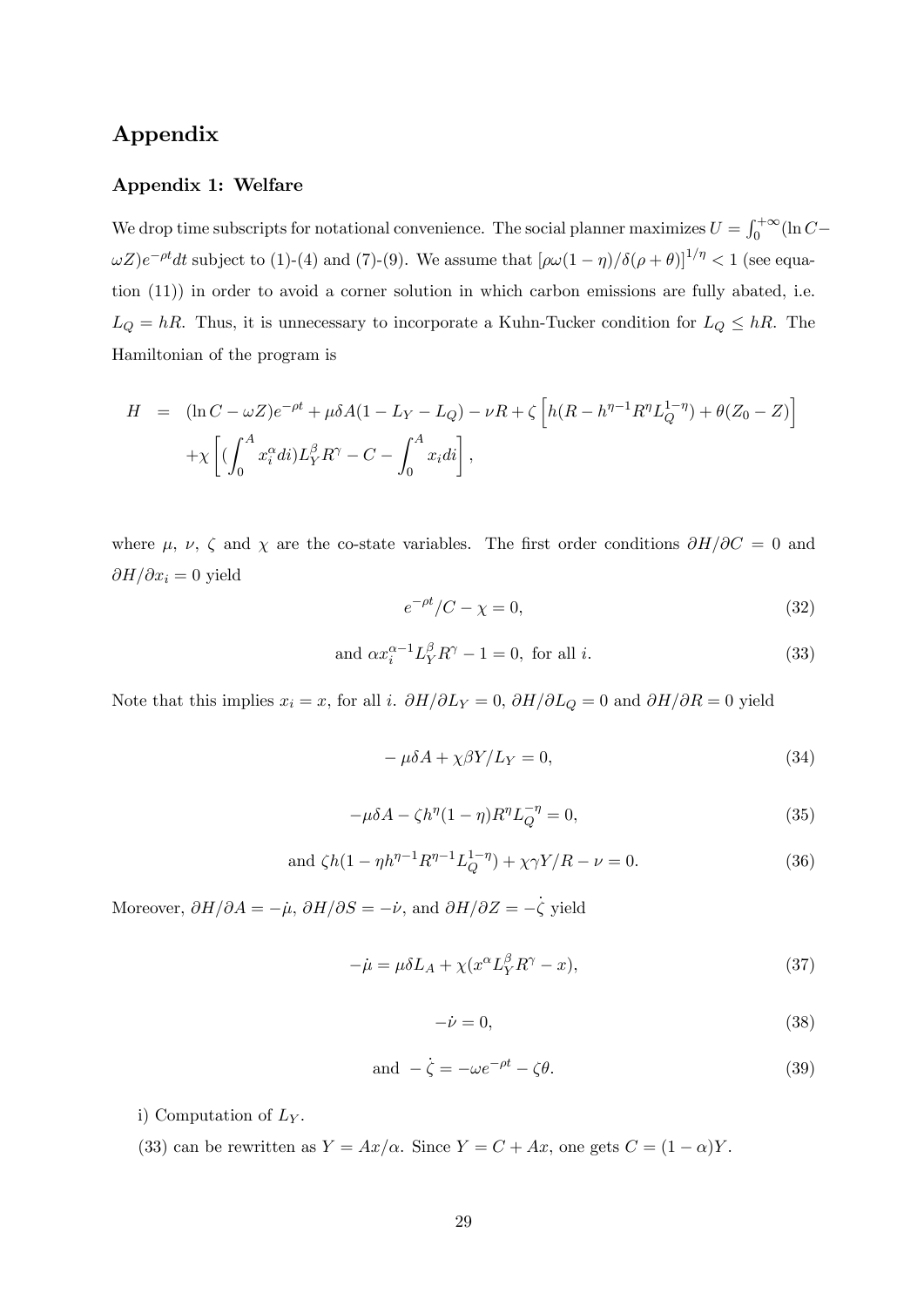Dividing both hand sides of (37) by  $\mu$  gives  $-g_{\mu} = \delta L_A + (x^{\alpha} L_Y^{\beta} R^{\gamma} - x) \chi/\mu$ . The term between brackets can be rewritten as  $Y/A - \alpha Y/A$ , which is equal to  $(1 - \alpha)Y/A$ . Moreover, from (34), we have  $\chi/\mu = \delta A L_Y/\beta Y$  and  $g_{\mu} + g_A = g_{\chi} + g_Y - g_{L_Y}$ . Since (32) yields  $g_{\chi}$  $= -\rho - g_C = -\rho - g_Y$ , one gets  $-g_\mu = g_A + \rho + g_{L_Y}$ . Plugging these results in the first expression of  $-g_\mu$ , we obtain the following Bernoulli differential equation:  $\dot{L}_Y = (\delta(1-\alpha)/\beta)L_Y^2 - \rho L_Y$ . In order to transform this equation into a first-order linear differential equation, we consider the new variable  $z = 1/L_Y$ , which implies  $\dot{z} = -\dot{L}_Y/L_Y^2$ . The differential equation becomes  $\dot{z} = \rho z - \delta (1 - \alpha) / \beta$ , whose solution is  $z = e^{\rho t} [z_0 - \delta (1 - \alpha) / \beta \rho] + \delta (1 - \alpha) / \beta \rho$ . Replacing z by  $1/L_Y$  leads to  $L_Y = \frac{1}{e^{\rho t} \left[1/L_{Y0} - \delta(1-\alpha)\right]}$  $\frac{1}{e^{\rho t}[1/L_{Y0}-\delta(1-\alpha)/\beta\rho]+\delta(1-\alpha)/\beta\rho}$ . Using the transversality condition lim  $\lim_{t \to +\infty} \mu A = 0$ , one can show that  $L_Y$  immediately jumps to its steady-state level:

$$
L_Y = \beta \rho / \delta (1 - \alpha). \tag{40}
$$

Indeed, using (34) it turns out that the transversality condition is only satisfied when  $L_Y =$  $L_{Y0} = \beta \rho / \delta(1 - \alpha).$ 

The optimal level of  $L<sub>Y</sub>$  results from an arbitrage in the allocation of labor between production and research activities. The heuristic argument is the following. Suppose a marginal increase of labor in production,  $\Delta L_{Y_t} = 1$ , at date t. This leads to an increase in production and thus in consumption:  $\Delta Y_t = \Delta C_t = \beta Y_t / L_{Yt}$ . Since  $C_t = (1 - \alpha)Y_t$ , one gets  $\Delta C_t = \beta C_t / (1 - \alpha) L_{Yt}$ , which yields the following increase in utility:  $\Delta U_t = \Delta C_t / C_t = \beta / (1 - \alpha) L_{Yt}$ . Assume now  $\Delta L_{At} = 1$ , at date t. This leads to an increase in knowledge,  $\Delta A_s$ , and thus in net production:  $\Delta Y_s = (\partial Y_s/\partial A_s - x_s)\Delta A_s$ , for all  $s \geq t$ . Since  $\partial Y_s/\partial A_s = Y_s/A_s$ , and  $x_s = \alpha Y_s/A_s$ , one gets  $\Delta Y_s = (1 - \alpha) Y_s \Delta A s / A_s$ . Moreover,  $A_s = A_0 e^{\int_0^s \delta L_{Au} du}$ , thus  $dA_s = A_s \delta dL_{At} = \delta A_s$ , for all  $s \geq t$ . This yields  $\Delta Y_s = \delta(1-\alpha)Y_s$ . Since  $\Delta Y_s = \Delta C_s$  and  $C_s = (1-\alpha)Y_s$ , one gets  $\Delta C_s = \delta C_s$ . The increase in the instantaneous utility at s is thus  $\delta$ . Finally, since  $\int_0^{+\infty} e^{-pt} dt = 1/\rho$ , we see from (10) that the increase in the intertemporal utility is equal to  $\delta/\rho$ . Equating both increases in the intertemporal utility leads to  $L_Y = \beta \rho / \delta(1 - \alpha)$ .

ii) Computation of  $\zeta$ .

The solution for equation (39) is  $\zeta = e^{\theta t} \left( \int_0^t \omega e^{-(\rho+\theta)s} ds + \zeta_0 \right)$ . Moreover, the transversality condition associated to Z writes

$$
\lim_{t \to +\infty} \zeta Z = \lim_{t \to +\infty} e^{\theta t} \left[ \int_0^t \omega e^{-(\rho+\theta)s} ds + \zeta_0 \right] \left[ X_0 + \int_0^t P_s e^{\theta(s-t)} ds \right] = 0.
$$
\nWe obtain

\n
$$
\zeta_0 = \int_0^{+\infty} (-\omega) e^{-(\rho+\theta)s} ds
$$
\nwhich gives

\n
$$
\zeta = e^{\theta t} \int_t^{+\infty} (-\omega) e^{-(\rho+\theta)s} ds = e^{-\rho t} \int_t^{+\infty} (-\omega) e^{-(\rho+\theta)(s-t)} ds
$$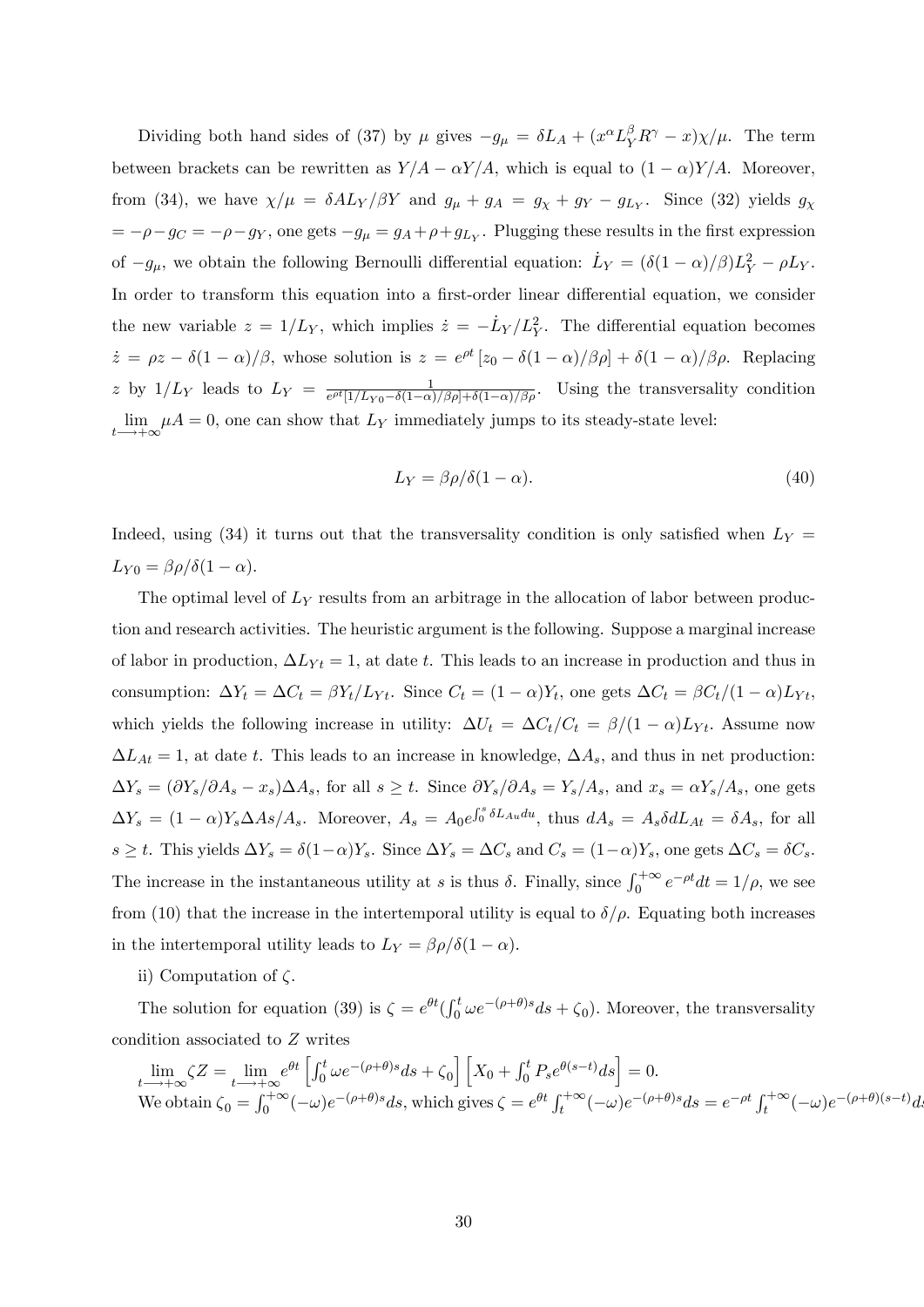$= e^{-\rho t} \int_0^{+\infty} (-\omega) e^{-(\rho+\theta)u} du$ . Finally, we get

$$
\zeta = -\omega e^{-\rho t} / (\rho + \theta). \tag{41}
$$

 $\zeta$  is the discounted value at  $t = 0$  of the social cost of one unit of carbon emitted at date t, expressed in terms of utility. This expression can be linked to the value of the optimal carbon tax at date t, measured in final good, in proposition 1:  $\tau^o = [\omega(1-\alpha)/(\rho+\theta)]Y = -\zeta e^{\rho t}(1-\alpha)Y$ .

iii) Computation of  $L_Q$ .

Using (41), (35) becomes  $-\mu \delta A + \omega e^{-\rho t} h^{\eta} (1 - \eta) R^{\eta} L_Q^{-\eta} / (\rho + \theta) = 0$ . Using (32), (34) and (40), we get  $\mu \delta A = \delta e^{-\rho t}/\rho$ . Plugging this result into the preceding one, we get (11).

iv) Computation of R.

Using (36), (41) and (11), we obtain  $R = \frac{2}{\sqrt{e^{\rho}}}$  $\frac{\gamma}{\chi_0 e^{\rho t} + B}$ , in which  $B = \frac{(1-\alpha)\omega h}{\rho + \theta}$  $\sqrt{ }$  $1 - \eta \left( \frac{\rho \omega (1-\eta)}{\delta (\rho + \theta)} \right)$  $\left( \frac{(1-\eta)/\eta}{\eta} \right]$ . Since we have assumed  $[\rho\omega(1-\eta)/\delta(\rho+\theta)]^{1/\eta} < 1$  at the beginning of this appendix, then  $B > 0$ .

We compute  $\chi_0$  using the constraint  $\int_0^{+\infty} R_t dt = S_0$ . We have  $S_0 = \int_0^{+\infty}$  $\overline{\phantom{0}}$  $\frac{\gamma}{\chi_0 e^{\rho t}+B}dt =$  $\int_0^{+\infty}$  $\frac{\gamma e^{-\rho t}}{\chi_0 + Be^{-\rho t}} dt$ . Consider the new variable  $u = \chi_0 + Be^{-\rho t}$ , which gives  $du = -\rho Be^{-\rho t} dt$ . We have  $S_0 = \int_{\chi_0+B}^{\chi_0} \frac{-\gamma}{\rho B}$  $\frac{du}{u} = \frac{-\gamma}{\rho B} \ln \left( \frac{\chi_0}{\chi_0 + \chi_0} \right)$  $x_0+B$ ). From this equation, one obtains  $\chi_0 = B/(e^{\frac{B\rho S_0}{\gamma}} - 1)$ . Finally, we get  $g_{Rt}^o = \frac{-\rho}{1 + (e^{B\rho S_0/\gamma} - 1)e^{-\rho t}}$ .

v) Computation of Q and P.

Plugging (11) into  $Q = (hR)^{\eta} L_Q^{1-\eta}$ , one gets  $Q = \left(\frac{\rho \omega(1-\eta)}{\delta(\rho+\theta)}\right)$  $\int^{(1-\eta)/\eta} hR$ . Then, using  $P = hR - Q$ , we have  $P =$  $\sqrt{ }$  $1 - \left(\frac{\rho \omega (1-\eta)}{\delta (\rho+\theta)}\right)$  $\left[\begin{array}{c} (1-\eta)/\eta \\ hR \end{array}\right]$ vi) Computation of x.

(1) can be rewritten as  $Y = (Ax)x^{\alpha-1}L_Y^{\beta}R^{\gamma}$ . Since  $Ax = \alpha Y$  and using (40), we get  $x = \alpha^{1/(1-\alpha)} (\beta \rho / \delta(1-\alpha))^{\beta/(1-\alpha)} R^{\gamma/(1-\alpha)}.$ 

vii) Computation of growth rates.

The growth rates directly follow from the log-differentiation of the preceding results.

In summary, one gets:

$$
L_Y^o = \beta \rho / \delta (1 - \alpha),
$$
  
\n
$$
L_{Qt}^o = \left[ \frac{\rho \omega (1 - \eta)}{\delta (\rho + \theta)} \right]^{1/\eta} h R_t^o,
$$
  
\n
$$
L_{At}^o = 1 - L_Y^o - L_{Qt}^o,
$$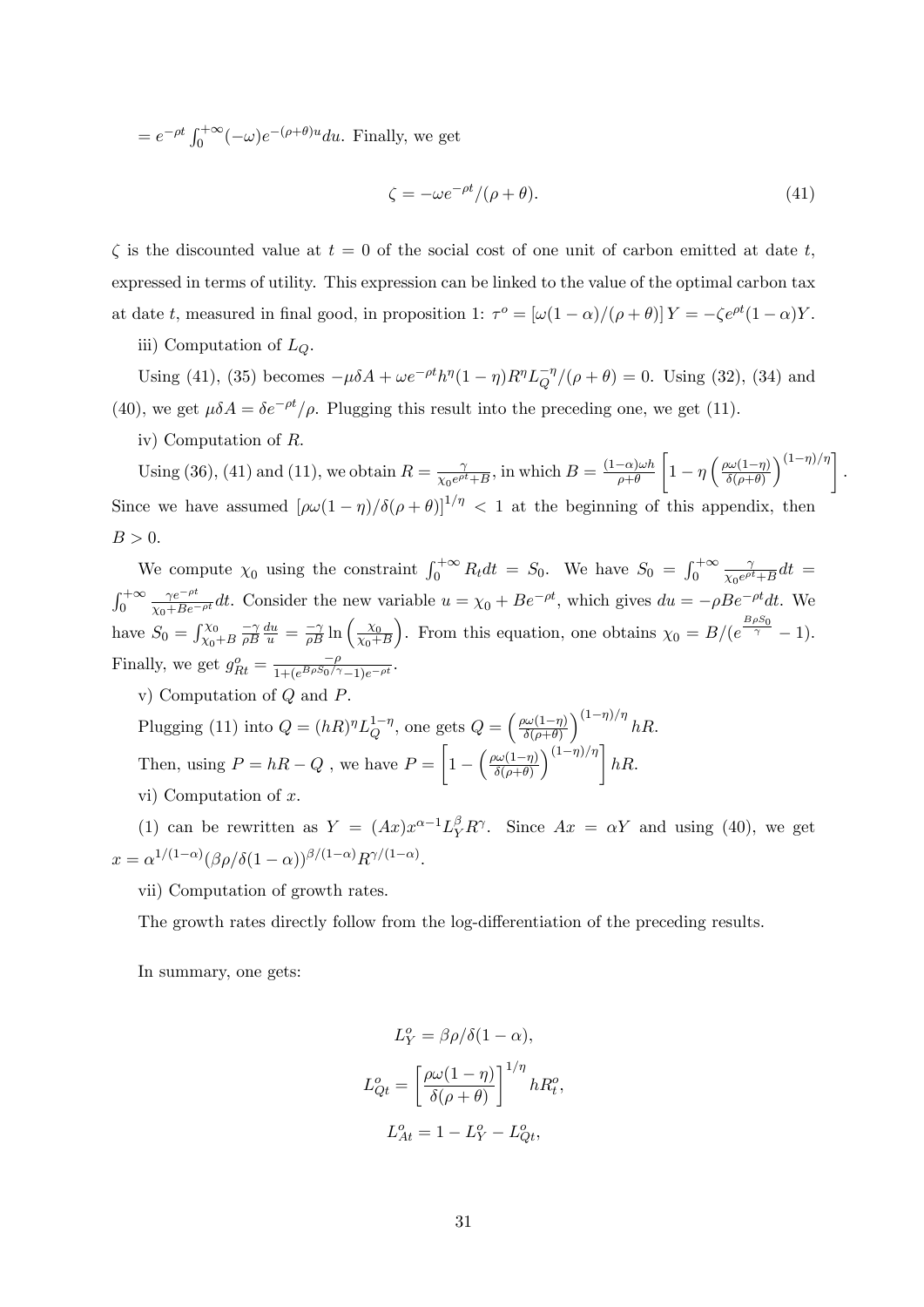$$
R_t^o = \frac{\gamma}{\chi_0 e^{\rho t} + B},
$$
  
\nwhere  $\chi_0 = B/(e^{\frac{B\rho S_0}{\gamma}} - 1)$  and  $B = \frac{(1-\alpha)\omega h}{\rho + \theta} \left[1 - \eta \left(\frac{\rho \omega(1-\eta)}{\delta(\rho+\theta)}\right)^{(1-\eta)/\eta}\right],$   
\n
$$
Q_t^o = \left(\frac{\rho \omega(1-\eta)}{\delta(\rho+\theta)}\right)^{(1-\eta)/\eta} h R_t^o,
$$
  
\n
$$
P_t^o = \left[1 - \left(\frac{\rho \omega(1-\eta)}{\delta(\rho+\theta)}\right)^{(1-\eta)/\eta}\right] h R_t^o,
$$
  
\n
$$
g_{At}^o = \delta L_{At}^o,
$$
  
\n
$$
g_{Rt}^o = g_{L_{Qt}}^o = g_{Q_t}^o = g_{P_t}^o = \frac{-\rho}{1 + (e^{\frac{B\rho S_0}{\gamma}} - 1)e^{-\rho t}},
$$
  
\n
$$
g_{Yt}^o = g_{At}^o + (\gamma/(1-\alpha))g_{Rt}^o.
$$

## Appendix 2: Welfare in the no-CCS case

When no CCS technology is available, maximizing welfare leads to the following results (recall that we denote by  $X_t^{\circ\varnothing}$  the optimal level of any variable  $X_t$  in this case):

$$
L_Y^{\phi\emptyset} = \beta \rho/\delta(1-\alpha), \ L_A^{\phi\emptyset} = 1 - \beta \rho/\delta(1-\alpha), \ R_t^{\phi\emptyset} = \frac{\gamma}{\chi_0^{\phi} e^{\rho t} + B^{\phi}}, \ g_R^{\phi\emptyset} = \frac{-\rho}{1 + (e^{\frac{B^{\emptyset} \rho S_0}{\gamma}} - 1)e^{-\rho t}},
$$
  

$$
g_A^{\phi\emptyset} = \delta L_A^{\phi\emptyset}, g_Y^{\phi\emptyset} = \delta L_A^{\phi\emptyset} + (\gamma/(1-\alpha))g_R^{\phi\emptyset}, \text{ where } \chi_0^{\emptyset} = \frac{B^{\emptyset}}{e^{(B^{\emptyset} \rho S_0/\gamma)} - 1} \text{ and } B^{\emptyset} = (1-\alpha)\omega h/(\rho + \theta).
$$
  
Since  $B < B^{\emptyset}$ , we have  $g_{Rt}^{\phi} < g_{Rt}^{\phi\emptyset}$ .

## Appendix 3: Equilibrium in the decentralized economy

Here also, we drop time subscripts for notational convenience.

## i) Computation of  $L<sub>Y</sub>$

In this paper, we focus on climate policy and its impacts on the economy. Hence we assume that research is optimally funded; in other words, we assume that both subsidies to research, s and  $\sigma$ , are set at their optimal levels. As in the standard case, the optimal level for the subsidy to the demand for intermediate goods, s, is  $1 - \alpha$ . This can be shown as follows. Equation (3) shows that the marginal cost of  $x_i$  is equal to 1. Thus, the socially optimal price paid by the final sector,  $p_i(1 - s)$ , must be equal to 1. From (23), the monopoly price is  $p_i = 1/\alpha$  (> 1). Hence, we have  $(1 - s)/\alpha = 1$ , that is,  $s = 1 - \alpha$ .

The optimal value of the subsidy to research  $\sigma$  is obtained in what follows.

Equation (18), in which  $p_i(1-s) = 1$  (from (23)), can be rewritten  $Y = Ax/\alpha$ . Since  $Y = C + Ax$ , one gets  $C = (1 - \alpha)Y$ , as it is the case at the social optimum.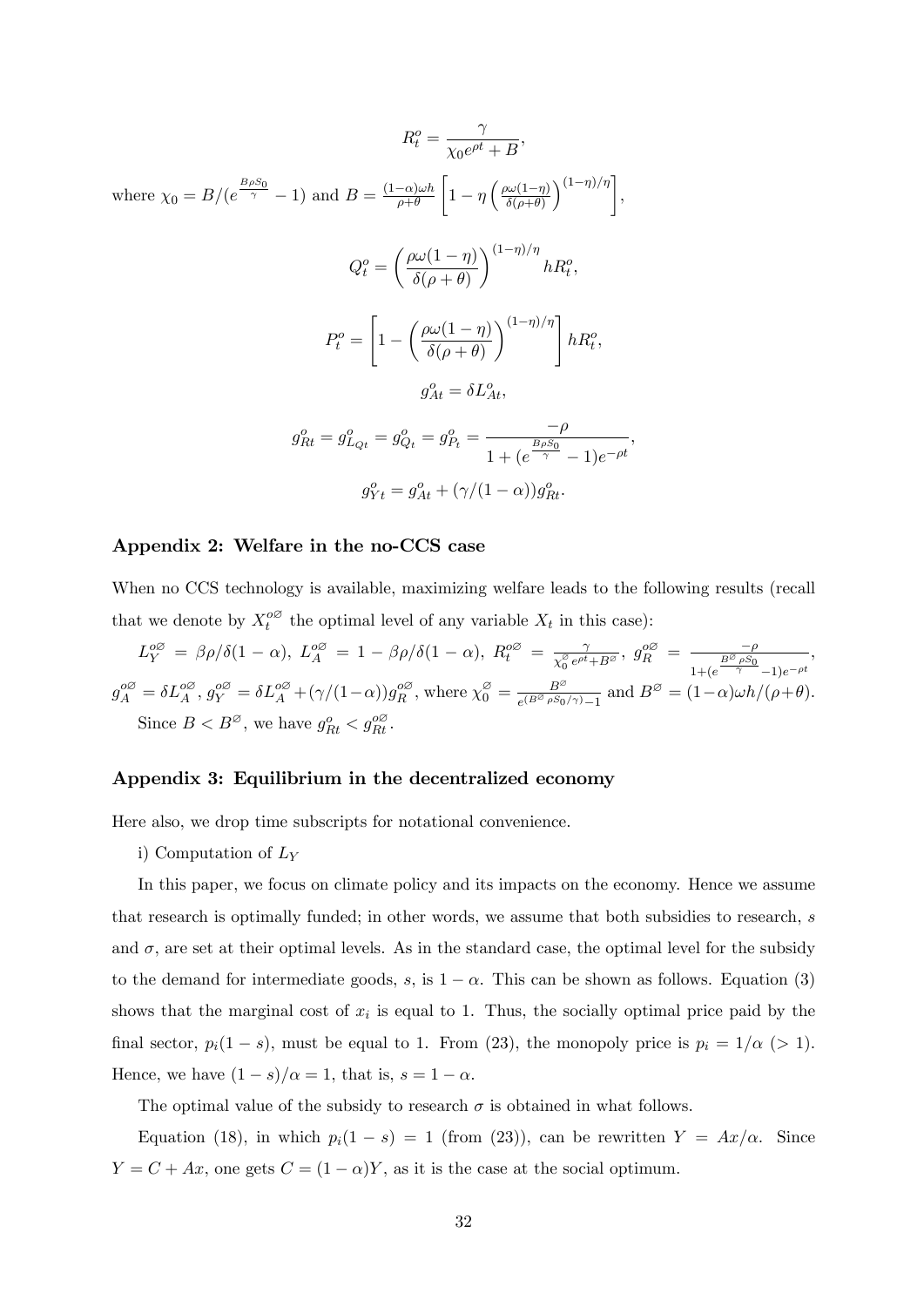From (15) and (26), we have  $r = \rho + g_C = g_V + \frac{\pi^m + \sigma}{V}$  $\frac{w+\sigma}{V}$ , where  $g_C = g_Y$ .

From (27) and (19), after log-differentiation, we get  $g_V = g_w - g_A = g_Y - g_{L_Y} - g_A$ . Moreover, from (19), (25) and (27), we obtain  $\pi^m/V = \delta(1-\alpha)AxL_Y/\alpha\beta Y$ ; since  $Ax = \alpha Y$ , we get  $\pi^m/V = \delta(1 - \alpha)L_Y/\beta$ . Plugging these two results into the expression of r given above yields  $\rho = -g_{Ly} - g_A + \delta (1 - \alpha)L_Y/\beta + \sigma/V$ . It is now obvious that, if  $\sigma/V = g_A = \delta L_A$ , the previous equation becomes the following Bernoulli differential equation  $\dot{L}_Y = (\delta(1 - \alpha)/\beta)L_Y^2 - \rho L_Y$ . This equation is identical to the equation obtained in Appendix 1 (section i). We thus solve it in the same way, only this time we use the transversality condition of the household's program. One can show that  $L_Y$  immediately jumps to its steady-state level:

$$
L_Y = \beta \rho / \delta (1 - \alpha). \tag{42}
$$

ii) Computation of  $L_Q$ ,  $Q$  and  $P$ .

From (19), (21) and (42), we have  $Y\delta(1-\alpha)/\rho = (\tau + \lambda)(1-\eta)(hR/L_Q)^{\eta}/(1-\varphi)$ . This yields

$$
L_Q = \left[\frac{(\tau + \lambda)\rho(1 - \eta)}{(1 - \varphi)\delta(1 - \alpha)Y}\right]^{1/\eta} hR.
$$
\n(43)

Plugging (43) into (6), we get

$$
Q = \left[\frac{(\tau + \lambda)\rho(1 - \eta)}{(1 - \varphi)\delta(1 - \alpha)Y}\right]^{(1 - \eta)/\eta} hR.
$$
 (44)

Finally, (44) and (5) yield

$$
P = \left[1 - \left(\frac{(\tau + \lambda)\rho(1 - \eta)}{(1 - \varphi)\delta(1 - \alpha)Y}\right)^{(1 - \eta)/\eta}\right]hR.
$$
 (45)

iii) Computation of R.

Basically, R is obtained from  $(20)$ . In order to express R as a function of time and of the climate policy, we need to rewrite three elements of this equation. First,  $L_Q/hR$  is obtained from (43). Secondly, using (15) in which  $g_C = g_Y$ , we get  $Y = Y_0 e^{\int_0^t (r_u - \rho) du}$ . Finally, from (16), we have  $p_R = p_{R0}e^{\int_0^t r_u du}$ . Plugging these three results into (20) yields  $R = \frac{2}{(p_{R0}/Y_0)}$  $\frac{\gamma}{(p_{R0}/Y_0)e^{\rho t}+G}$ , where  $G = \frac{h\tau}{Y} - \eta h \left( \frac{\rho(1-\eta)}{(1-\varphi)\delta(1-\eta)} \right)$  $(1-\varphi)\delta(1-\alpha)$  $\int^{\frac{1-\eta}{\eta}} \left( \frac{\tau+\lambda}{\tau} \right)$  $\frac{+\lambda}{Y}$ ,  $\frac{1}{\eta}$ . Since  $\tau/Y$  and  $\lambda/Y$  are assumed constant, G is constant. Hence using the condition  $\int_0^{+\infty} R_t dt = S_0$  and the method used in Appendix 1 (section iv), one gets:

$$
R = \frac{\gamma}{\psi_0 e^{\rho t} + G},\tag{46}
$$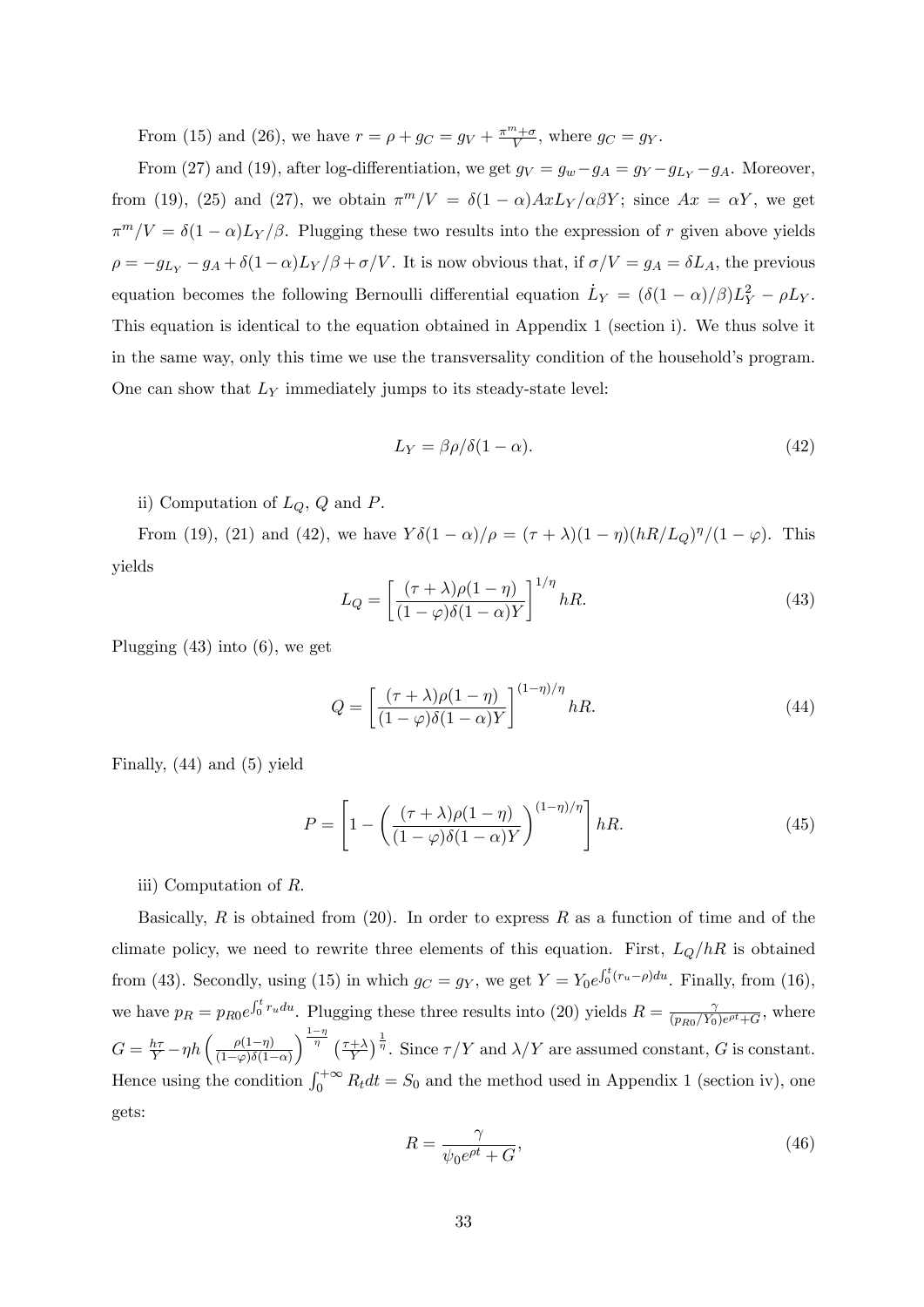where  $\psi_0 = G/(e^{\frac{G\rho S_0}{\gamma}} - 1).$ 

iv) Computation of the rates of growth.

The growth rates directly follow from the log-differentiation of the preceding results. We obtain

$$
g_A = \delta \left[ 1 - \frac{\beta \rho}{\delta (1 - \alpha)} - \left[ \frac{(\tau + \lambda)\rho (1 - \eta)}{(1 - \varphi)\delta (1 - \alpha)Y} \right]^{1/\eta} hR \right],
$$
\n(47)

and 
$$
g_R = g_{L_Q} = g_Q = g_P = \frac{-\rho}{1 + (e^{\frac{G\rho S_0}{\gamma}} - 1)e^{-\rho t}}
$$
. (48)

Finally, we know that  $x_i \equiv x$  (see equation (24)) and  $Y = Ax/\alpha$ . Replacing x by its value in (1) gives  $Y = \alpha^{\alpha/(1-\alpha)} A L_Y^{\beta/(1-\alpha)} R^{\gamma/(1-\alpha)}$ . Thus we have

$$
g_Y = g_A + (\gamma/(1-\alpha))g_R. \tag{49}
$$

v) Impact of carbon tax.

In order to analyze the impact of a change in  $\tau/Y$  on the economy, one has to study its impact on G. One gets:  $(1/h) \frac{\partial G}{\partial(\tau/Y)} = 1 - \left(\frac{(\tau_t + \lambda_t)\rho(1-\eta)}{Y_t(1-\varphi)\delta(1-\alpha)}\right)$  $Y_t(1-\varphi)\delta(1-\alpha)$  $\int_{0}^{(1-\eta)/\eta}$ , which is positive, since we assume  $0 \leq (\tau_t + \lambda_t)/Y_t \leq (1 - \varphi)\delta(1 - \alpha)/\rho(1 - \eta)$ . Then, using equations (28)-(30), and (44), (45), (48) and (49), the results described in proposition 2 follow.

vi) Impact of the subsidy to sequestered carbon.

Here, we have  $\frac{\partial G}{\partial (\lambda/Y)} < 0$ . As in subsection v), the results described in proposition 3 follow.

## References

Acemoglu D, Aghion P, Bursztyn L, Hemous D (2012) The Environment and Directed Technical Change. American Economic Review  $102(1):131-66$ 

Aghion P, Howitt P (1998) Endogenous Growth Theory. The MIT Press

Amigues JP, Lafforgue G, Moreaux M  $(2011)$  Optimal CCS and air capture from heterogeneous energy consuming sectors. LERNA working paper 11.16.350

André FJ, Smulders S (2004) Energy use, endogenous technical change and economic growth. Mimeo

Ayong le Kama A, Fodha M, Lafforgue G (2009) Optimal Carbon Capture and Storage Policies. LERNA working paper 09.24.300

Barro RJ, Sala-i-Martin X (2003) Endogenous Growth Theory. The MIT Press

Copeland BR, Taylor ST (2004) Trade, Growth and the Environment. Journal of Economic Literature, American Economic Association 42(1):7-71

Dasgupta PS, Heal GM (1979) Economic Theory and Exhaustible Resources. Cambridge Economic Handbooks

Dasgupta PS, Heal GM, Stiglitz J (1981) The Taxation of Exhaustible Resources, NBER Working paper  $n^{\circ}$  436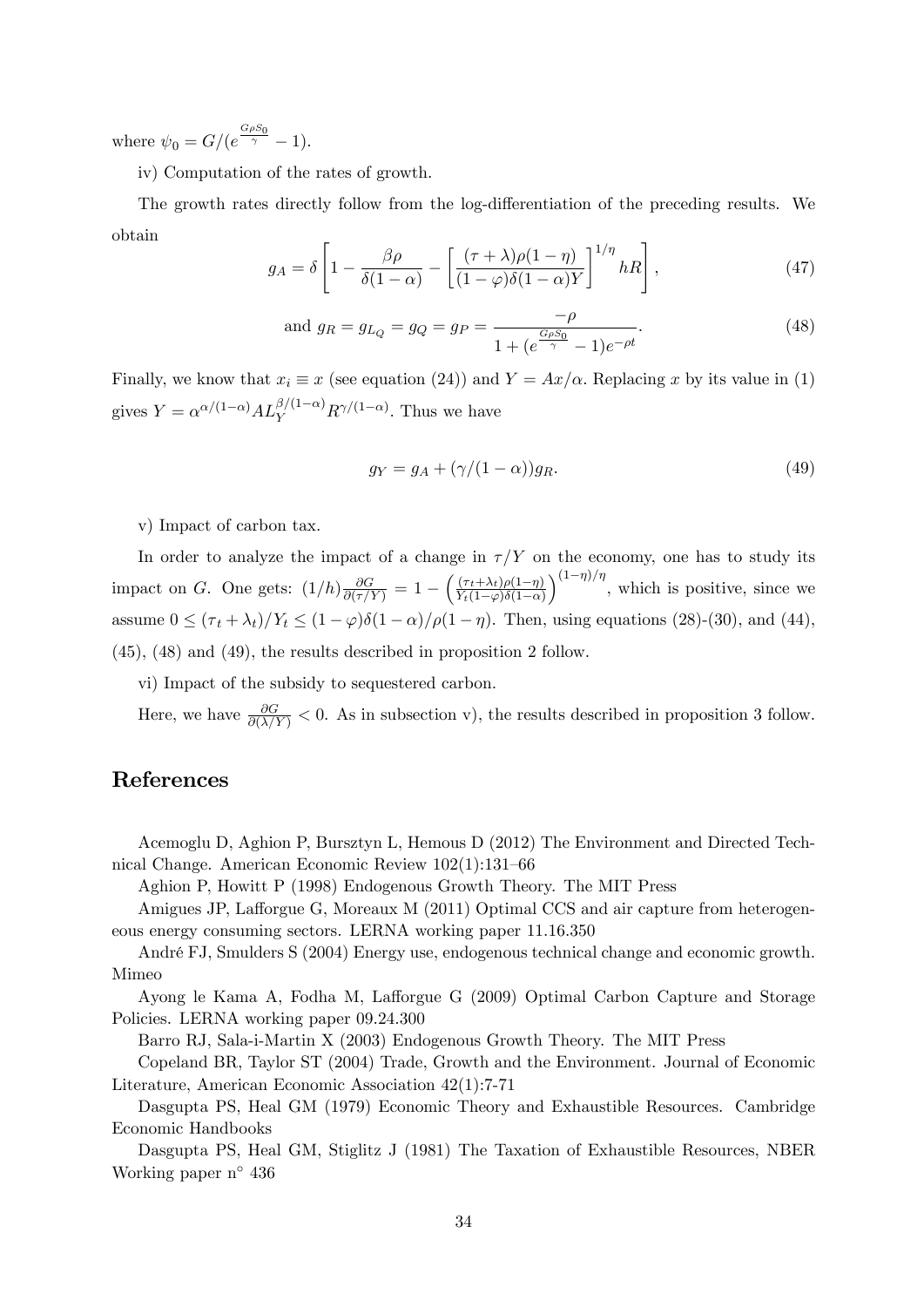Edenhofer O, Held H, Bauer N (2005) A Regulatory Framework for Carbon Capturing and Sequestration Within the Post-Kyoto Process. In E.S. Rubin, D.W. Keith and C.F. Gilboy (Eds.), Proceedings of 7th International Conference on Greenhouse Gas Control Technologies. Volume 1: Peer-Reviewed Paper and Plenary Presentations, IEA Greenhouse Gas Programme, Cheltenham, UK

Farzin YH, Tahvonen O (1996) Global Carbon Cycle and the Optimal Time Path of a Carbon Tax, Oxford Economic Papers, New Series 48(4):515-536

Gaudet G (2007) Natural Resource Economics under the Rule of Hotelling. Canadian Journal of Economics 40(4):1033-1059

Gerlagh R (2011) Too Much Oil. CESifo Economic Studies 57(1):79-102

Gerlagh R (2006) ITC in a global growth-climate model with CCS: The value of induced technical change for climate stabilization. The Energy Journal, Special issue on endogenous technological change and the economics of atmospheric stabilization 223-240

Gerlagh R, Kverndokk S, Rosendahl KE (2008) Linking Environmental and Innovation Policy. FEEM, Nota di Lavoro 53

Gerlagh R, van der Zwaan BCC (2006) Options and instruments for a deep cut in CO2 emissions: Carbon capture or renewables, taxes or subsidies? The Energy Journal 27:25-48

Golombek R, Greaker M, Kittelsen SAC, Rogeberg O, Aune FR (2011) Carbon Capture and Storage Technologies in the European Power Market. The Energy Journal 32(3):209-238

Goulder LH, Mathai K (2000) Optimal CO<sub>2</sub> Abatement in the Presence of Induced Technological Change. Journal of Environmental Economics and Management 39:1-38

Gradus R, Smulders S (1993) The Trade-Off between Environmental Care and Long-Term Growth–Pollution in Three Prototype Growth Models. Journal of Economics  $58(1):25-51$ 

Grimaud A (1999) Pollution Permits and Sustainable Growth in a Schumpeterian Model. Journal of Environmental Economics and Management 38:249-266

Grimaud A, Lafforgue G, Magné B (2011) Climate Change Mitigation Options and Directed Technical Change: A Decentralized Equilibrium Analysis. Resource and Energy Economics 33(4):938-962

Grimaud A, Rouge L (2008) Environment, Directed Technical Change and Economic Policy. Environmental and Resource Economics 41:439-463

Groth C, Schou P (2007) Growth and Non-Renewable Resources: The Different Roles of Capital and Resource Taxes. Journal of Environmental Economics and Management 53(1):80- 98

Hoel M, Jensen S (2010) Cutting Costs of Catching Carbon. Intertemporal effects under imperfect climate policy. Research Department of Statistics Norway Discussion Papers 639

Hoel M, Kverndokk S (1996) Depletion of Fossil Fuels and the Impacts of Global Warming. Resource and Energy Economics 18:115-136

IPCC (2005) Special Report on Carbon dioxide Capture and Storage. Contribution of Working Group III, Report of the Intergovernmental Panel on Climate Change, Cambridge University Press, Cambridge, UK

Jepma C, Hauck D (2011) The Economics of Carbon Capture and Storage: An Update. International Review of Environmental and Resource Economics 4(3-4):221-260

Kalkuhl M, Edenhofer O, Lessmann K (2012) The Role of Carbon Capture and Sequestration Policies for Climate Change Mitigation. CESifo Working Paper 3834

Lafforgue G, Magné B, Moreaux M (2008) Energy Substitutions, Climate Change and Carbon Sinks. Ecological Economics 67:589-597

Lontzek S, Rickels W (2008) Carbon Capture and Storage and the Optimal Path of the Carbon Tax. Kiel Working Papers 1475